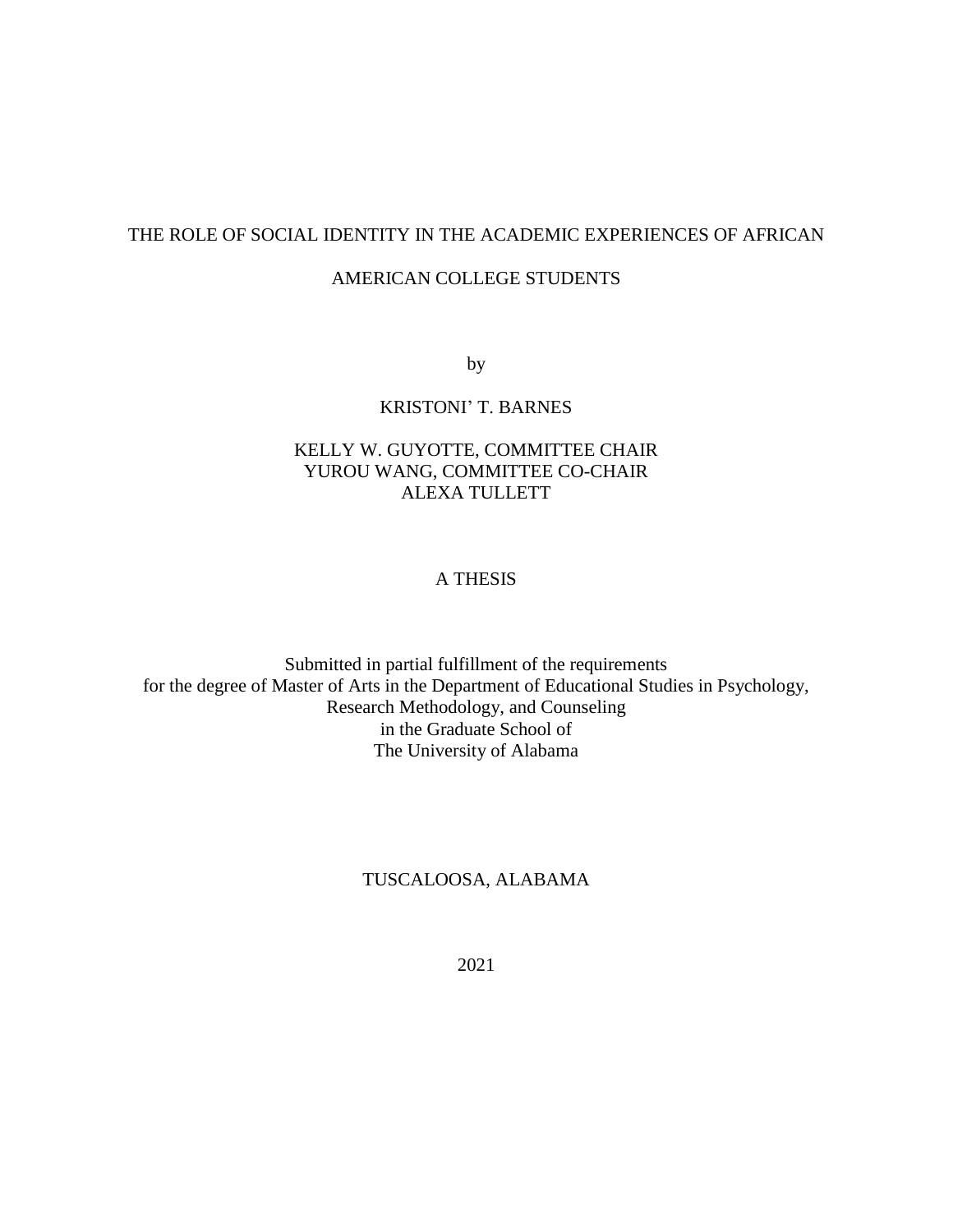Copyright Kristoni Tierra Barnes 2021 ALL RIGHTS RESERVED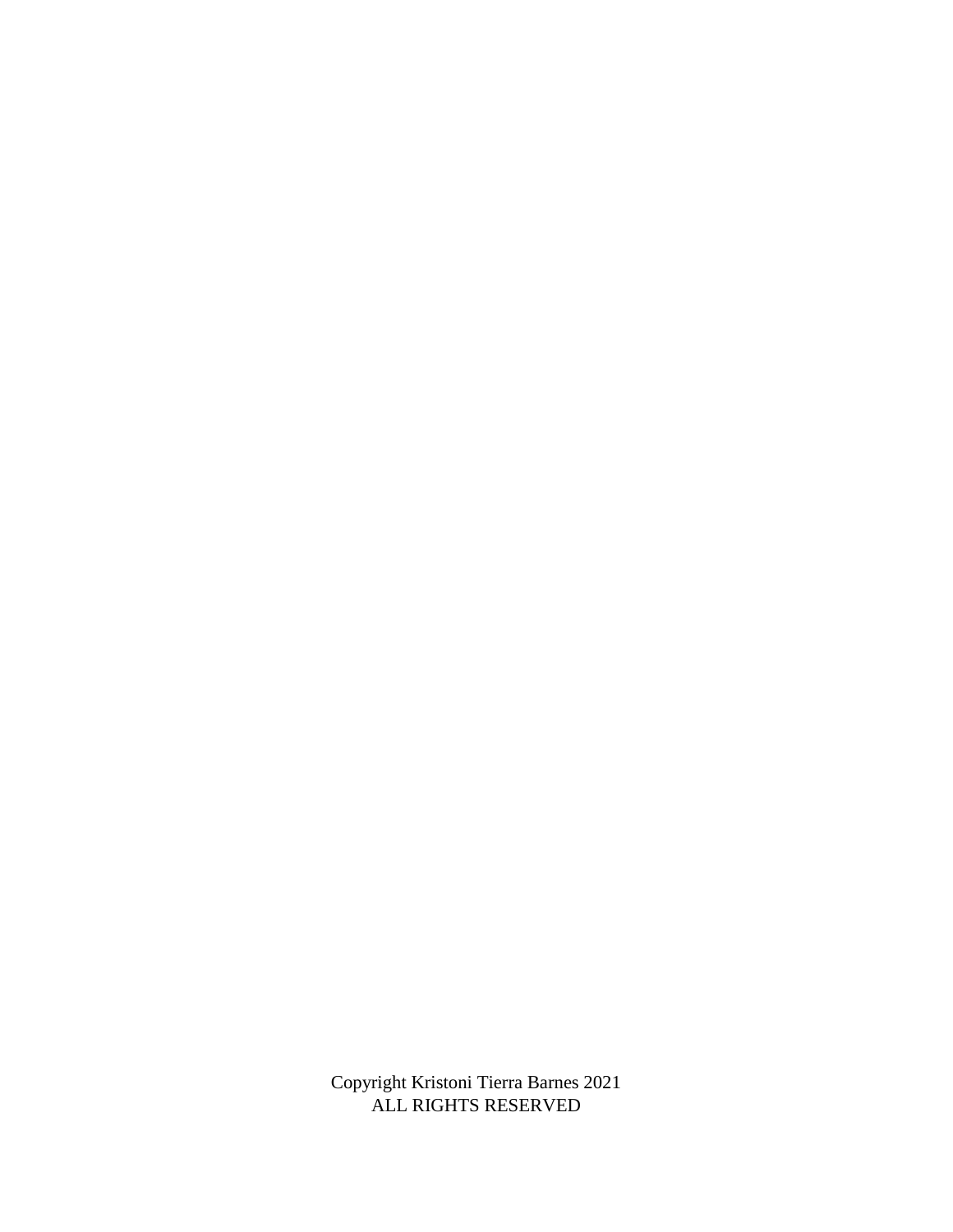### ABSTRACT

When it comes to who is responsible for the academic gap, there is significant debate. Based upon the literature, both the psychological and social factors that made up and maintain a society should be held accountable. Social identity theory and self-determination theory provide conceptual frameworks to explore perceptions and experiences related to social identity and academic achievements among undergraduate college students enrolled at a historically White institution. Together these theories consider the influence social identity has on African American students' academic experiences and motives to achieve academically. The purpose of this study is to explore perceptions and experiences related to social identity and academic achievement among undergraduate African American college students enrolled at a historically White institution. Seven volunteers who met the selection criteria participated in this study. For this particular qualitative research project, I utilized an approach called qualitative interviewing. There were a total of 6 demographic questions and 8 primary interview study questions. Findings from this study add to the paradigm shift of African American students being aware of the stereotypes affiliated with African American students and using the pressures of disproving stereotypes as motivation to achieve academically.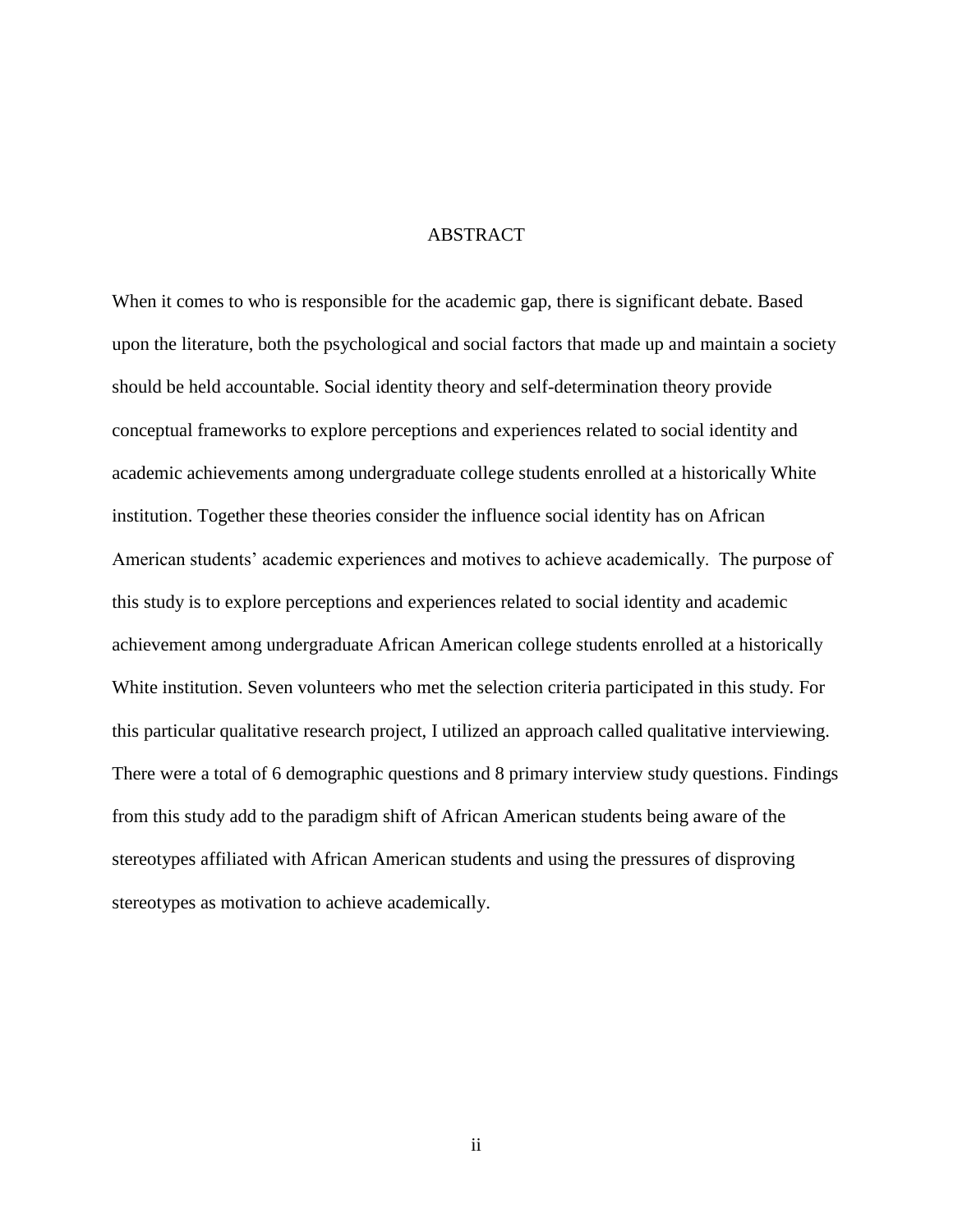### DEDICATION

This thesis is dedicated to everyone who helped me and guided me through the trials and tribulations of creating this manuscript. In particular, my family and close friends who stood by me throughout the time taken to complete this work.

To my grandfather, this thesis is specially dedicated to you. With great pride you always express to me: "You are accomplishing things your grandmother and I could only dream of. You are achieving those accomplishments in places where we once weren't welcomed. And I am blessed to be alive to see you do it all."

To my mother, with great pleasure, I too dedicate this work to you. You are my inspiration and my peace! You have, not only, encouraged me to be the best version of myself, at all times, and in all spaces, but you also have always and continue to demonstrate how to successfully do so.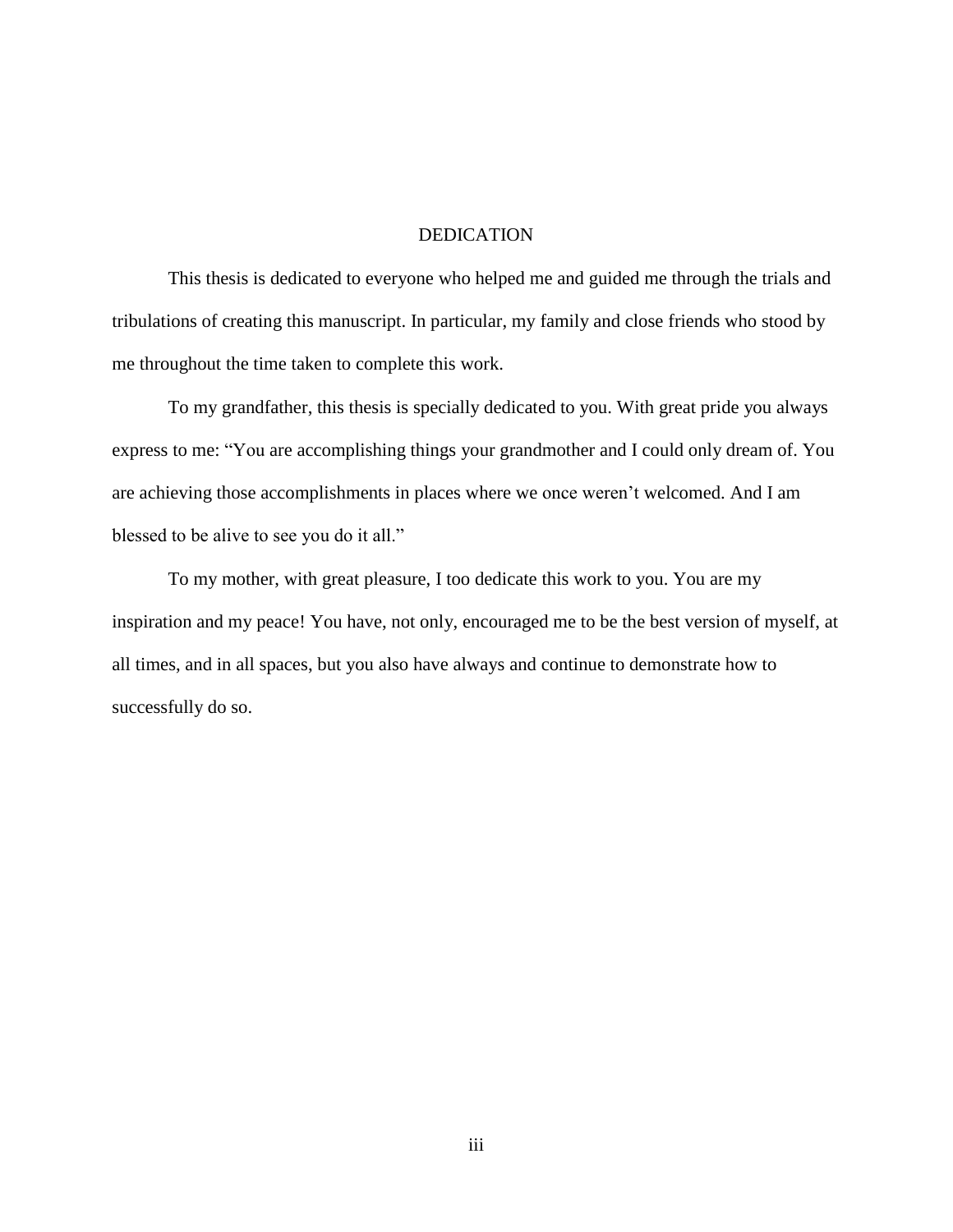### ACKNOWLEDGEMENTS

I am pleased to have this opportunity to thank the many mentors, friends, and faculty members who have helped me with this research project. I am indebted to Dr. Kelly Guyotte, the chair of this thesis, for sharing her research expertise and wisdom regarding qualitative data. I would like to thank Dr. Yurou Wang for her unwavering dedication and advisement. I would also like to thank my committee member, Dr. Alexa Tullett for her responsiveness and support. This research would not have been possible without the support of my committee members, friends, UA Athletics, for allowing me to be a student-athlete, but always a student first, and of course of my family who never stopped encouraging me to persist. A special thank you to Dr. George S. Robinson Jr., at North Carolina A&T State University, for his wisdom and mentorship. Finally, I thank all of the students at The University of Alabama for their participation.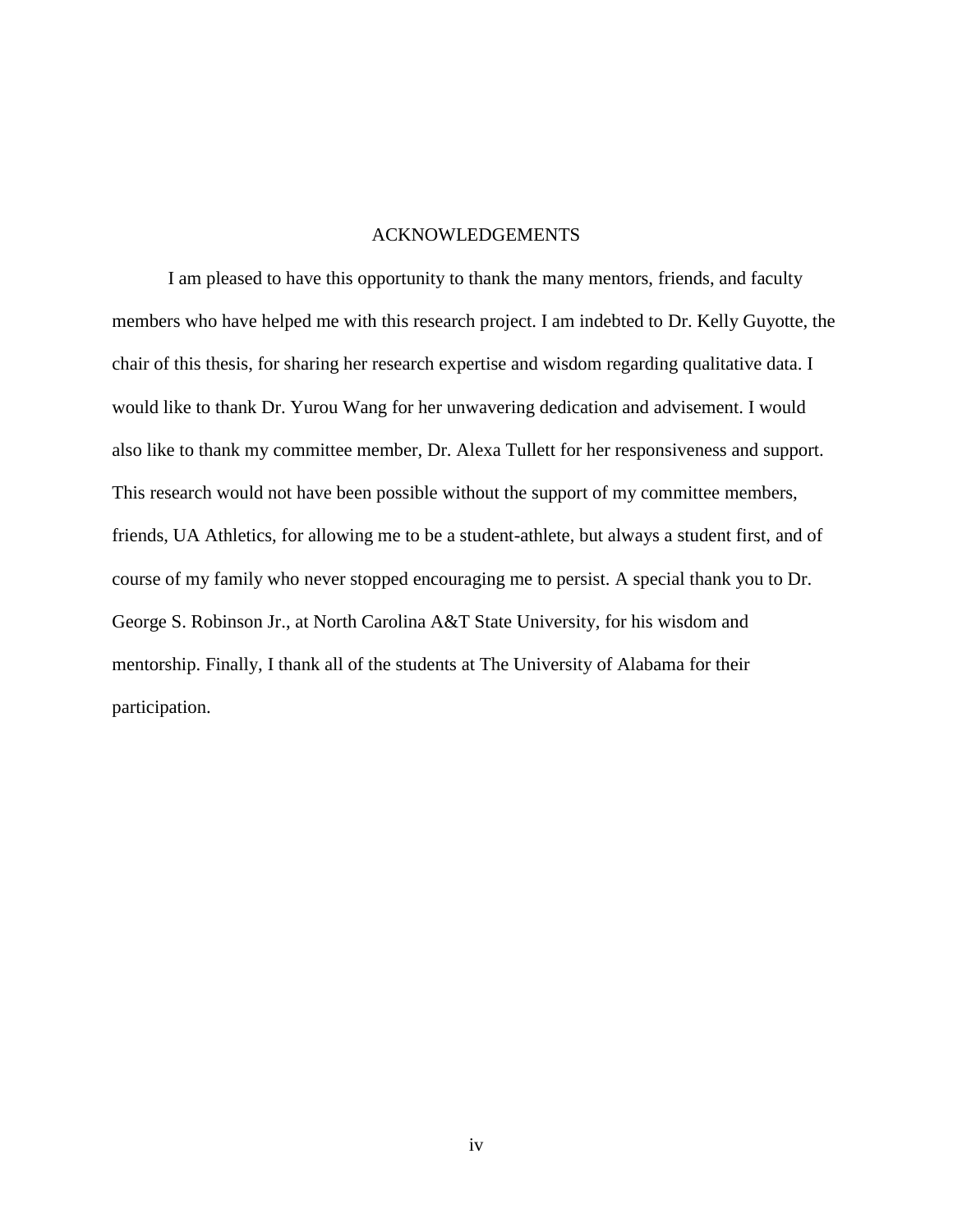# **CONTENTS**

| f.             |
|----------------|
| g.             |
| h.             |
|                |
| $\mathbf{i}$ . |
|                |
|                |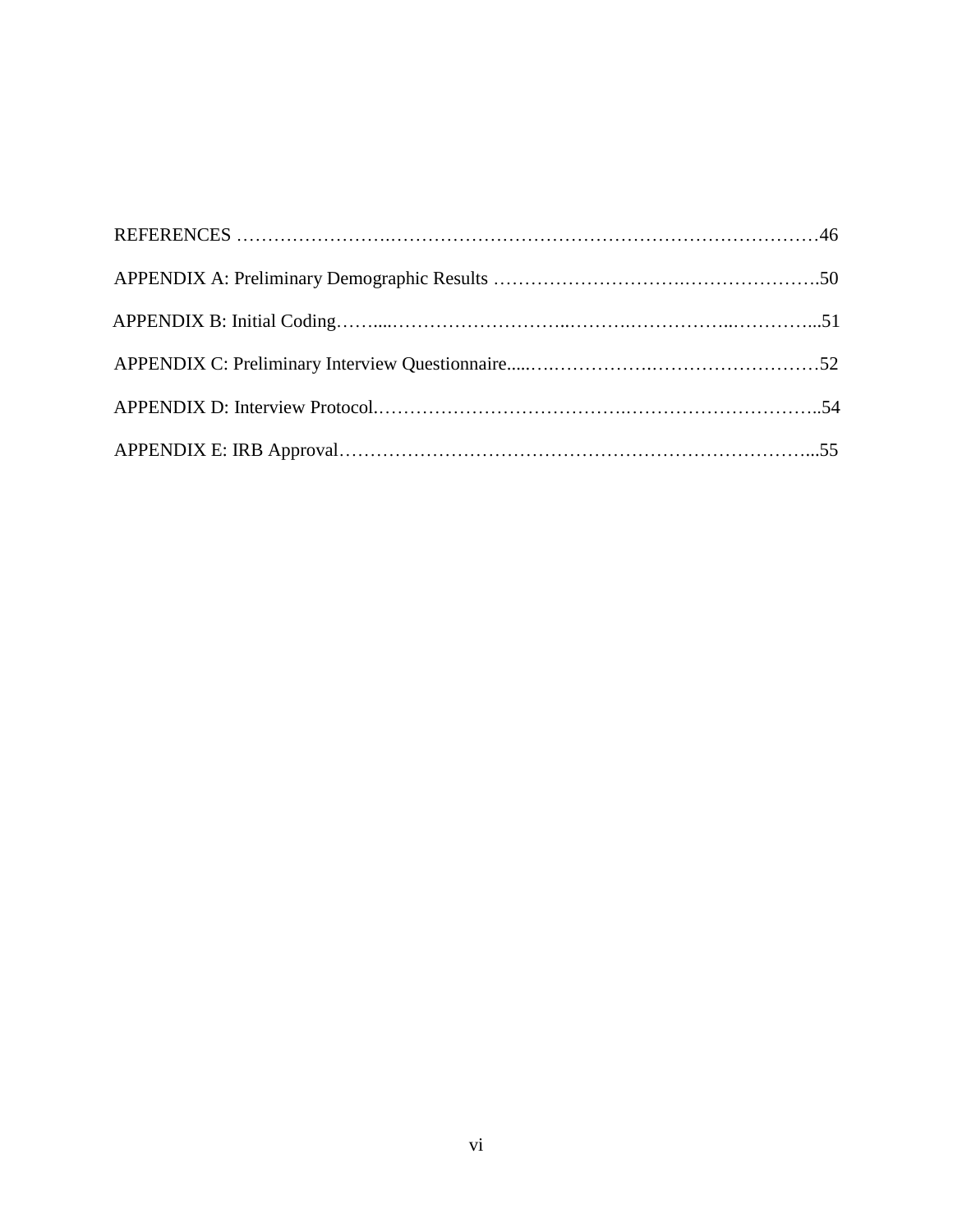# LIST OF TABLES

|--|--|--|--|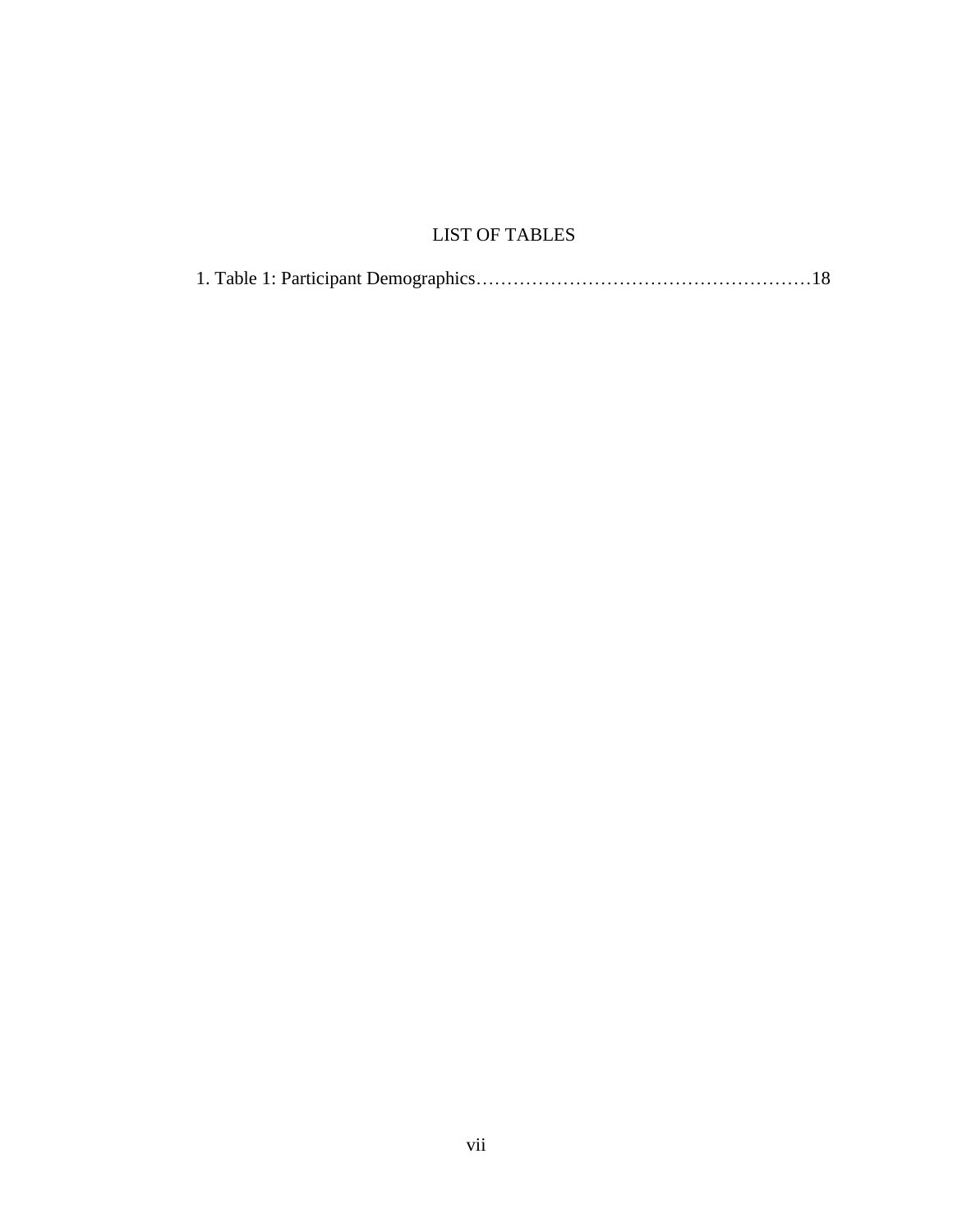# LIST OF FIGURES

|  |  |  |  |  |  |  |  | 1. Figure 1: Participant Reported Identity of Most of their Professors  50 |  |  |
|--|--|--|--|--|--|--|--|----------------------------------------------------------------------------|--|--|
|--|--|--|--|--|--|--|--|----------------------------------------------------------------------------|--|--|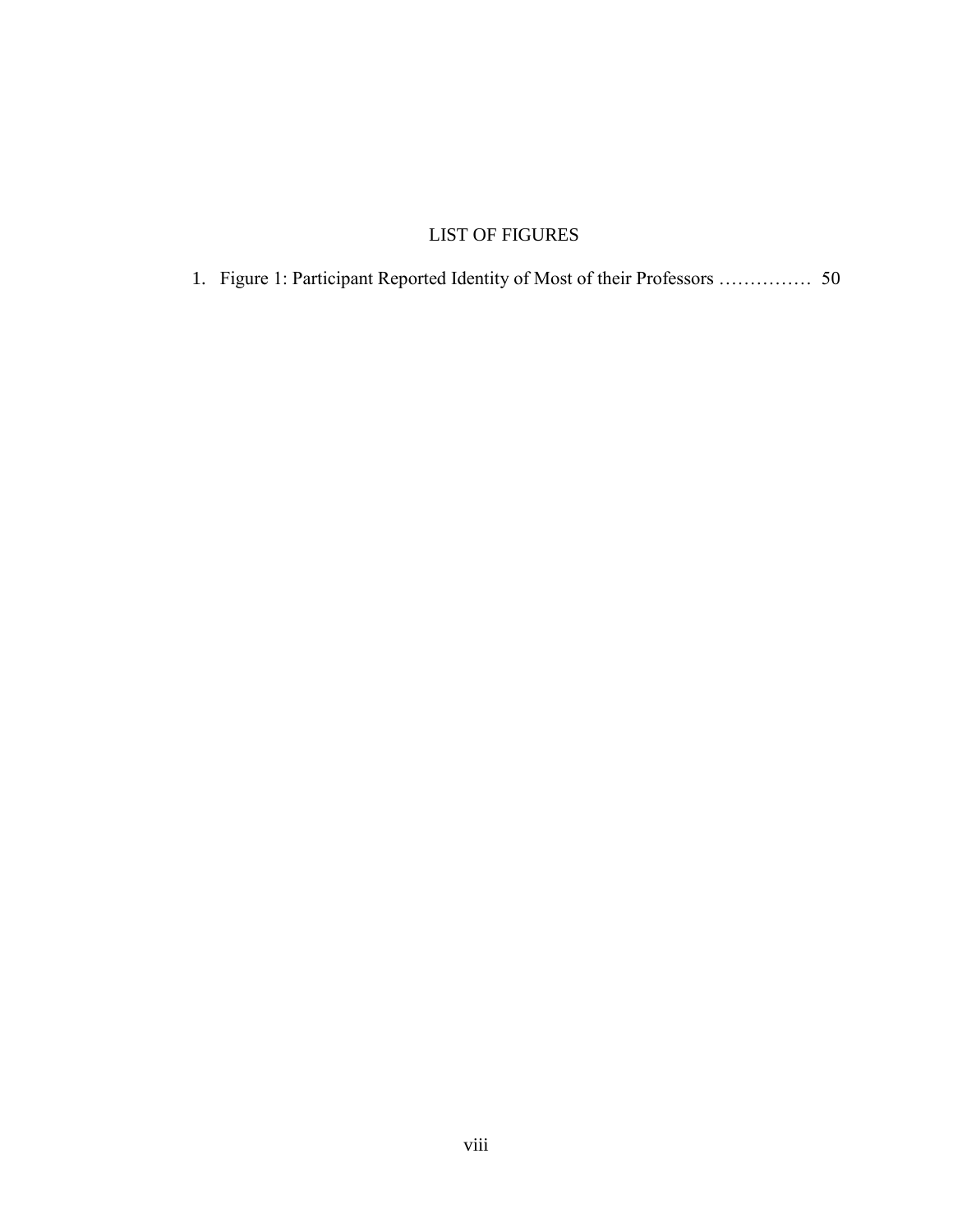### CHAPTER 1: INTRODUCTION

Interest in the academic gap continues to be on the rise in research. Academic gaps are presented as differences in academic achievement, usually between different social groups, such as between racial or ethnic minority and nonminority students (Syed et al., 2011). According to the American Psychological Association (APA), academic achievement is defined as any identifiable success in areas of scholarship or discipline study usually based on the results of standardized ability tests and assessment of performance by a teacher or other supervisor (APA, 2020). More specifically, this interest expands among social science and education disciplines (Owens & Lynch, 2012; Rust, 2019; Syed, 2011). Within these disciplines, research on the academic gap extends its foci to the contributing factors that maintain the differences in academic achievement between social groups.

In the United States, previous research regarding academic achievement gaps have compared African American students' academic achievements or Latino/a students to White American students (Alfaro, 2008; Caldwell, 2020). When comparing these racial groups, it is also essential to address the history of their educational opportunities in the United States. The United States' historical background is significant because it has not always provided equal opportunities of success for minoritized ethnic groups. The United States's history of educational disparities led to unequal opportunities for minority ethnic groups to obtain quality instruction or any formal education at all (Syed et al., 2011). As a result, education, especially higher education, and lucrative careers were much less attainable for minoritized groups. Therefore, it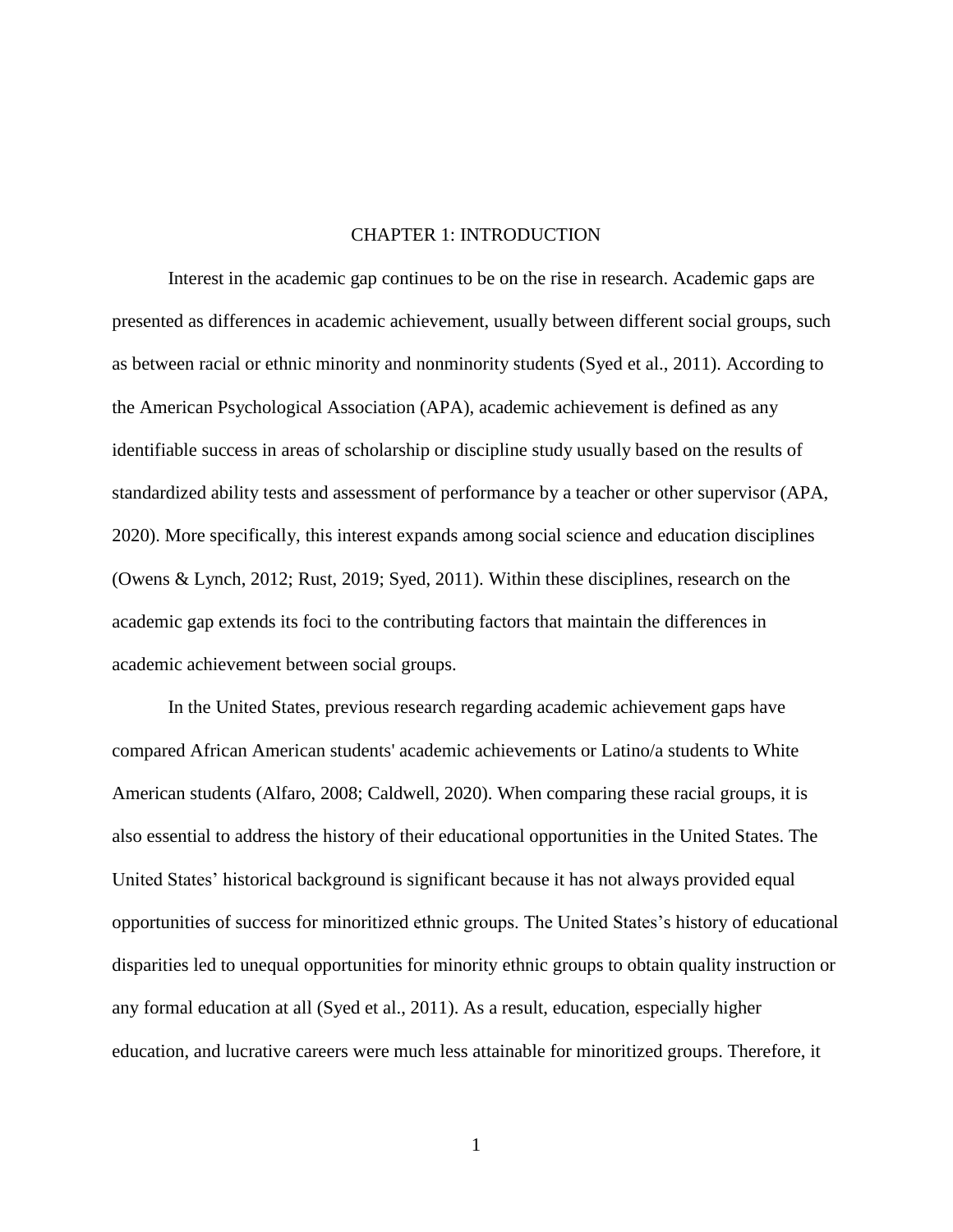would be inappropriate to not acknowledge the historical gap in educational availability, at least in part, as an essential role player in forming academic achievement gaps.

Statistical trends from previous studies regarding the academic gaps between African American students and White American students expressed significantly lower academic achievement scores by African American students than White American students (Aronson, 2002; Awad, 2016; Caldwell, 2020; Cokley, 2008; McGee & Martin, 2011). However, from a historical perspective of the United States (U.S.), the trends should be of no surprise. The constant presentation of an academic gap highlights the impact of the educational and racial history on today's generation of African American students in the U.S. These findings imply a need for change. As a result, the U.S. has constituted and reformed laws to lessen the gap in quality education and educational availability among minority students. Former US president, George Bush, passed the *No Child Left Behind Act* in 2002, and it was most recently revised to the *Every Student Succeeds Act* in 2015 by former President Barack Obama. However, the establishment of these laws did not remove the gap. These inequities were generated and upheld for centuries; consequently, it is likely to take centuries to cork the gap. There isn't a quick fix for eliminating the academic achievement gap among minority and nonminority groups, but research should be conducted to continue learning and understanding the factors that contribute to the maintenance of the gap.

Less acknowledged, but equally important, the existence of the opportunity gap does not imply incapability, fixed intelligence, nor unworthiness of quality education for minority students. Data on minority students and their academic achievements can provide information beyond underperformance and low academic achievement in research. In educational research, along with many other research domains, African Americans are most often underrepresented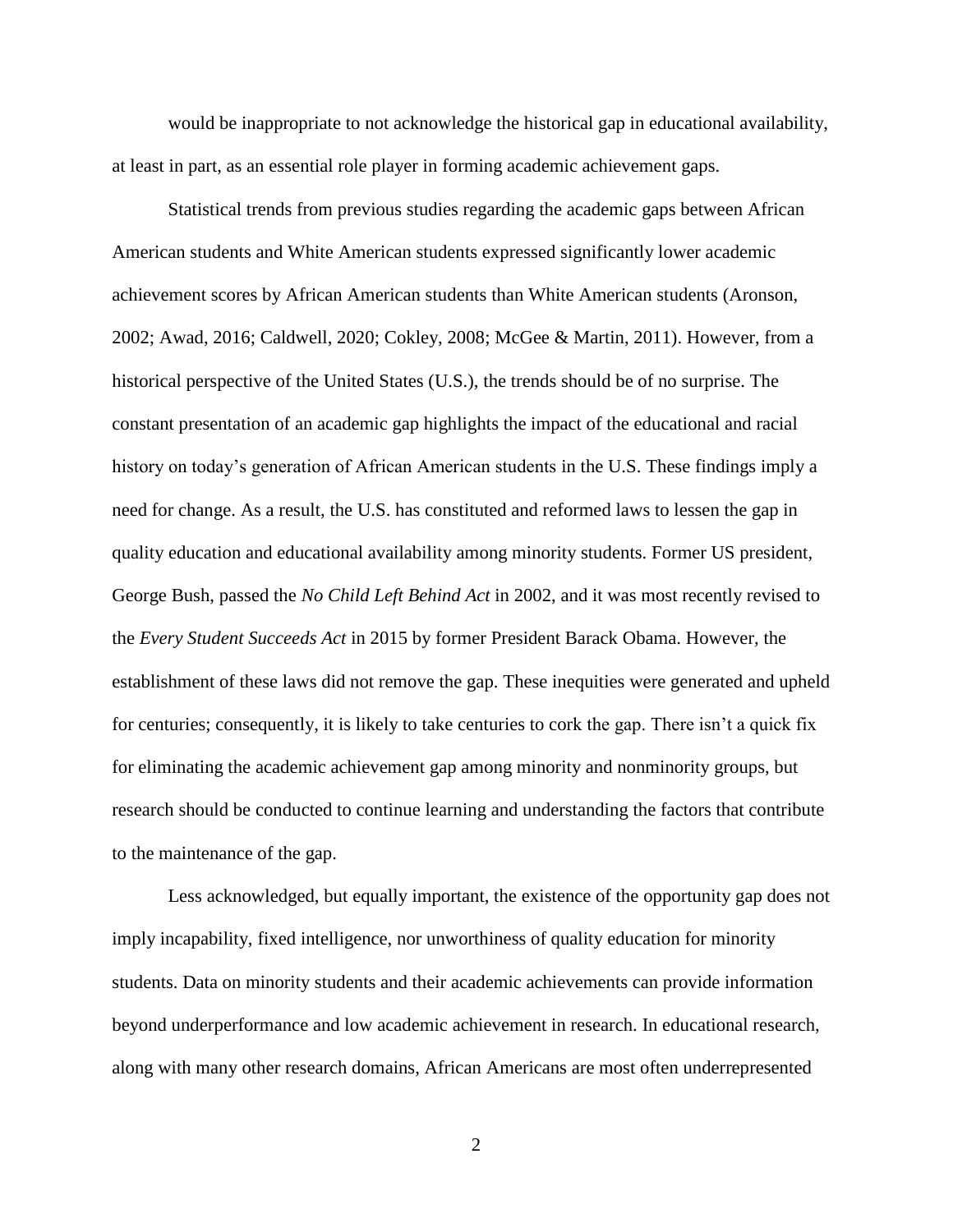and, when represented, are presented negatively (Syed et al., 2011). Subsequently, this imbalance has promoted cultural mistrust and heightened stereotype threats in education amongst minoritized individuals, especially towards African Americans (Caldwell & Obasi, 2010).

When it comes to who is responsible for the academic gap, there is significant debate (Danforth, 2018; Dixon, 2017; Powell, 2003). The origin of these inequities points to the U.S.'s history, but the conservation of this academic gap remains a mystery. Some literature places blame on the misconceptions of a lack of intelligence, consisting of low SES backgrounds, lacking parental support, and scarcity of resources among African American students. Thus, some researchers have abandoned the notion of the achievement gap for that of the "opportunity gap" (Patrick, 2015). Other scholars put the responsibility on the low expectations from educators, racism, the perpetuation of inaccurate stereotypes, negative self-fulling prophecies, stereotype threat, and low self-efficacy. Based upon the literature, both the psychological and social factors that made up and maintain a society should be held accountable.

In effort to establish a safe space where African American students feel they can be recognized for achievements by way of their cultural standards and values, African Americans began celebratory hashtags that developed into the movements of "Black Girl Magic" (#BGM) (Halliday & Brown, 2018; Williams et al., 2020; Stewart, 2019), "Black Boy Joy" (#BBJ) ( Lu et al., 2019), and "Black Excellence" (Emmanuel, 2021). Black Excellence celebrates those who identify as Black and portrays great qualities and abilities that make the Black community proud. Similarly, Black Girl Magic (BGM) and Black Boy Joy (BBJ) are gender specific derivatives of Black Excellence. These movements have served as a protection of African American students' social and personal identities. As termed in African American culture, a "woke" generation has emerged increasingly more aware of the impact of their identified ethnic group's past, the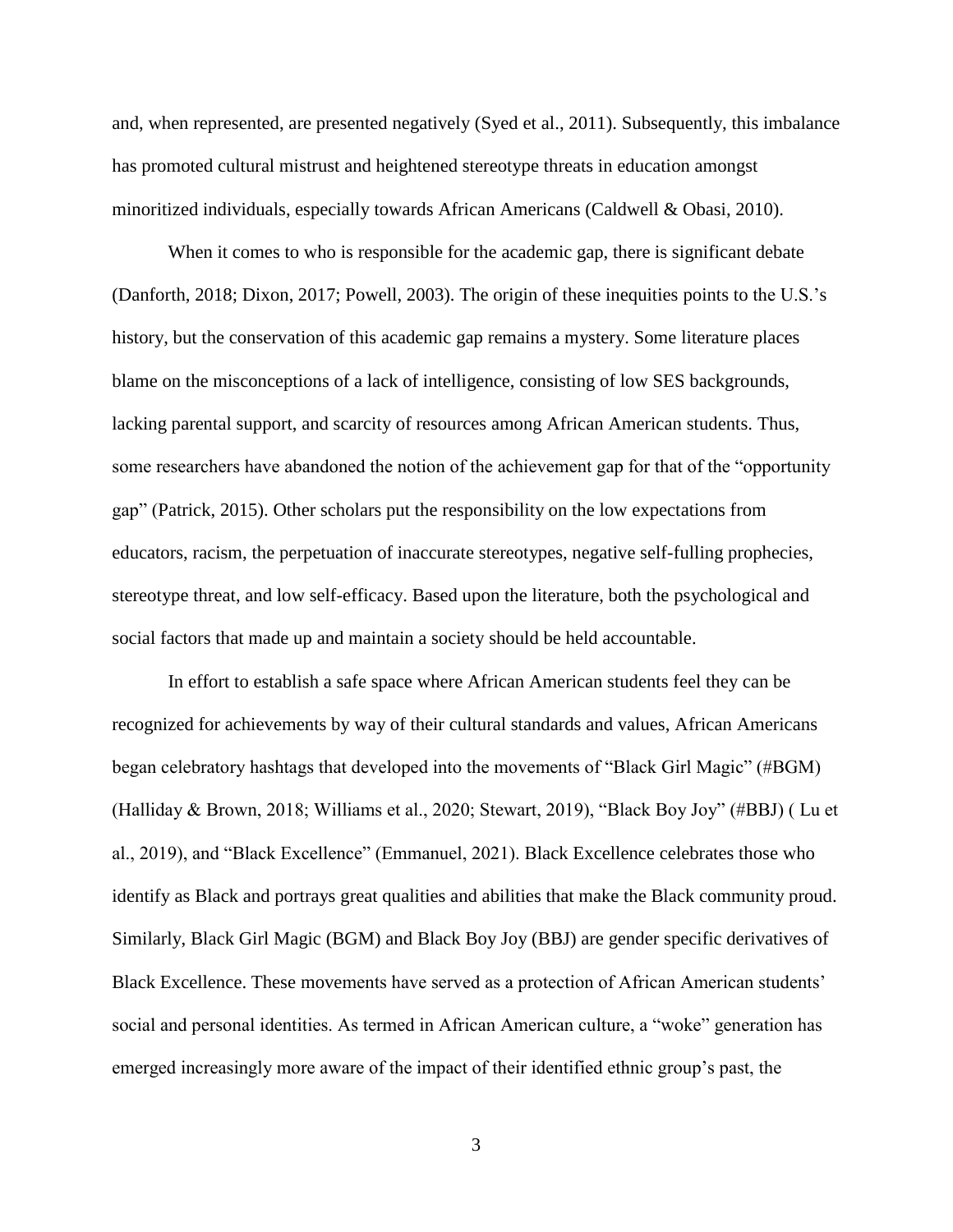influence they have on their present, and their duty to improve their futures. African Americans have created an avenue that acknowledges, praises, recognizes, and celebrates African Americans' achievements and accomplishments in all domains, specifically in education. These avenues are represented by the movements of BGM and BBJ, and Black Excellence.

The purpose of this study is to explore perceptions and experiences related to social identity and academic achievement among undergraduate African American college students enrolled at a historically White institution. This study aims to examine how social identity affects African American college students' motives to achieve academically, awareness and perceptions of stereotype threat, and recognition of academic success. This research intends to identify qualities that allow African American students to be successful to overcome the risk factor of stereotype threat, determine the motives for academic achievement in African American students, and examine whether the same pressures responsible for stereotype threat can also be responsible for academic achievement. Supportively, the goals of this study are: 1) elevating the voices of African American students to understand their realities in higher education as an African American college student, 2) learning about the experiences and perceptions of a modern generation of African American college students, and 3) promoting productive research regarding African American students. Hence, this study will first address the general role of social identity to exemplify how it can impact the three variables that will be addressed throughout this study: stereotype threat, academic achievement motivation, and academic success.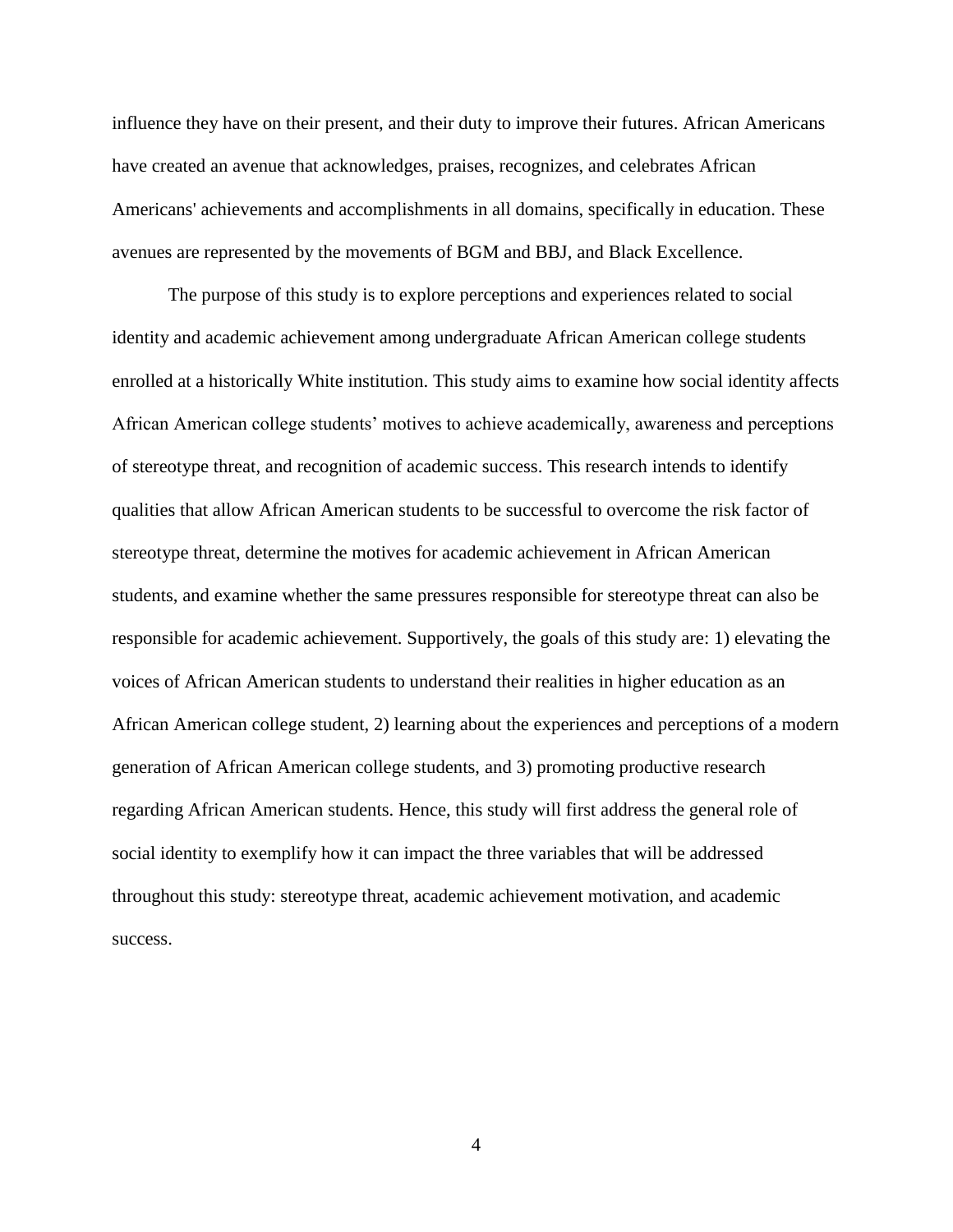### CHAPTER 2: LITERATURE REVIEW

Researchers have deemed social identity as a key component in the development of the self (Cokley & Chapman, 2008; Dixson, 2017). Social identity relates to an individuals' knowledge of his/her sense of membership to in a social group, like an ethnic or racial group. Identifying with a social group allows individuals to establish values, attitudes, and significant feelings associated with the particular group. Additionally, research has supported that strong ethnic identifications tend to promote positive learning and more successful academic achievement outcomes among African American students (Chavous & Carter, 2018; Dixson et al., 2017). The information regarding social identity provides a base for exploring its role on African American college students' academic experience.

In contrast, social groups of all kinds can have associated stereotypes. In this context, African American students' stereotypes usually include ideas related to deficit perspectives (Cokley & Chapman, 2008; Williams et al., 2020). Negative stereotypes associated with students' social group toward education can affect students' academic concepts and lead to unworthy and defeated attitudes regarding academic achievement (Aronson et al., 2002). Consequently, those socially identifying effects can influences the self. Hence, this influence on the self contributes to the students' academic achievement motivation. Thus, this study wants to explore to what extent social identity influences the self, its academic achievement motivations, and its response to stereotype threats.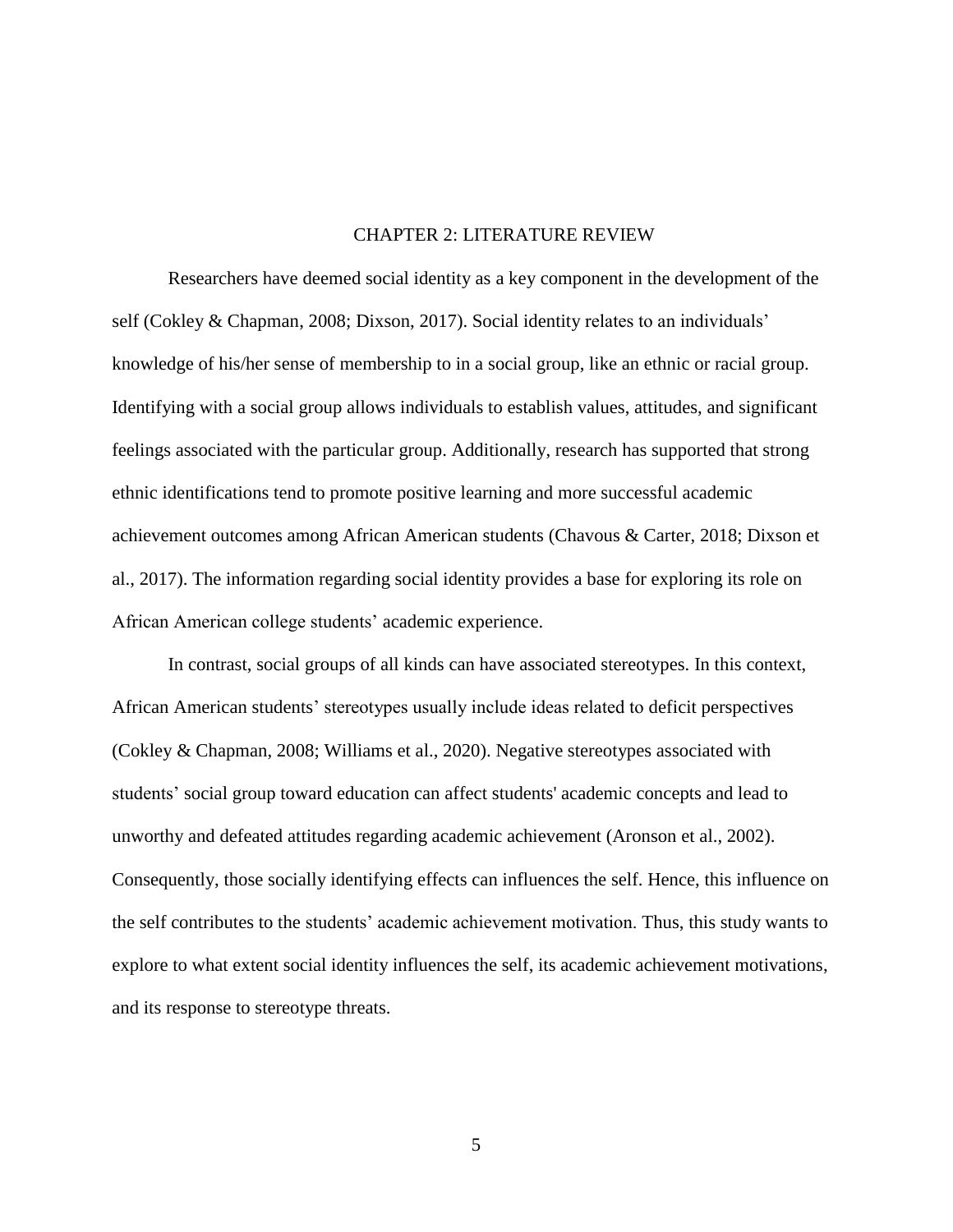Social Identity

The concept of social agents influencing self-identity is not new and is commonly known as social identity. The role of social identity in the formulation of the self and its impact on the various concepts related to the self, have become of great relevance. William James coined the term social me (Gilovich et al., 2019), which refers to what a person knows about her/himself from social relationships (Gilovich et al., 2019).

In education, whether at the primary or secondary level, the relationships between and within faculty, peers, and students are considered social relationships. Gilovich and colleagues (2019) furthered the concepts of social identity by implying that the image one paints of her/his/their self is constructed, maintained, and negotiated in the social environment. Conclusively, social identity theory says that not only is self-esteem derived from personal identity, but too from the attainment of a persons' associated groups in which they belong (Gilovich et al., 2019). Therefore, the self and the identities attached to it ultimately derive from the interaction between and within social agents and social situations. In context, how students perceive their academic concepts is influenced by the social relationships they encounter in academic environments.

Furthering that notion, social groups tend to give an individual purpose and place (Haslam et al., 2009). The Identity-Based Motivation (IBM) theory suggests people use identity to make sense of the world and be motivated to act (Oyserman & Destin, 2010). The minimal group paradigm in social identity theory implies that individuals' identity and self-esteem are connected or "intimately tied up with the triumphs and shortcomings" (p. 468) of individuals' valued affiliations and associations of interest, including academics (Gilovich et al., 2019). Consequently, student's lives, who they are, how they think, and what they do are guided by the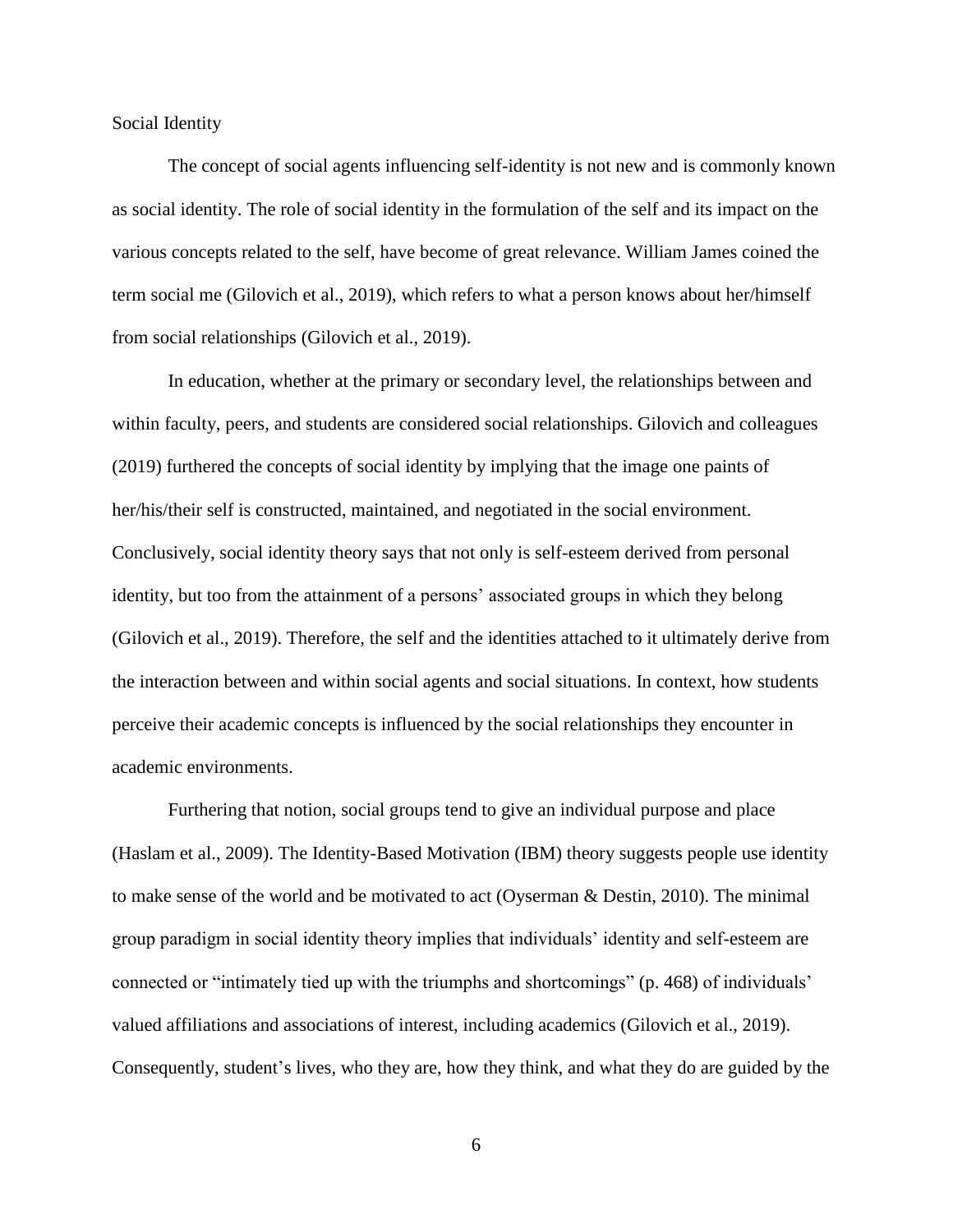social aspects of their academic experiences (Haslam et al., 2009). Derks, Van Laar, and Ellemers, (2007) expressed that,

*depending on how important the group is for an individual's self-definition and how contextually salient that identity is, being in an educational or employment setting in which this group is devalued or stigmatized negatively affects one's social identity and selfconcept (p. 221).*

Social identity issues develop when groups' identity begins to appear as devalued (Derks et al., 2007). Negative stereotypes are considerable risk factors that devalue group identity. Particularly for African American students, stereotypes can affect their academic performances and achievements. That effect supports the social identity theory's connectivity between social identity and self-efficacy. Stereotypes associated with the status of minoritized groups' social identity can promote negative assessments of one's self-efficacy to achieve academically (Cokley, 2003).

#### Stereotype Threat

The consistent negative light shed on African American students' academic achievement has produced psychological barriers and social impacts that have resulted in a phenomenon known as stereotype threat (Owens, 2012; Guyll et al., 2010; Massey, & Fischer, 2005). In Steele's (2010) introduction of this phenomenon, he stated that: stereotype threat or the fear and anxiety of confirming stereotypes can be experienced when a person encounters a situation where the stereotype is relevant, and the person values the situation (Steele, 2010). Hence, African American students must value their education and its experience for them to experience the phenomenon of stereotype threat. Similar to the effects of the social aspects of a person's life, being a member of a stereotyped group can affect how a student thinks and behaves (Steele,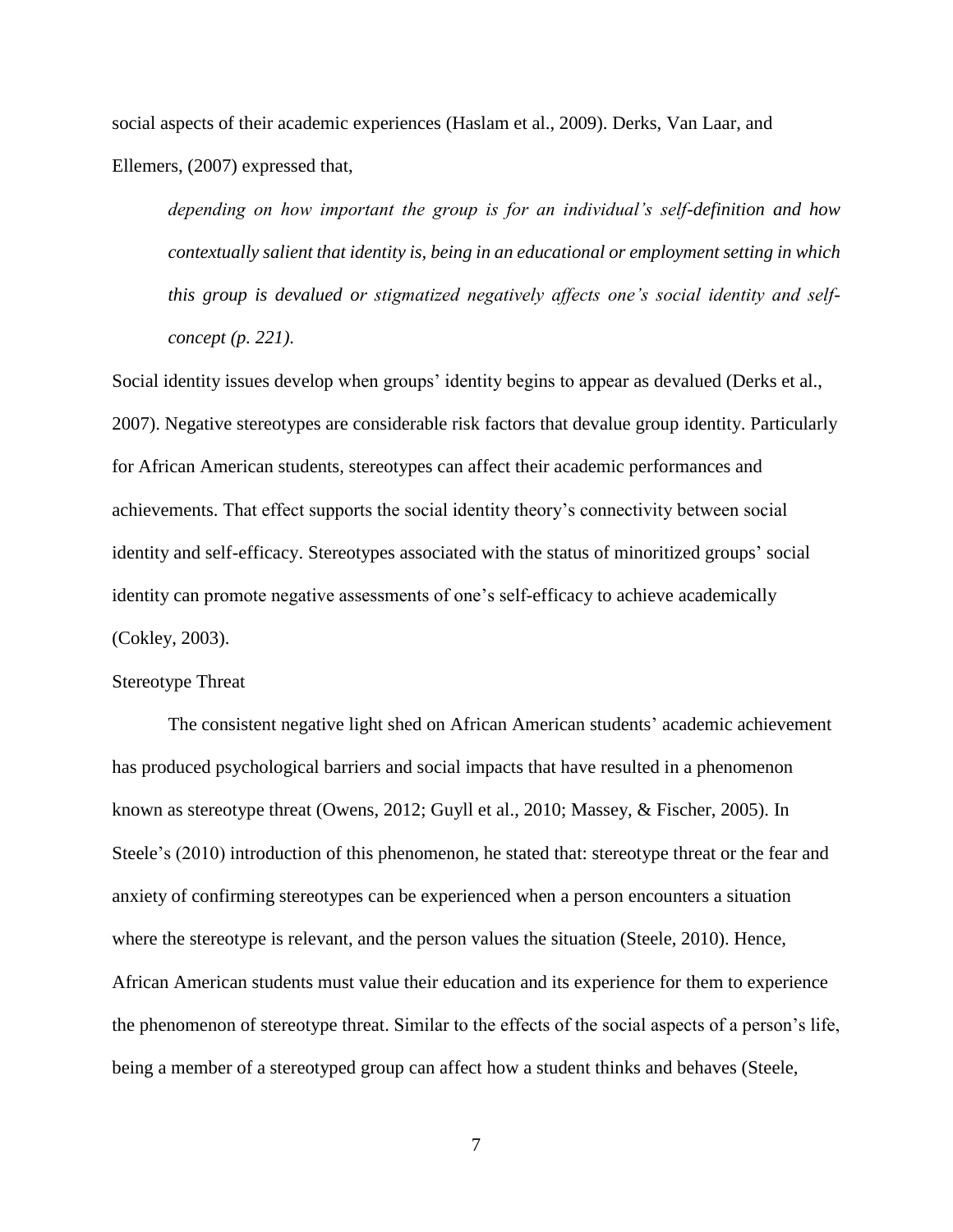1997). The performance of stigmatized groups, such as African Americans, can be impaired by the fear that they will confirm the stereotypes others have about them and their social group also known as—stereotype threat (Steele et al., 2002).

In society, the most prevalent stereotypes among African American students are centered around intellectual abilities or the lack thereof (Enrique, 2009). Therefore, in "intelligencebased" situations such as educational spaces, African American students may worry about risking confirming the stereotype that they are intellectually inferior. As an African American student, it can be challenging constantly to believe that what one says or does reflects on their entire ethnic or racial group. The idea behind this phenomenon is emphasized through Bandura's (1986) social cognitive learning theory expressing that humans are more affected by what they believe will happen than by the events that take place.

African American students performed just as well as White American students when African American students thought it was the test being assessed instead of their intellectual abilities (Steele & Aronson, 1995). However, when the African American students perceived the test to be assessing their intellectual abilities instead, they performed much worse than the White American students. Further, Steele & Aronson (1995) study demonstrated that having the participants indicate their racial identity on their paper worsened African American student's performances compared to the control group that did not provide racial identifying information. These studies served as evidence for stereotype threat interfering with students performing to their best abilities during those times. Consequently, stereotype threats are potential risk factors contributing to continuous racial and gender gaps in academic achievement (McGee & Martin, 2011).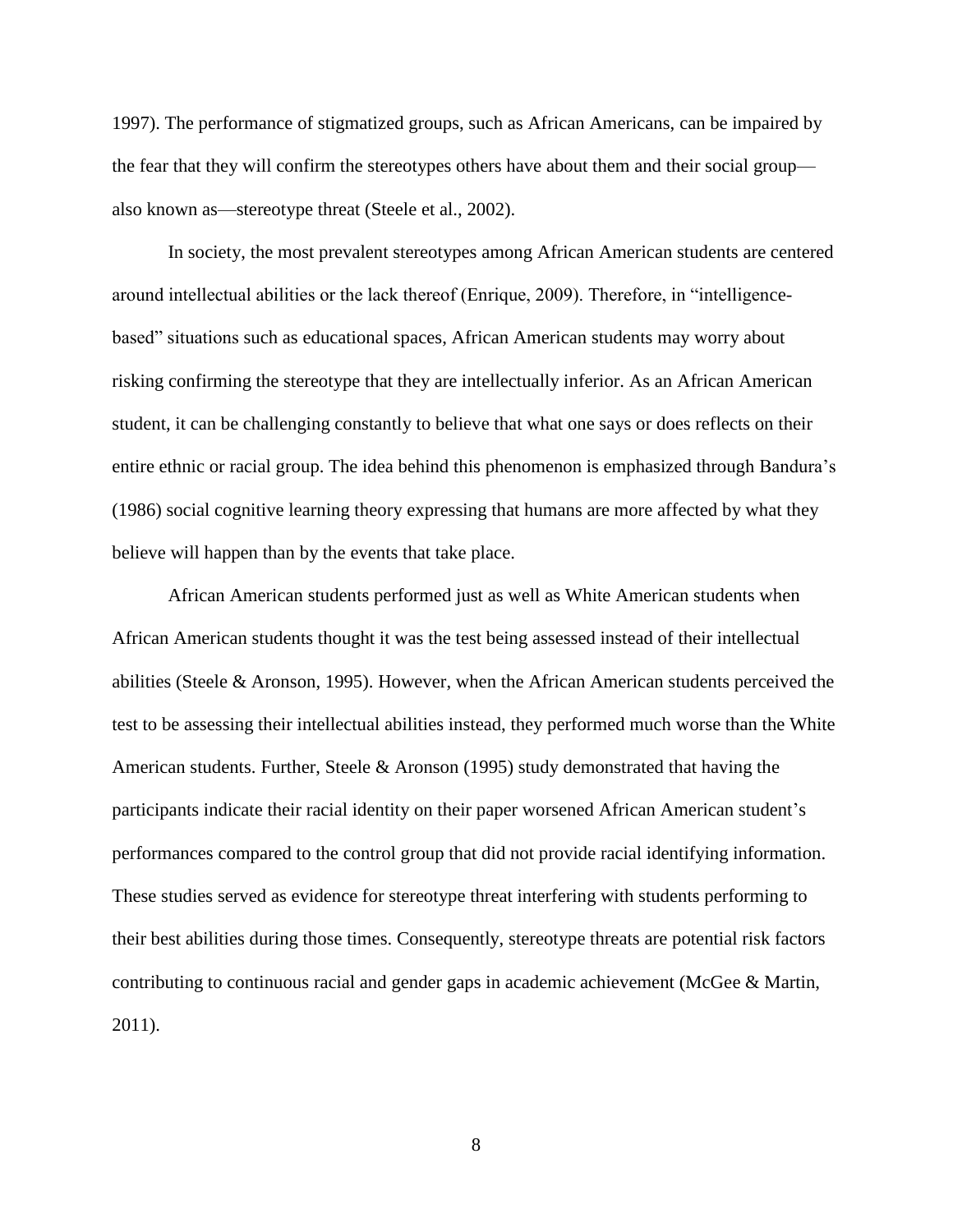Accordingly, students perform poorly in areas they are stereotypically supposed to (Steele & Aronson, 1995) and this elicits positive feedback of self-fulfilling prophecies. African American students can begin to internalize the negative characteristics of the stereotypes, allowing them to go through the process of confirming those false expectations and inaccurate stereotypes (Steele, 2010). Such prophecies perpetuate the stereotype further with poor performance (Guyll et al., 2010). Repetitive encounters with stereotype threats can lead to diminished confidence with, subsequently poor performance, and consequently, loss of interest in areas of academic achievement. Additionally, Derks et al. (2007) found that stereotype threat indirectly elicits coping mechanisms that reduce motivation and performance.

## Academic Achievement Motivation

Whether intentional or not, educational research involving African Americans may have contributed to and perpetuated African Americans' inaccurate stereotypes. Some researchers have conducted research consistent with the stereotypes on African American students and overlooking African American students who seem to "vary" from the groups' stereotypes (Cokley, 2003; El-Amin et., al, 2017; Gilovich, 2019). To stereotype is to overgeneralize (Gilovich et al., 2019). Each student is unique, and there is always variance within particular social groups. Individuals derive a sense of self by their uniqueness perceived as personal identity and at the root of their self-efficacy and self-worth derived from their social groups (Derks et al., 2007).

Motivation is an innate phenomenon humans acquire to achieve goals for survival (Amrai et al., 2011). It is also a preliminary construct for academic achievement. Achievement motivation is described as the willingness to strive to succeed at challenging tasks and to meet high standards of accomplishments (Shaffer, 2009). There are several viewpoints responsible for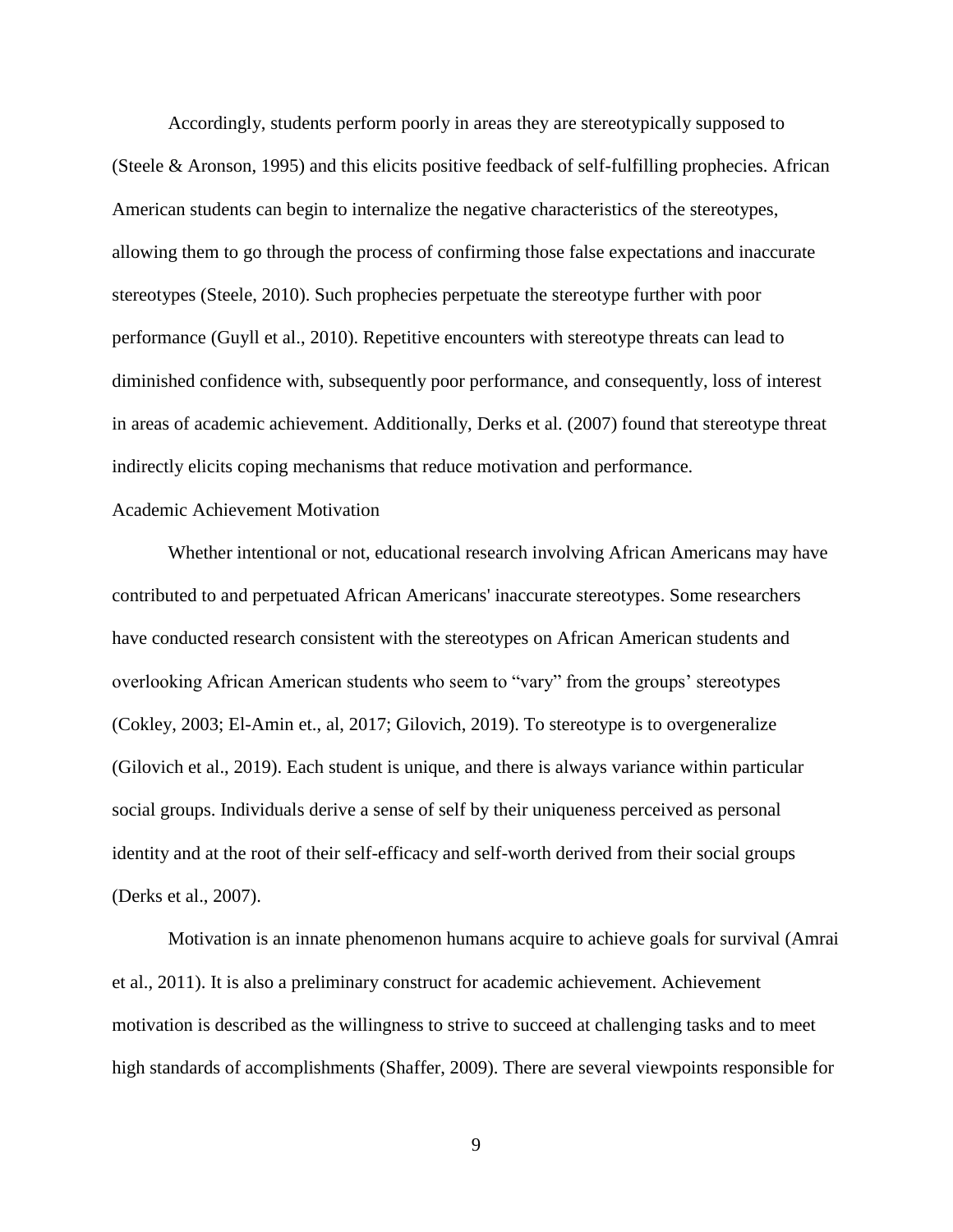academic achievement motivations (e.g., intrinsic & extrinsic; mastery & performance; drive theory) (Choi & Kim, 2003; Vansteenkiste et al., 2006). However, there are not as many perspectives regarding African American students' academic achievement motivation, as most of the research is performed among White American students. There is limited research regarding academic achievement motivations of African American students; however, of this research, the use of attributional theory has been most popular in attempting to understand African American students' academic motivations (Cokley, 2003; Vuletich et al, 2019).

An attributional theory expresses reasons for students' successes or failures by locus, stability, and control (Shaffer, 2008). These causal attributions can influence students' academic motivation: locus refers to external/internal causes; stability refers to causes that can change over time, and control refers to having the power to influence the causes. Causal attributions have been supported in many academic motivation studies sampling White American students (Cokley, 2003; Vuletich et al., 2019). Those studies often concluded that academic success attributed to ability and effort associated with greater academic achievement and greater persistence to overcome challenges. Additionally, studies have found positive relationships between internal attributes and high self-esteem.

Along with other theoretical frameworks, causal attributions can be contextually supported by culture and the stereotypes associated within social groups. Achievement motivation reflects differently among different cultures. Many African Americans represent those who live in America, an individualistic culture, and are of African descendants, often consistent with collectivistic cultural values (Choi & Kim, 2013). Oyserman and Markus (2010) express that collectivistic cultures tend to define their social identities in terms of the groups in which one is born, such as religious or ethnic groups. Western cultures tend to view the self as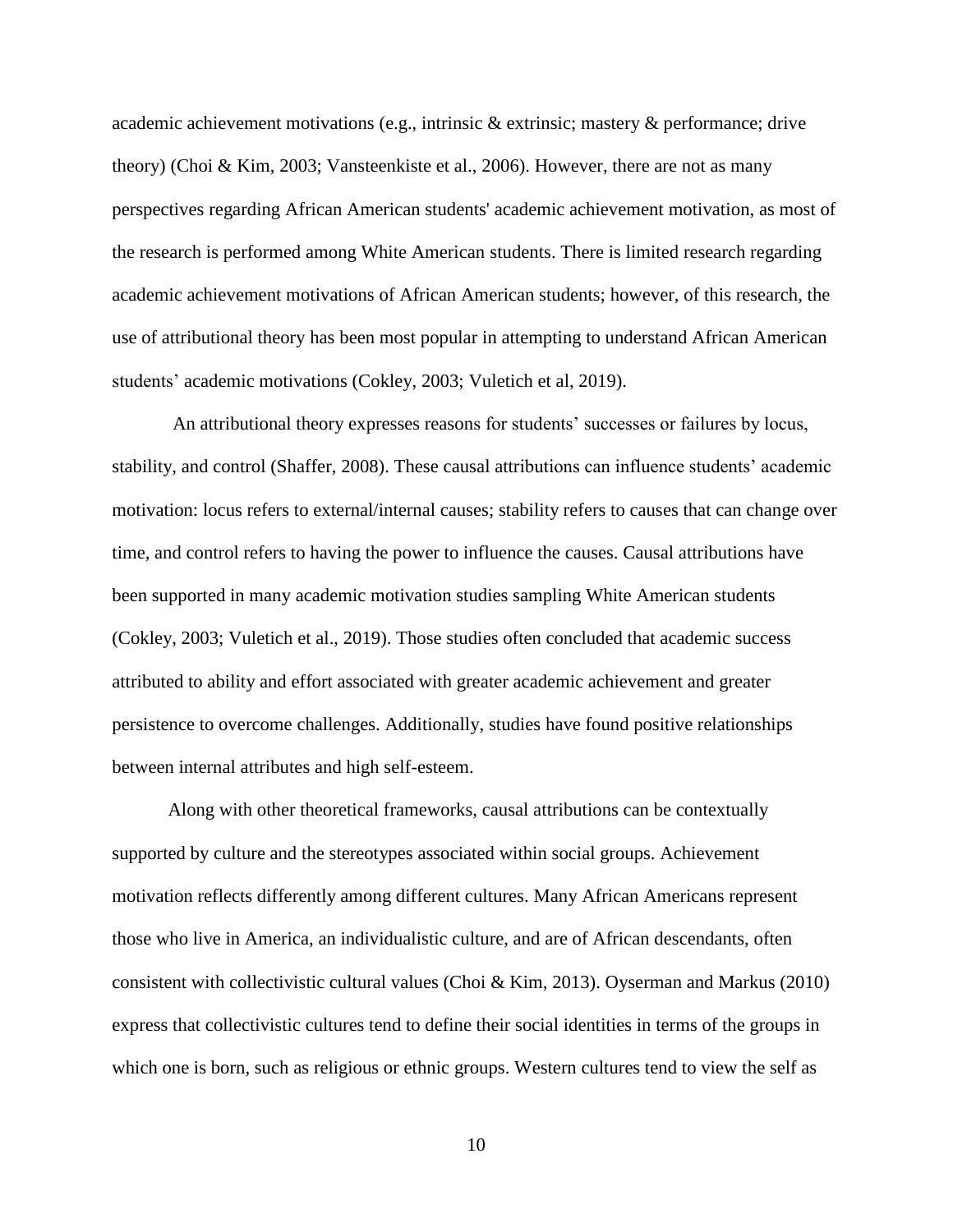individual products instead of social processes consisting of relationships with significant others. Therefore, achievement motivation may not translate the same between groups nor within groups

Similarly, Vuletich et al. (2019) explained that students' attributions are informed by the social context in which they form those attributions. Also, different cultures tend to have differing marks of standard and value. As a result, the perception of academic achievement is likely to range. The U.S.'s education system is based on its individualistic culture, which infers individual accomplishments through Eurocentric standards of excellence (Shaffer, 2009). In contrast, collectivistic cultures strive for social welfare and to maximize optimal reflections of the group's goals. However, if an education system containing a culturally diverse population, is based on a single culture's standards and values, then gap developments are probable.

Academic achievement is rooted in social achievement- an intrinsic orientation stemmed by extrinsic orientations (Shaffer, 2009). Likewise, many African Americans may share a mixed model orientation by way of their ancestry. Both internal and external dimensions affect African American students, not only regarding their belief in their intellectual abilities but to the extent of the beliefs they have of their control of a Eurocentric-based educational system. African Americans are likely to be influenced by both non-race-specific factors like effort and ability attributes and race-specific factors such as awareness of stereotypes and systemic inequalities in educational systems (Vuletich, 2019).

Self-determination theory (SDT) is a non-attributional approach to motivation less frequently used to explain African American students' achievements (Cokley, 2003). Selfdetermination theory is often overlooked in explaining African American students' academic achievement motivations due to the misconceptions of African American's value of education. This theory explains behaviors being self-determined or caused by internal locus and being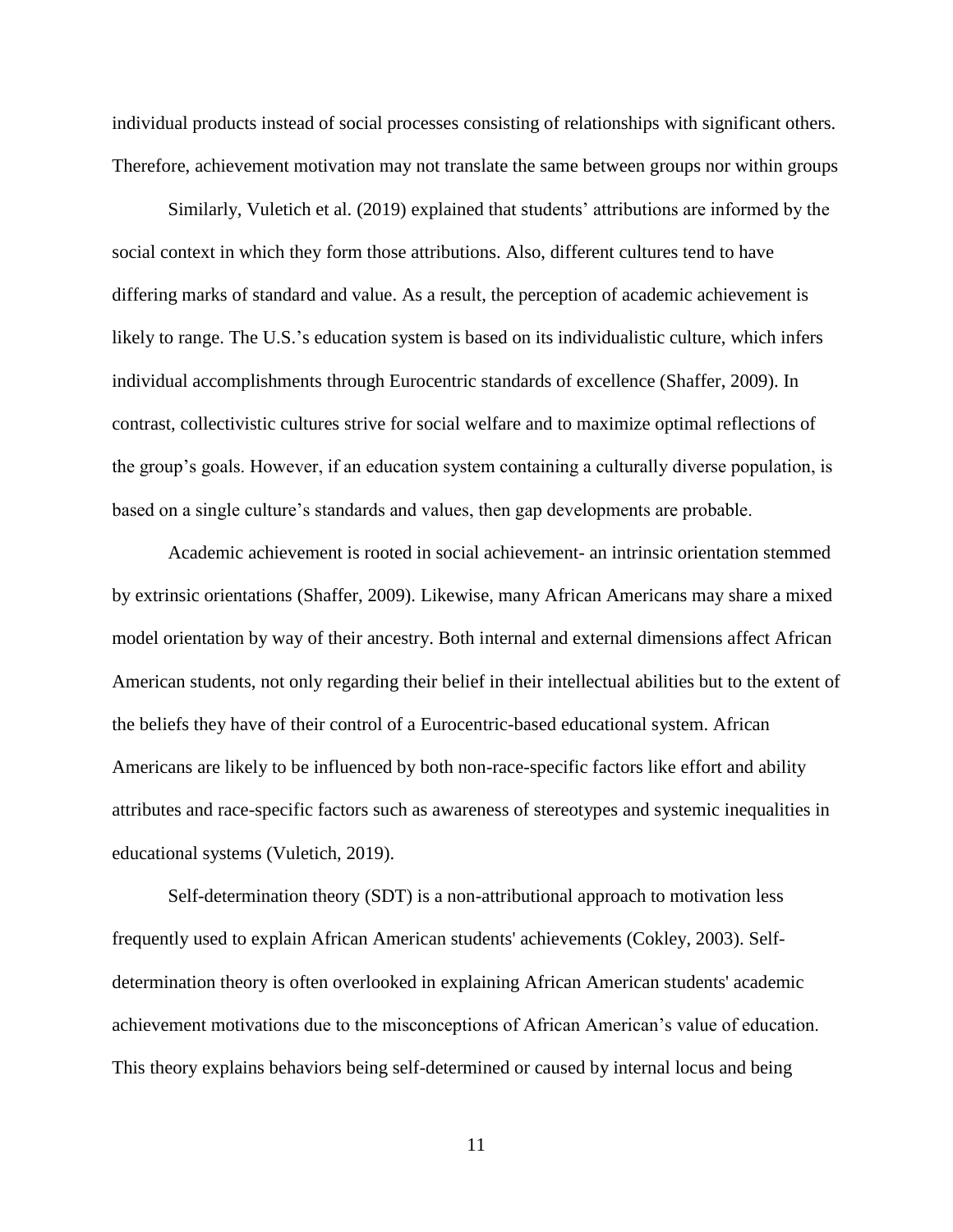controlled or caused by external locus (Shaffer, 2009). SDT is commonly divided into two types of motivations: intrinsic motivation and extrinsic motivation. These two types of motivations differ in that intrinsic motivation prompts a willingness to learn while extrinsic motivation is grounded in instrumentalization (Vansteenkiste et., 2018). However, simplifying motivation into those two divisions neglects several motivational forces (Vansteenkiste et al., 2018; Wang & Wind, 2020) likely to better explain academic achievement motivations among African American students (Cokley, 2003). Instead, the process of internalization within SDT is best suiting to determine the motives of academic achievement.

Deci and Ryan (2002) and Vansteenkiste et al. (2018) describe the process of internalization as a transformation of external regulations into internal regulations and developing personal value by way of external values (Wang & Wind, 2020). Extrinsic motivations break down into three types of regulations—*external regulation*, *introjected regulations*, and *identified regulations.* External regulations are driven by the expectation to gain external rewards, avoiding the threat of punishments and commands. Similar to external regulation, introjected regulations refer to behaving in a certain way due to internalized demands like shame or guilt. Identified regulations refer to individuals' engaging in learning activities because it is valued, and students identify with it to attain an outcome (Cokley, 2003; Vansteenkiste et al., 2017). From an academic perspective, *to know* is the subtype of intrinsic motivation that refers to learning for the sake of learning. *To accomplish* is the second subtype of intrinsic motivation that describes engaging in academics for the enjoyment of accomplishing (Cokley, 2003). And thirdly, *to experience* provides stimulation to the sense of the self by way of experiencing learning. These subtypes represent motivational forces within intrinsic regulations of intrinsic motivations (Vansteenkiste et al., 2017).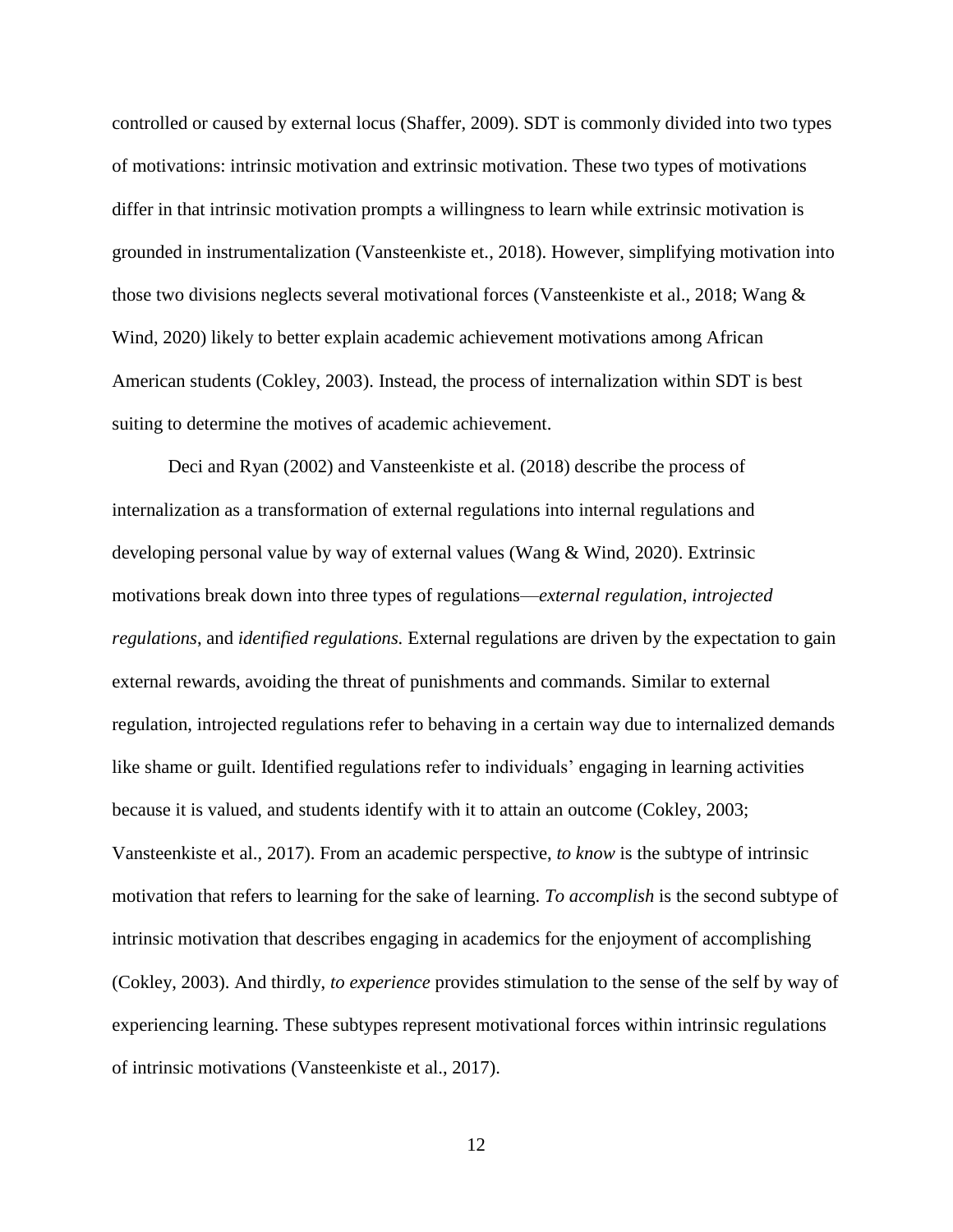Both theories summarize motivations as either a regulated choice dictated by oneself or regulated by compliance. Also, these theories deal with behaviors deriving from the self and from the outside self. As a result, African Americans are likely motivated both intrinsically and extrinsically. However, Cokley (2003) speculated that extrinsic motivations might be "more adaptive and psychologically healthy" (p.536) for African American students than intrinsic motivation compared to the findings in previous studies on White American students.

People of collectivistic culture are likely more motivated by the status of their social groups as it pertains to their social identity. Individuals' self-esteem is attached to their social groups' status and is used to elevate their status and all members within it (Gilovich et al., 2019). Furthermore, stigmatized groups, like African Americans, do not take threats to their identity lightly; therefore, they also seek ways to actively protect their social identity (Derks et al., 2007). The relationship between social identity and social support promotes teamwork amongst disadvantaged groups battling negative consequences of their shared situations (Haslam et al., 2009). From the social identity perspective, social identity protection additionally protects one's self-identity.

## Academic Success

Evidence from resilience studies showed that resilience could "counteract and change negative attitudes of those who believe that nothing can overcome student backgrounds" (Wasonga et al., 2003). Resilience is defined as the process of the capacity of, or outcome of successful adaption despite challenging or threatening circumstances, referring to patterns of positive adaption in the face of adversity (El-Amin et al., 2017; Finzel, 2019; Slavin, 2018). Stereotype threat, for example, is a risk factor for African American students to overcome within education. Academic resilience is a self-identifying characteristic often associated with achieving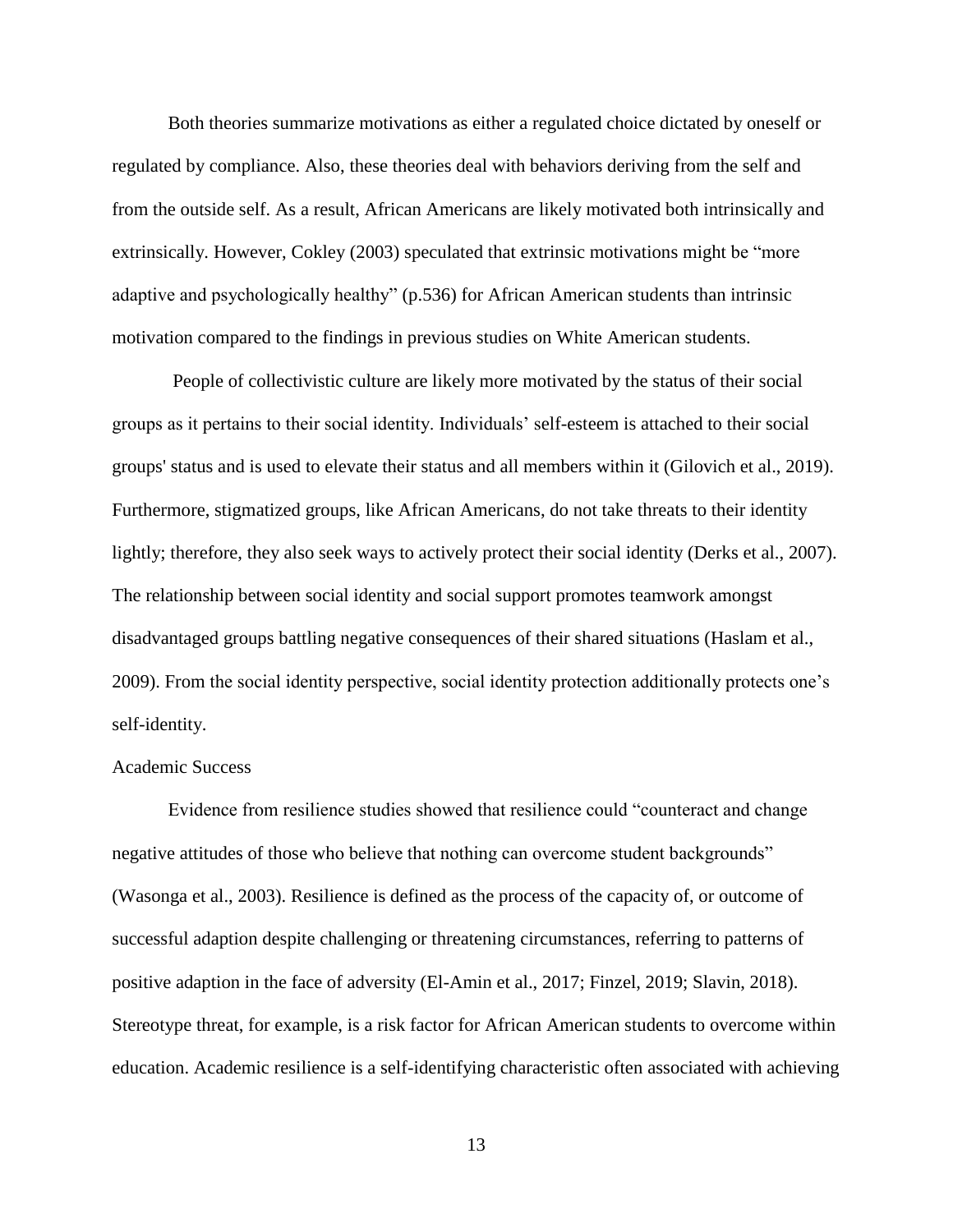and, in educational research, associated with academic achievement (Martin & Marsh, 2006). Too, it appears that resilience has become a social identity protective characteristic for African Americans within academics (El-Amin et al., 2017).

African American students have been recognized for being resilient but usually limited toward socio-economic challenges. Less acclaimed is the persistence they possess in the face of educational risk factors like stereotype threats. Noticeably, academic resiliency is often the most positive academic association to African American students in literature. Has it been considered why this might be? It is likely because society sees a need for African Americans to be resilient to overcome an educational system that favors Eurocentric culture. Encouragingly, many African American students do perform well despite the risk factors. The academic resilience perspective indicates that resilience factors can influence the relationship between risk factors and academic success by serving as mediators and outcomes (Alfaro, 2008). Resilience is a strength, an asset, advantageous, and desirable. Resilience tends to have a positive impact on individuals' performances, achievements, and overall wellbeing (Butler‐Barnes et al., 2018). A study by Martin and Marsh (2006) reported a positive relationship between academic resilience and academic achievement.

Within the last decade, achievement gaps have begun to lessen substantially (Nisbett, 2011). Accordingly, this study is premised on the idea of a paradigm shift amongst African Americans college students pertaining to their achievement motivations, specifically academic achievement motivations. Modern generations have greater awareness and consume greater responsibilities and pressures to succeed and maintain their social identity as an individual student, family member, community member, and ethnic group. Academically, African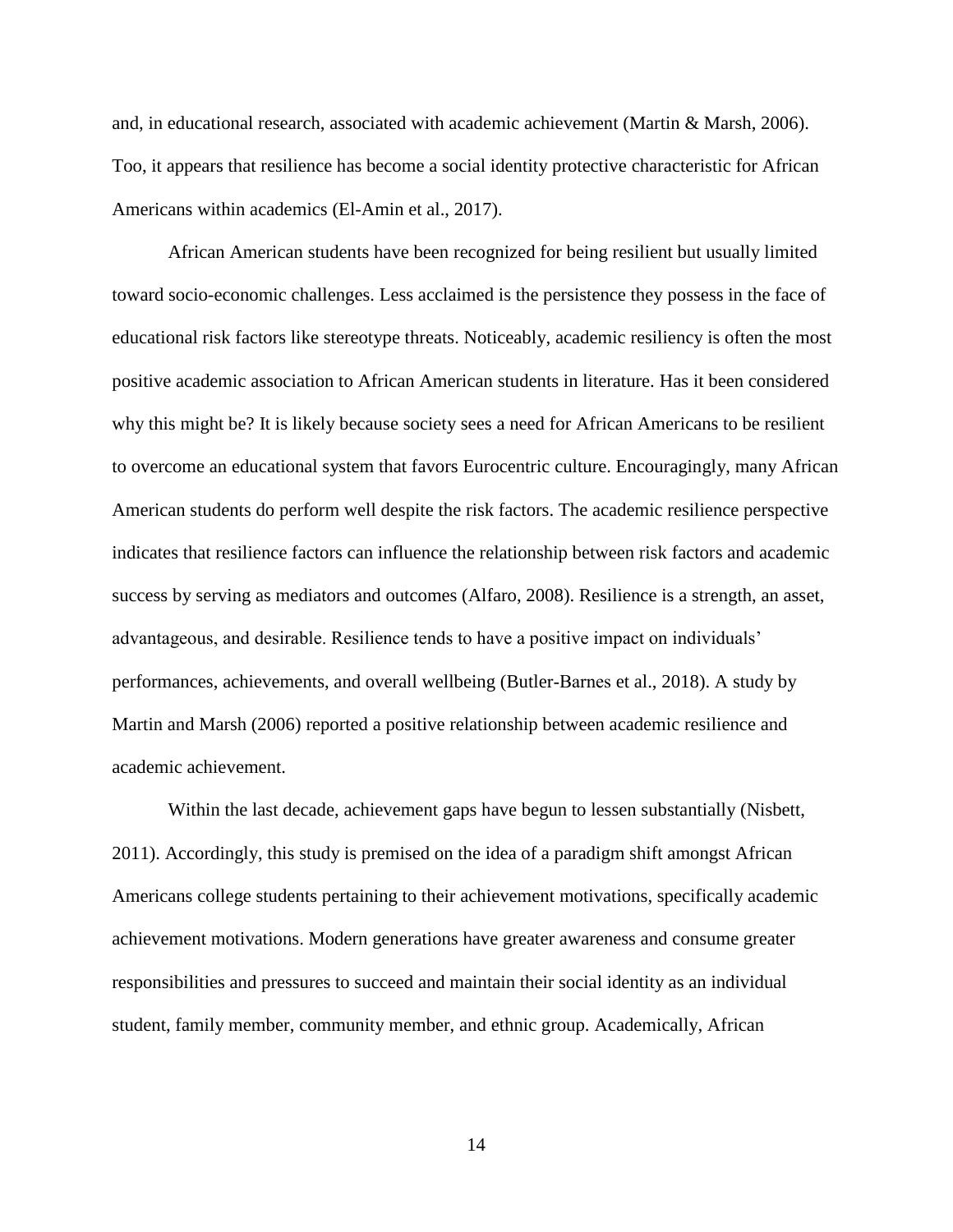Americans students could maintain persistence against risk factors like stereotype threat, to achieve academic success for themselves and the social groups they identify with.

### Conceptual Framework

Social identity theory and self-determination theory provide conceptual frameworks to explore perceptions and experiences related to social identity and academic achievements among undergraduate college students enrolled at a historically White institution. The self-determination theory emphasizes the motivational factors, both race-specific and nonspecific, driving African American students. Social identity theory provides insight into the impact social agents and social environments have on students' identities and perceptions. Together these theories consider the influence social identity has on African American students' academic experiences and motives to achieve academically.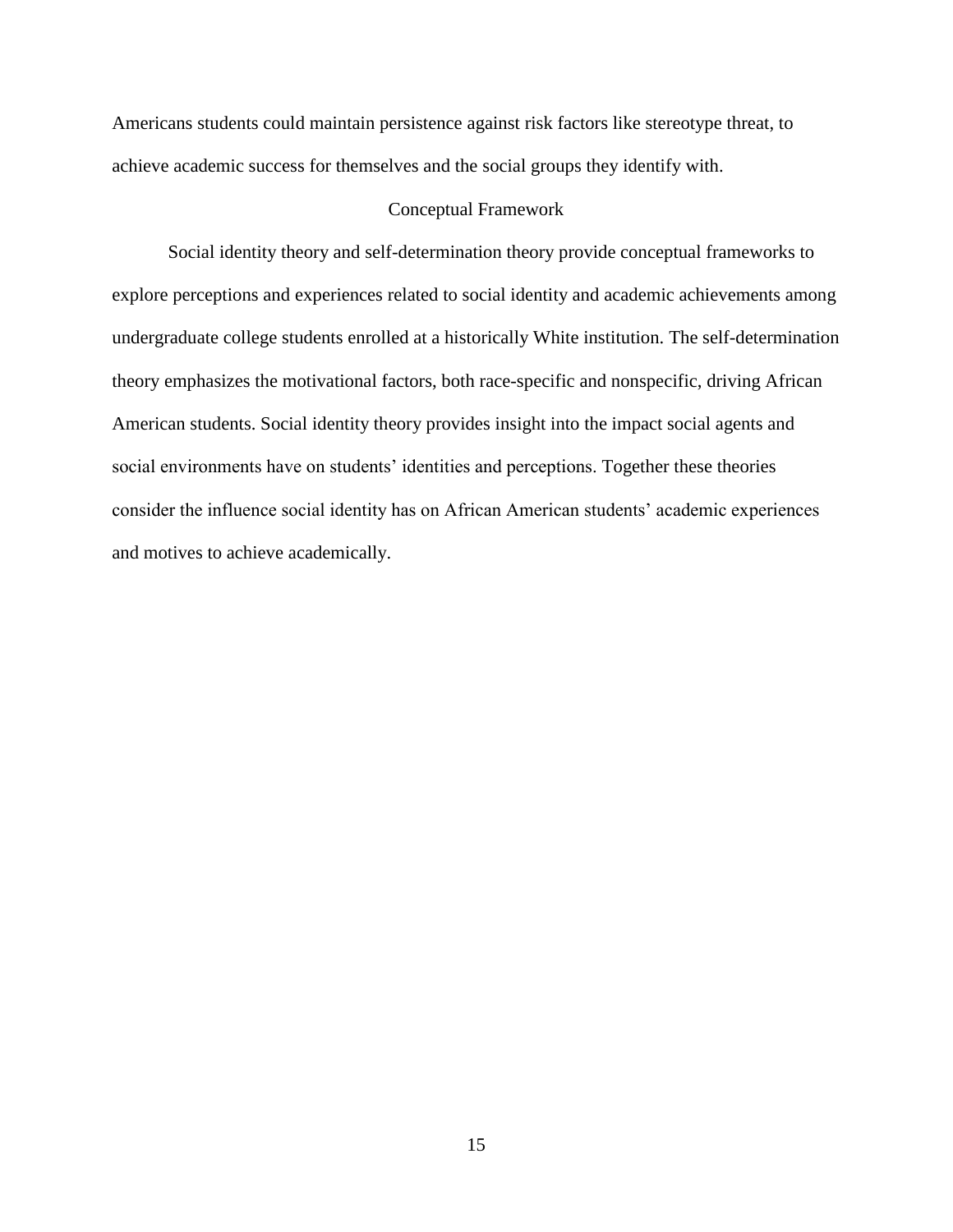### CHAPTER 3: METHODOLOGY

This study focused on undergraduate African American college students at a historically White Institution in the southeastern United States. The research questions were as follows:

- 1. How do African American college students describe the relationship between racial and social identities and their academic experiences?
- 2. How aware are African American college students of stereotype threat?
	- a. What are their perceptions of the relationship between stereotype threat and academic achievement?

3. How do African American college students define and experience academic success? The purpose of this study was to explore perceptions and experiences related to social identity and academic achievement among undergraduate African American college students enrolled at a historically White institution. The goals of this study were to: 1) advance the voices of African American students in our strivings to understand their realities in higher education as African American college students, 2) educate ourselves and readers about the experiences and perceptions of a modern generation of African American college students, and 3) overall, promote productive research regarding African American students This study intends to shift the focus from blaming to understanding, assuming to asking, and limiting to listening**.** 

Qualitative studies align with this study's intentions by capturing the richness of experiences. Qualitative research is a reflexive process organized into stages. These stages consist of collecting and analyzing data to develop or modify theories and elaborate research questions (Maxwell, 2008). Researchers have used qualitative data as a tool in educational and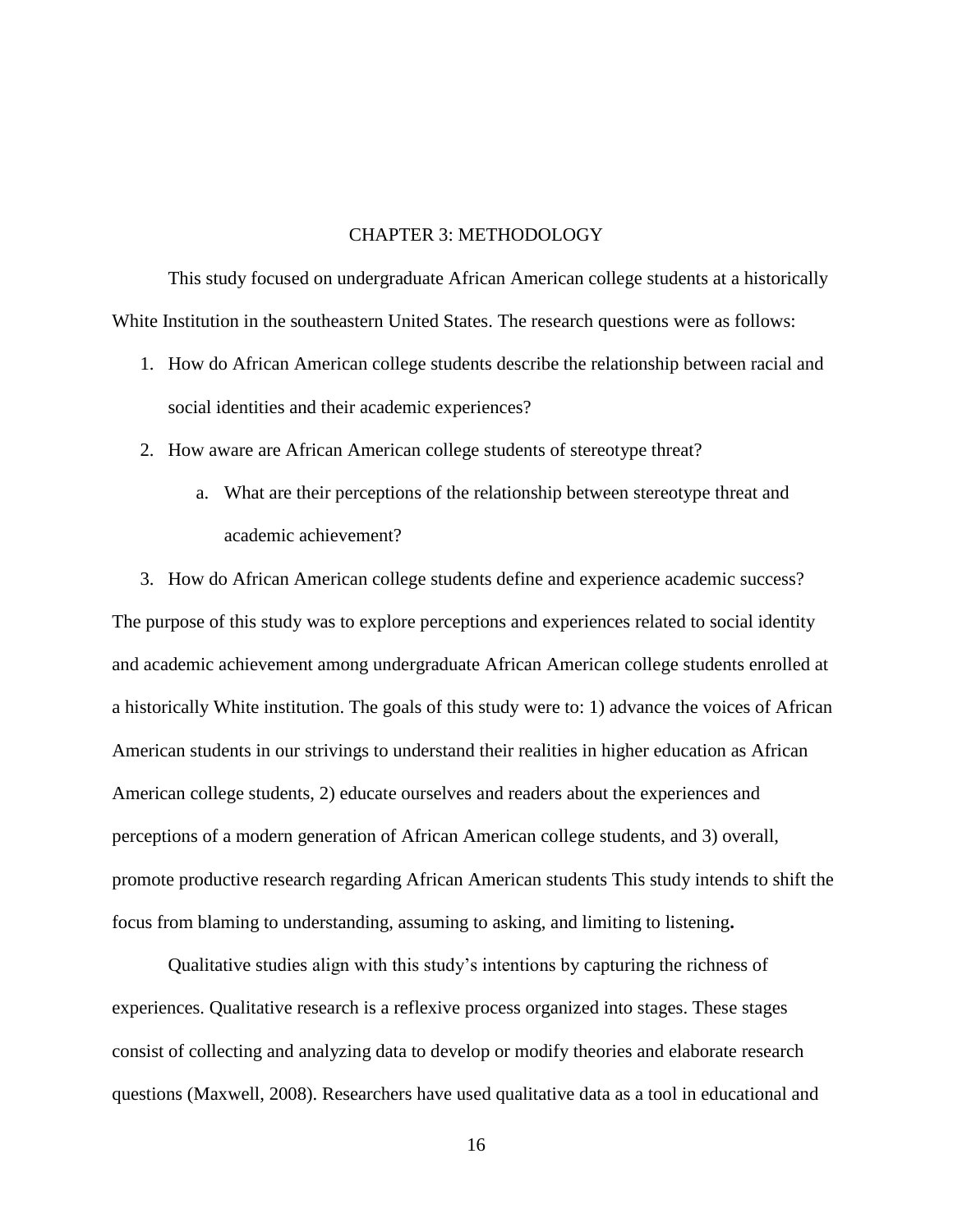social science research (Creswell, 1998). The goals of qualitative research are to understand, describe, discover, and generate meaning about human experience. For this particular qualitative research project, I utilized an approach called qualitative interviewing. Qualitative interviewing can also be known as in-depth interviewing as it allows participants with firsthand experience regarding the project's subject to explain what it's like. This approach encourages the kind of flexibility important to researchers to generate questions during the interview process in effort to elicit relevant responses (deMarrais, 2004). A qualitive interviewing approach is most appropriate for this study because, like the focus of qualitative research, this study's focus includes the essence of human experiences to construct a complete picture as possible of participants' academic experiences from their interview responses.

An interview is an important and commonly used research method within qualitative research used to collect data. An interview is defined as a process in which the researcher and participant engage in conversation focused on questions relevant to a research study (deMarrais, 2004). Interviews are conversations between the interviewer and the interviewee guided by a set of interview questions, developed in connection to the research questions (deMarrais, 2004). In a semi-structured interview, the interview questions are only a guide as researchers create probing or follow-up questions based on the depth of participants' responses. Interviews become semistructured when researchers use open ended guided interview questions in a conversational style to gather rich material from interviewees (deMarrais, 2004). Thus, the purpose of these interviews was to elicit detailed information from interviewees about their perceptions, awareness, and experiences.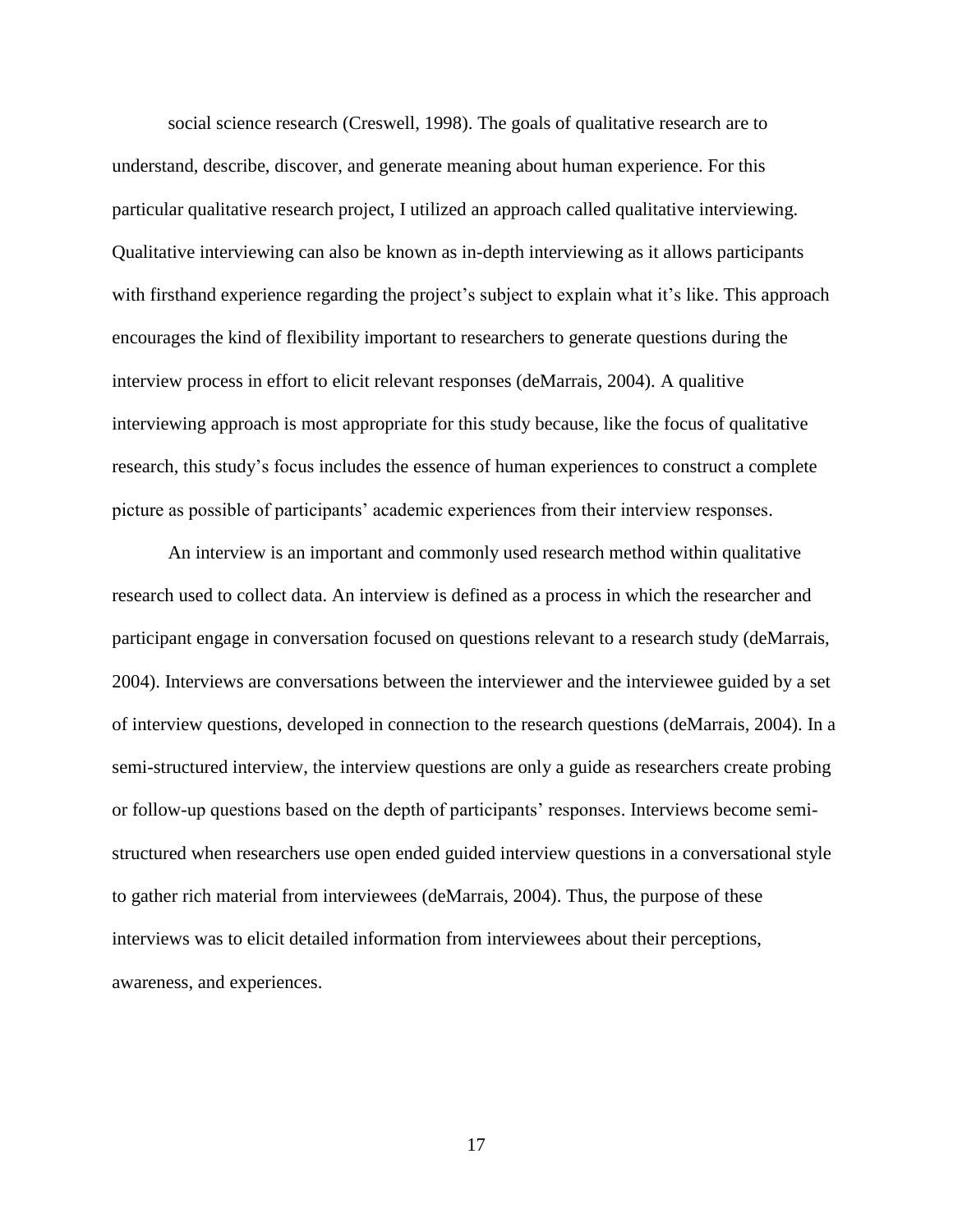Participant Selection

Seven volunteers who met the selection criteria participated in this study. Purposeful selection (Maxwell, 2008) was used in order to ensure that participants met the selection criteria. An essential part of this study was to find and incorporate participants who have experienced being an African American college student at a historically White institution. Maxwell (2012) indicates purposeful selection can be used in the recruitment of participants in pursuit of interviewees who will provide the most relevant information related to the purpose of the study. All participants were at least eighteen years of age, identified as African American/Black and were enrolled as undergraduate students at the same institution. Participants were sought through recruitment emails to the presidents of five of the university's African American student organizations/associations, which were then sent to the members of their organizations.

Participant data from the demographic information survey given at the beginning of the interview was used to understand how the participants self-described. All students reported identifying as African American, and the participant's ages consisted of a mean age of 21. Participants also were asked about their birth country, as academic and social experiences may vary between countries (see Appendix A and Table 1 below for more specific participant demographics).

| Participant | <b>Sex</b> | <b>Birth Country</b> | Age |
|-------------|------------|----------------------|-----|
| 01          | Female     | <b>U.S.</b>          | 23  |
| 02          | Female     | <b>U.S.</b>          | 22  |
| 03          | Female     | <b>U.S.</b>          | 23  |
| 04          | Female     | Canada               | 24  |
| 05          | Male       | U.S.                 | 19  |
| 06          | Female     | <b>U.S.</b>          | 19  |
| 07          | Female     | U.S.                 | 18  |

*Table 1.* Participant Demographics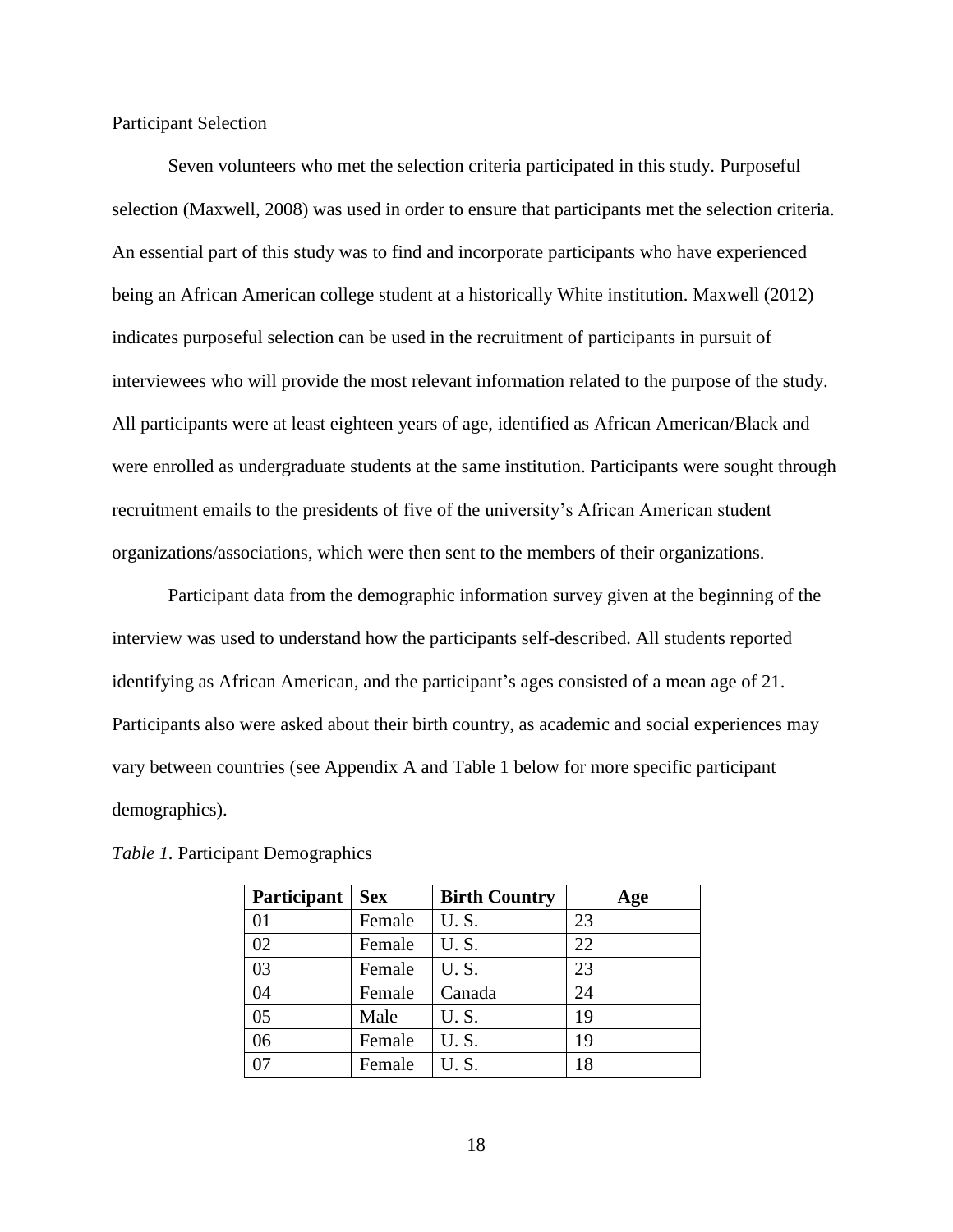Data Collection

Data were collected via interviews. Age, birth country, ethnicity, sex, and university experiences, were collected as demographic information during the beginning of the interviews. Following the demographic questions, participants were asked interview questions regarding their experiences and perceptions as an African American, a college student, and an African American college student as these identities relate to the purpose of this study (see appendix D). There were a total of 6 demographic questions and 8 primary interview study questions. Each interview took approximately 20-30 minutes to complete.

Zoom audio was used to record the interviews. The interviews were audio recorded in a private study room at the university between the interviewer and the participant only, with no other individuals present. No video recording was used to conduct the interview. Using audio recording allowed the participants to express their experiences and perspectives in-depth with anonymity. All audio recordings were deleted immediately following the completion of transcription, and all identifying information was deleted from the interview transcripts. No personally identifying information was used with or for the interviews beyond the demographic answers provided by the participants. Each participant was assigned a random participant number.

#### Data Analysis

After interview responses were transcribed and checked for accuracy, data were analyzed inductively using thematic analysis. The audio recorded interviews were first transcribed via Zoom's transcription feature, and each participants' audio transcript data was checked and edited for accuracy by the researcher. The transcriptions were then analyzed and coded using thematic analysis, which is a method used to identify, organize, analyze, describe and report themes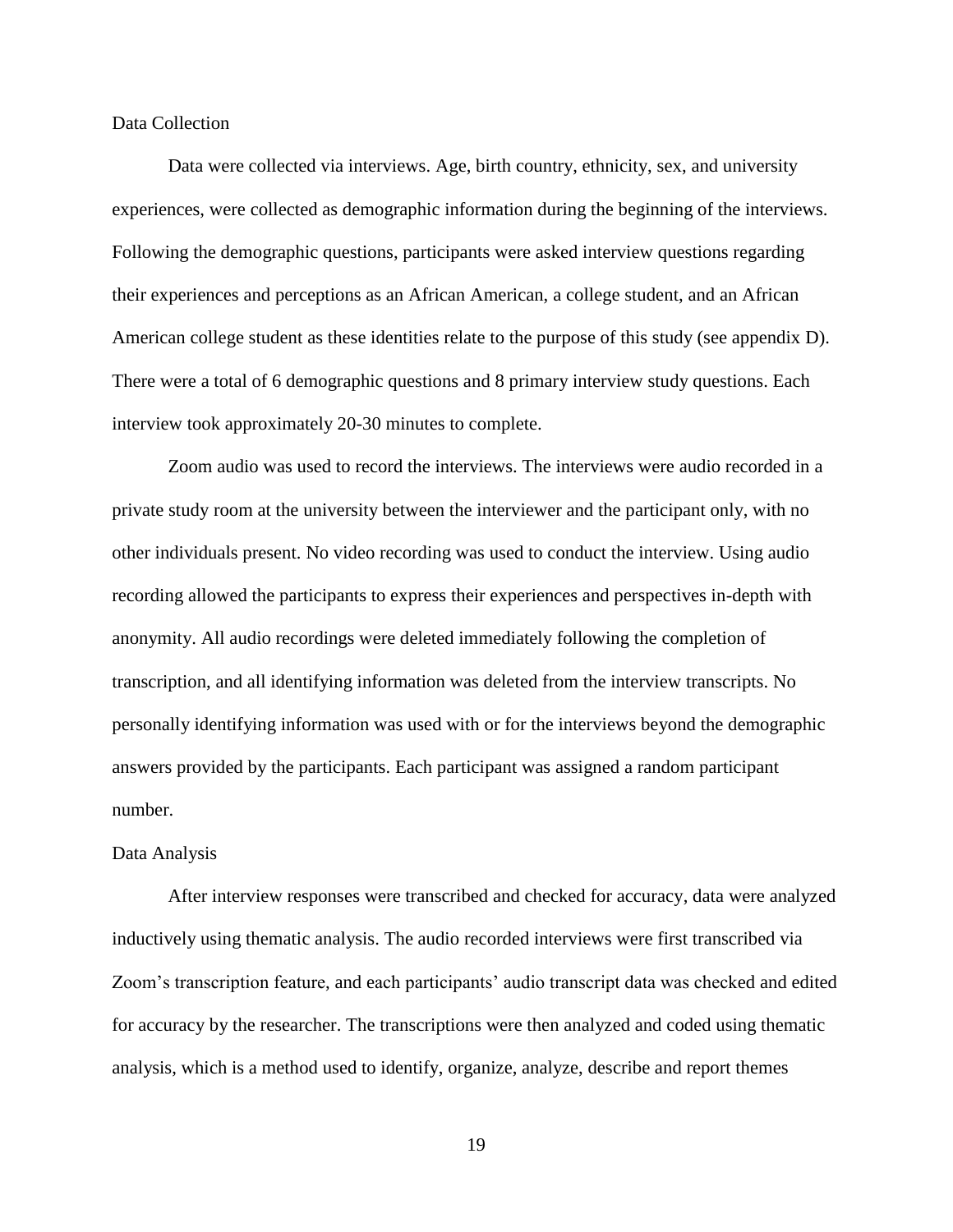(Nowell et al., 2017). The thematic process began with familiarizing myself with the interview transcriptions and making marginal notes of initial thoughts. Next, I generated codes using open coding. Open coding is the process of making marginal notes of words, phrases, theories that can add up to concepts to address in the write up of the analysis (Nowell et al., 2017). The initial coding process consisted of an evaluation of the raw transcription data labeled with descriptive to define emerging categories and reflexive writing. Reflexive writing throughout the coding process allowed me to examine ideas and keep track of the meanings and possible connections (Nowell et al., 2017). After all data had been transcribed and coded into a list of identifiable categories, the next step of the process was to sort the data extracts into potential themes (Nowell et al., 2017). Then, the themes developed were refined to assure there were enough data extracts supportive and fitting for each theme and subtheme. I defined and named the themes in ways I felt would be most meaningful to provide a sense of what the themes were about. And finally, I wrote up the final report of the thematic analysis. To ensure that the concepts and descriptive categories remain as close as possible to the participants' own terms using in vivo codes as appropriate throughout the thematic analysis process (Given, 2008). In vivo coding involves labeling data, like the interview transcriptions used in this study, using a word(s) and/or phrases from the data extracts (Given, 2008). This practice of in vivo coding is usually incorporated during the open coding stages of thematic analysis. In vivo coding was fitting for this qualitative semi-structured interview study as it allowed the participants' words and voices to be the core of this research. In vivo coding permits me to honor and trust the experiences the participants share and make available for others to read, listen, and understand.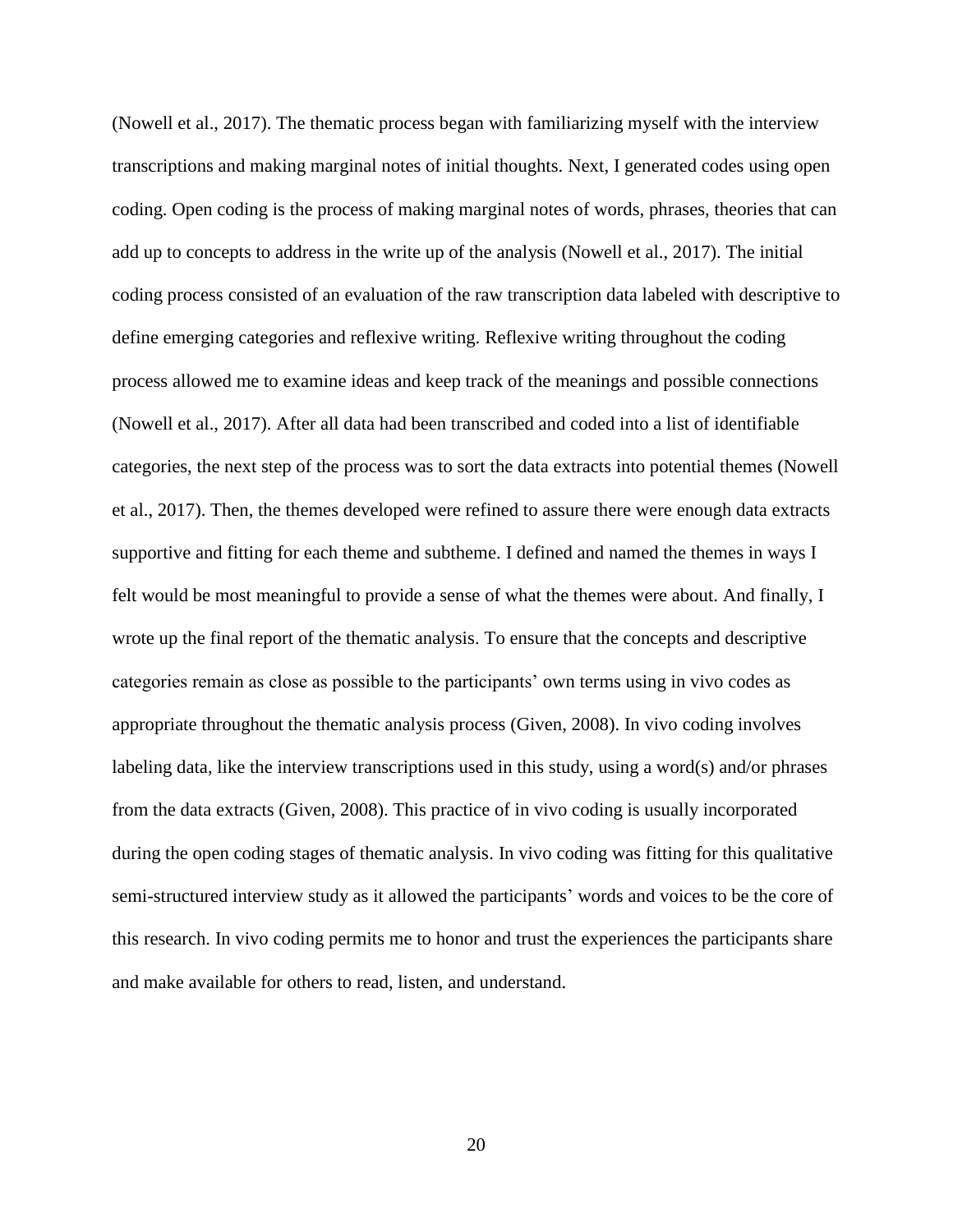#### Positionality

As an African American female, graduate student at the University of Alabama majoring in Educational Psychology, I'm often exposed to text and literature regarding academic related content. However, it has been disheartening to observe the small amount of information provided about African Americans to be negative. The negative portrayal of African American students reflected in textbooks that are distributed to thousands of students and teachers do not accurately portray all African American students and further perpetuate the inaccurate stereotypes. The messages those texts often reflect do not reflect me as a student, nor those around me, especially during my undergraduate experience at North Carolina A&T State University (an historically Black institution); therefore, many readers are getting a poor perception of African American students. Upon reading so many texts shedding negative light on African American students, I wondered where the authors or researchers got their information and negative perceptions of African American students from. As a result, I wanted to ask African American students, myself, some of the questions that arose within me after I had read those negative portrayals of African American students.

This research matters to me because I believe it is important to understand that people are becoming more aware and are responding differently to their awareness than they may have previously been. Modern generations of African American students are taking control of their academic success, yet still are perceived and portrayed through the lens of the deficit perspectives.

#### Research Quality

Qualitative research designs, like this study, presents quality through the use of following eight criteria: (a) worthy topic, (b) rich rigor, (c) sincerity, (d) credibility, (e) resonance, (f)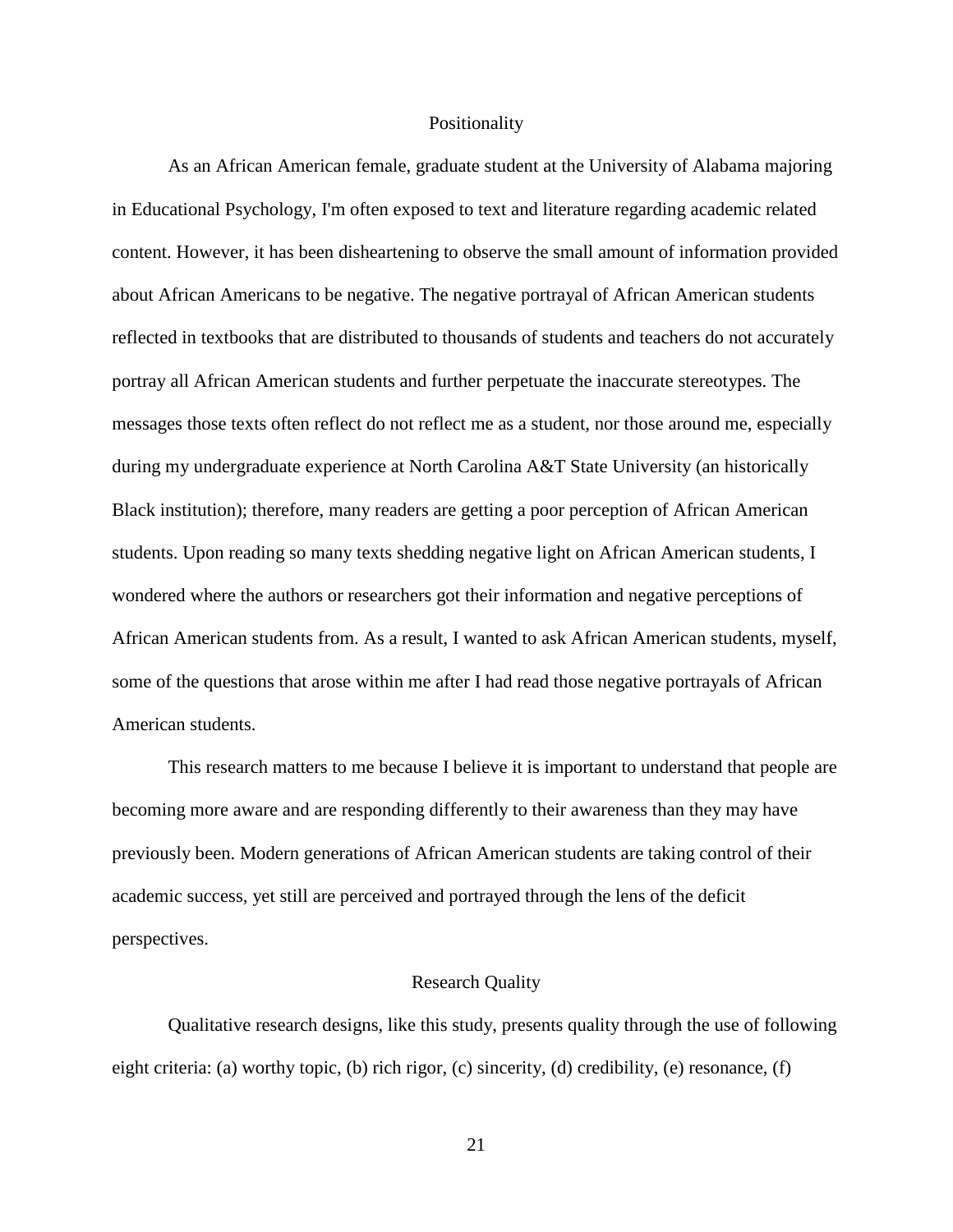significant contribution, (g) ethics, and (h) meaningful coherence (Tracey, 2010). By applying these eight criteria when conducting research, I am able to ensure that the voices of the participants are not manipulated. Tracey (2010) expresses that the conceptualization of qualitative quality encourages researchers to reflect on their creativities while still respecting and keeping the participants at the core of the research.

Each criterion is described. Worthy topics refers to relevant and significant concepts or theories that emerge through the study. Most often these topics emerge from societal and personal events (Tracey, 2010). Rich rigor implies the study uses an abundance of appropriate and complex information. Sincerity represents the self-reflexivity of the study regarding transparency about methods, and inclinations of the researcher. The idea of showing rather than telling refers to the credibility of a study. The influence of the research or the transferable finding developed from the research refers to the resonance. Significant contribution involves just that, the significant contribution the research makes, whether practically, morally, or conceptually. Ethics discusses how ethical the research is. Lastly, meaningful coherence refers to the interconnections between the important features of the study, like the literature, research question, findings, and interpretations. These eight markers provide common language for qualitative research (Tracey, 2010).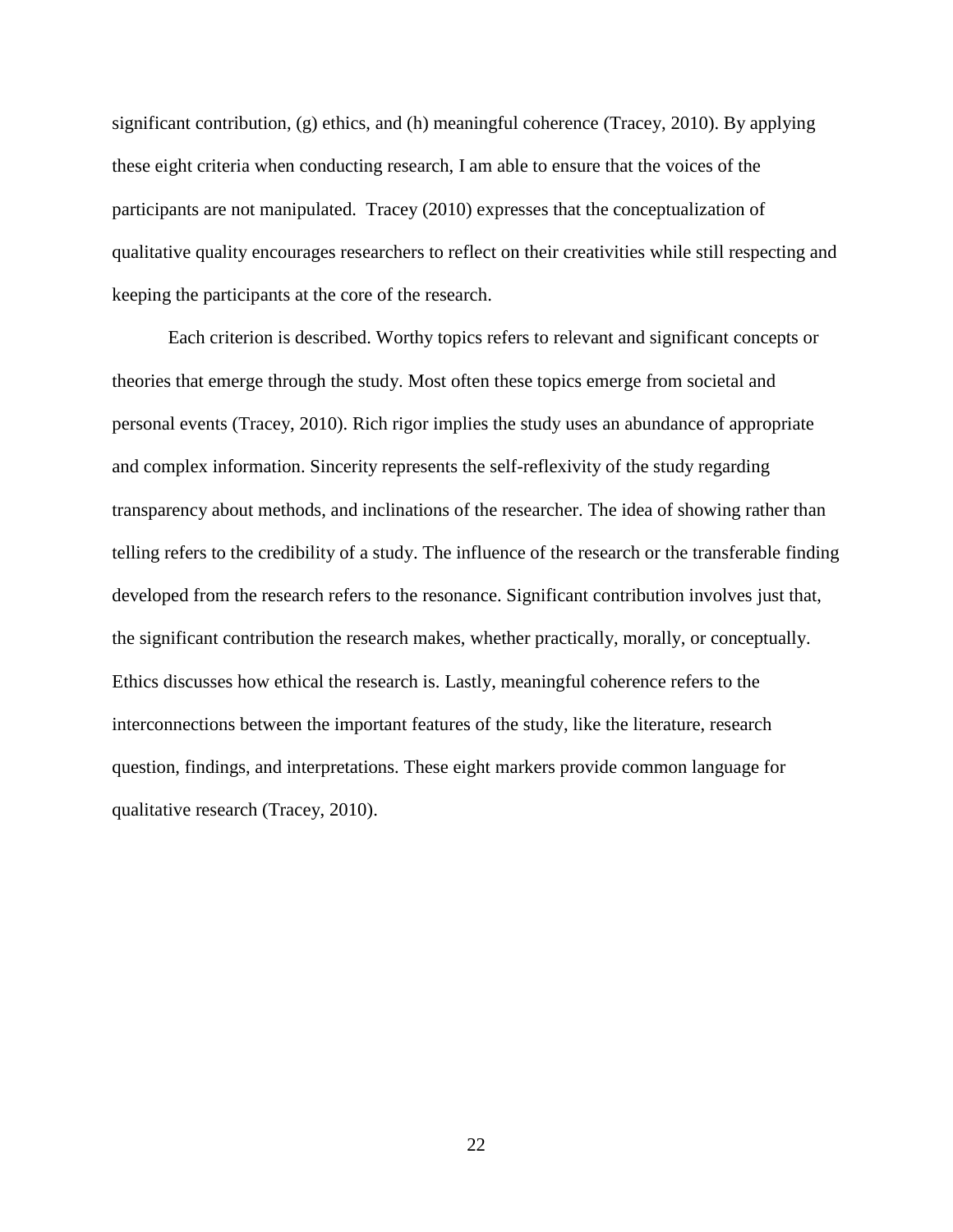### CHAPTER 4: FINDINGS

Findings from the interviews are presented in this chapter from each of the three main themes. The three themes are: 1) academic influence, 2) sources of motivation, 3) receiving recognition.

### Academic Influences

How students perceive their academic concepts and ultimately their academic experiences are influenced by the social relationships they encounter in academic environments. The "social me" of an individual refers to who an individual pictures themselves as by way of the social relationships they develop. As students, much of their academic career involves interactions with stakeholders in their education, such as parents, peers, and faculty. Similarly, environments like students' home and or classroom as well as agents like students' parents, professors, and peers can influence how students' experience academic situations. As result, two subthemes developed from the data: 1) academic environment and 2) academic agents.

## *Academic Environment*

Participants described their experiences being an African American college student at the institution as "outcasted" (Participants 2 and 6) or "being the only one" (Participants 5 and 6), referring to being the only African American in their classes. Further, female participants also mentioned being not only the only African American, but the only African American female. Across the interviews, participants expressed discomfort, confinement in being/expressing themselves, and constant pressures to prove their belongingness.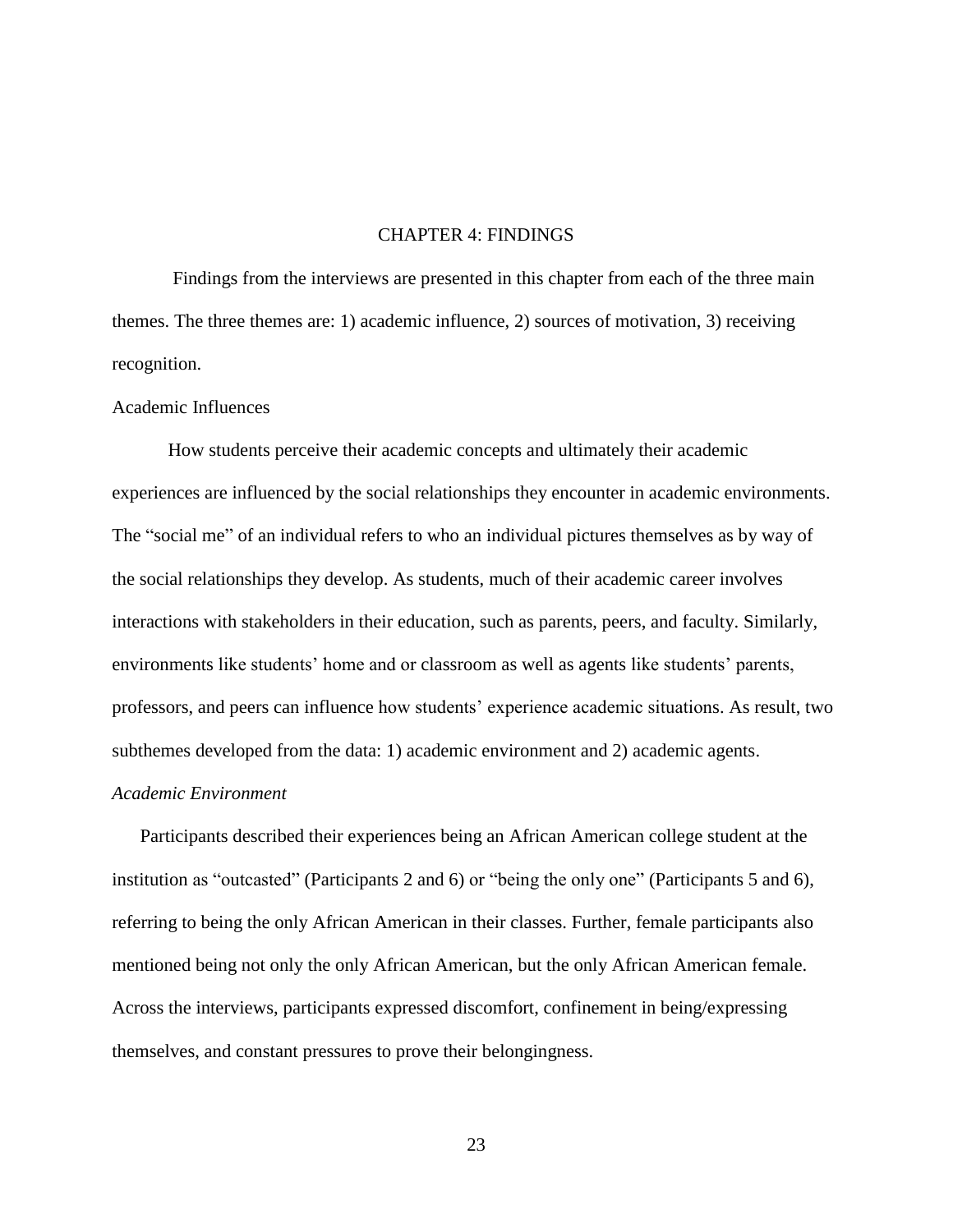One participant, Participant 6, reflected on mixed emotions regarding her academic experiences, stating:

It's just like you can't just openly walk around, you know, like angry, or just showing your emotions because it's just like others will perceive that as like harmful or you're about to do something that could be, you know, harmful to others. Mainly it's just like you have a target on your back so you're more skeptical, and you stand out more. I just look at the Zoom classroom and notice that you're like probably one of the only African Americans or let alone the only African American female in such a, you know, big class. Just because you are minority um, you know, like I said, you still have a target on your back, you can't do certain things. If you go to certain places or like, you know, that's held up to high standards, people will be like 'how did you get here?' or 'why are you here?' You still have a target on your back, but it's a little bit more like relax because it's more of a college setting. I'll say that of course we are part of like, you know, the small ratio, so you don't really see like other people like your nationality and all of that, but once you do see them it's kind of like a little relief.

Here, Participant 6 described her observation of being one of the only African American students in such large classes. She expressed a relief that she experienced when seeing other students that look like her, as it seemed rare because she is a minority on the campus. In her experience as an (African American) minority, she repeatedly referred to having a target on her back that restricts her being, her expression, and questions her belongingness especially in relation to high academic standards as an African American.

Similar to Participant 6, another participant also reflected on mixed feelings. Participant 4 expressed: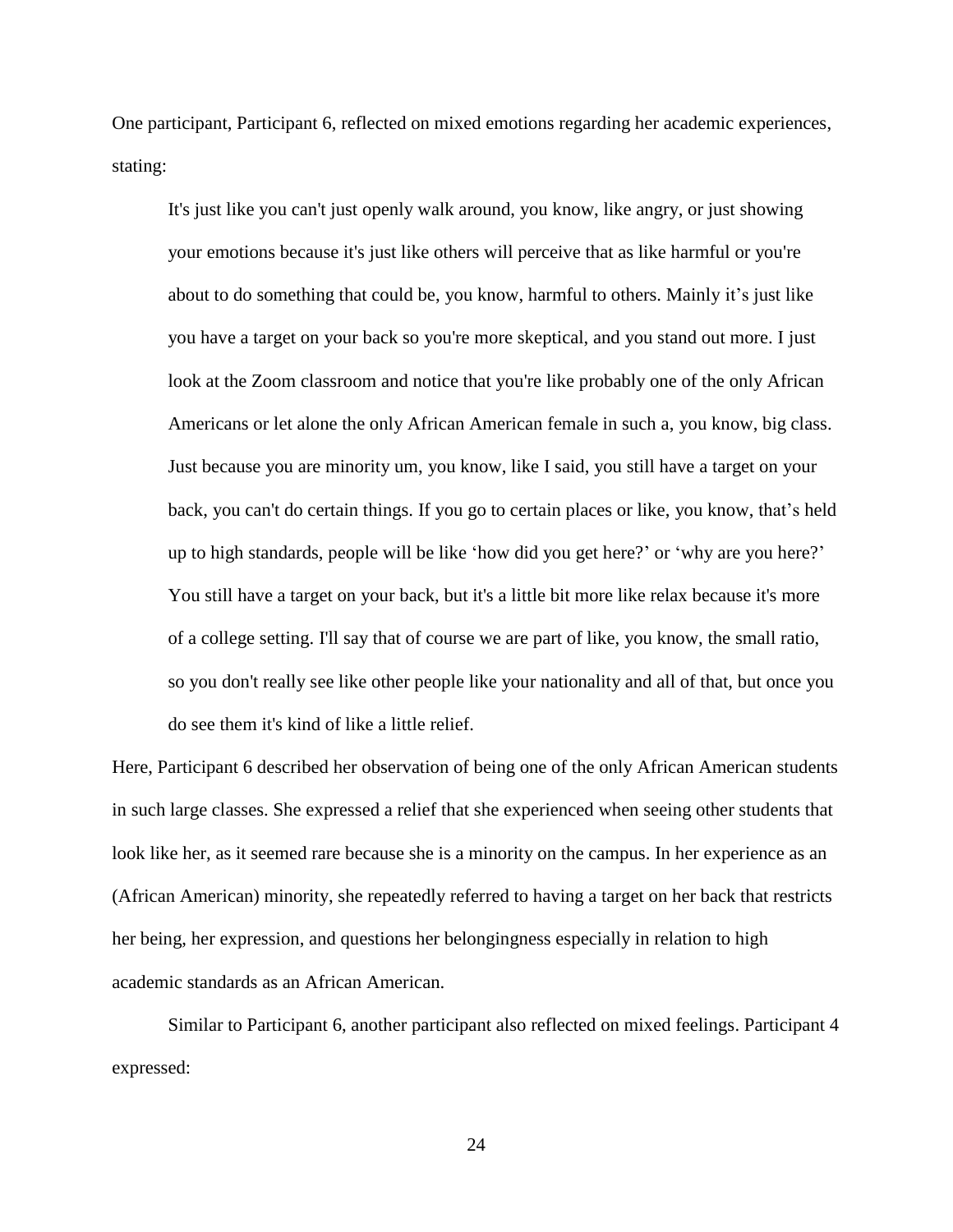I'm actually proud to be African American, but right now I can't I guess. It's kind of like a sensitive topic, you know, because of what's going on right now. It makes me feel uncomfortable because it makes me feel like when it's time for me to go into the workplace and I'm in the same like environment with all white people I feel like I'm gonna have to do a lot just to show them I'm just as equal and I feel like I shouldn't to, that shouldn't be an added stress. It does make me stand out because in my program. I'm literally, the only African American person in my program, so I do stand out and like I have a role in my classroom because you know the people already have a stereotype of black people or African Americans. And it's not really good. So, yeah we really don't have a good reputation in the classroom, so I feel like I have like a role to play, like, I feel, like, I have to, you know, like stand out.

Participant 4 shared that as one of the only African American students in her class, she has a role in bettering the reputation of African American students in the classroom. Her comment also intersects with the notion of group uplift as discussed in the second theme. Participant 4's response also expressed future concerns being in the workforce where she will likely have to do extra work just to prove her worth and belongingness. In addition, she implied that she has already had to prove herself in her academic environments, and that it is stressful to have to constantly prove yourself.

Participants explained uncomfortable feelings resulting from growing up in environments where the people around them looked similarly or at least there were characterized as well diverse (e.g. home, school, etc.). Furthermore, they expressed college attendance being their first experience outside of the comforts of their communities or home environments that consisted of relatable groups of people, sharing similar cultural aspects, outward appearances, and ultimately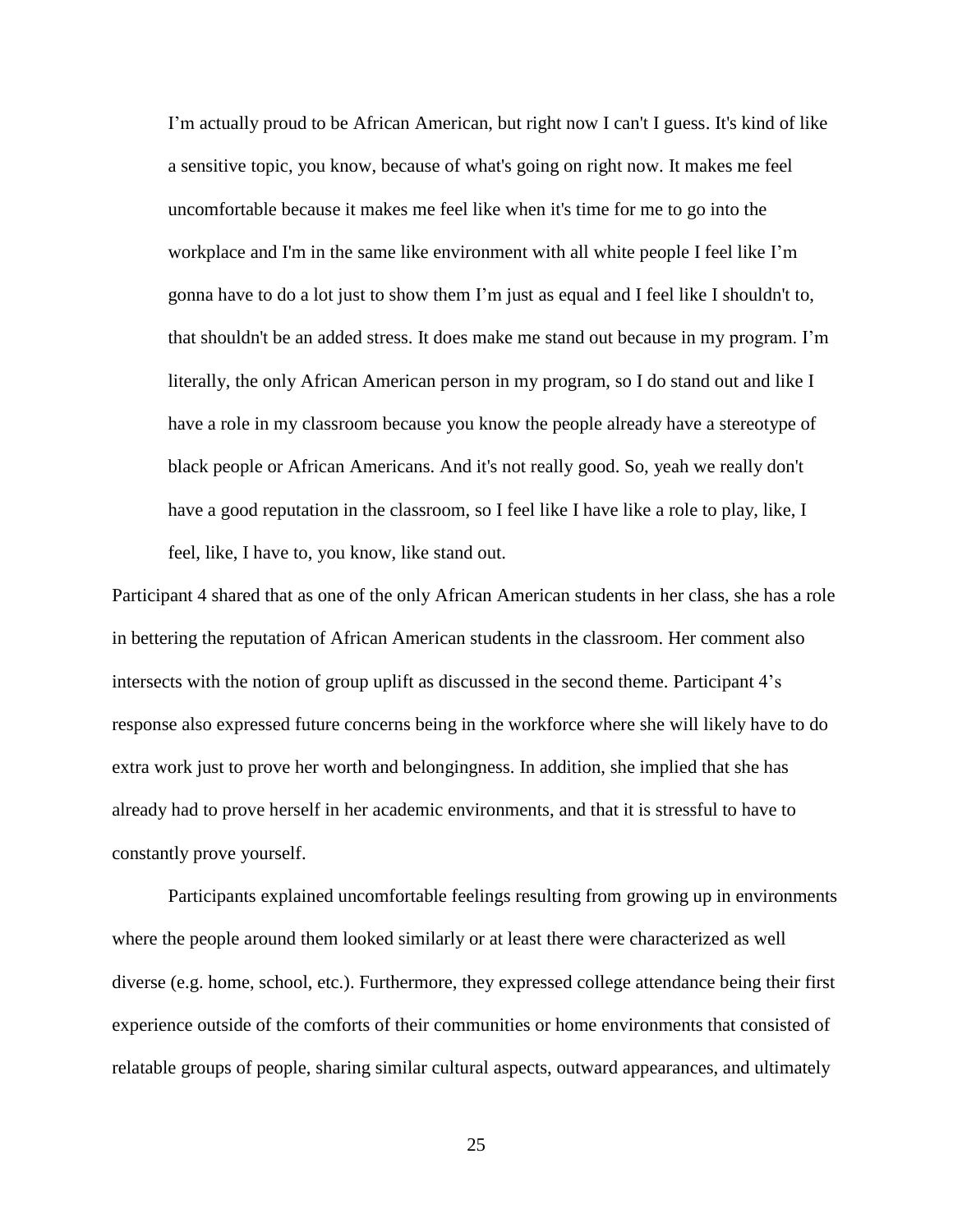common social identities. Like Participant 6, another participant expressed having to confine her expressions of herself. However, she has learned that how she usually expressed herself around familiar African Americans is no longer how she can do so in her current college surroundings.

I feel like I have to kind of do things differently or plan them out specifically or be a certain way or, you know. Just being a black girl with coming from a different background was really kind of challenging. As far as, you had to adjust to a lot of things, you couldn't say a lot of things. Now, like, I'm learning like you cannot say a lot of things or you can't do a lot of things because it gets looked at as something else. So, I can honestly say that it's just, it's, it's nice, but at the same time you still have to kind of like walk on eggshells

Here, Participant 1, highlights these ideas of being restricted as well as misperceived that Participant 6 previously mentioned. Participant 1's reference to having to walk on eggshells, depicts what they have learned to be and to not be socially acceptable as students at their university. They have learned that in that university environment, they cannot fully express themselves without caution or limitations. Additionally, Participant 1 refers to this conflict as a challenge attributed to the difference between her environment she grew up in versus her current academic environment.

Participant 2 continues this subtheme of academic environments by explaining what her environment, prior to coming to college, was like and the feelings attached to that environment compared to her academic environment at the university.

I'm not gonna lie, it felt normal (being African American) until like, when, I came here and I had noticed how big a deal, it was, and it makes sense because when I was in North Carolina, all I saw was African Americans everywhere so when I came here it was just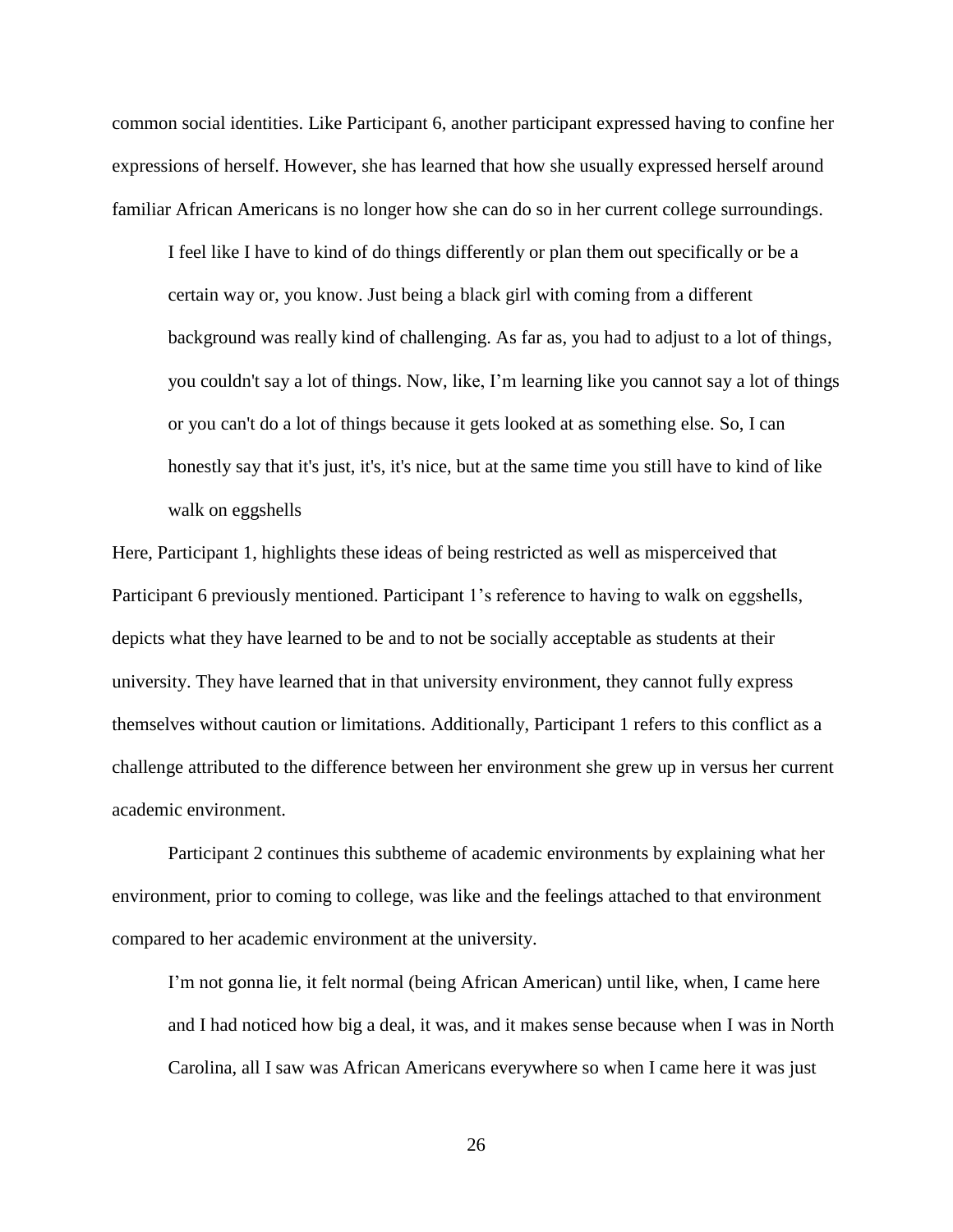like a big setback just because I wasn't used to it. And like I was different from everybody else, and the stuff you see on the internet it just makes you seem like an outcast, it's just like a bigger problem than what I'm like, used to.

Like Participant 1, Participant 2 described having to adapt to this unfamiliar academic environment as being a challenge or setback. Also, Participant 2 mentioned feeling like an outcast and being different, as in differing from the race majority, than everyone else in her academic environment. She expressed how being African American in her current setting is much more of a problem and bigger deal than in her home environment.

Participant 4 shared similar feelings with the other participants, even though she was not born in the U.S.:

Before I got to college I didn't really kind of think about none of the like actual problems because I didn't have to go through those things because everybody around me looked like me. In Canada it's very, very diverse like we don't have one race in one class like that's not a thing. So, I came here, I was really surprised I was like, what this is real? Like this really happens. Because I'm with like my team most of the time, right so, I'm used to seeing, my group, which is pretty Black, but you know I mean like, the entire team is diverse so yes, so it's like I'm not used to being the only Black person.

This response is even more significant as it shows she too had not encountered discomfort being an African American student in an academic setting prior to college. However, her home and previous academic environments consisted of great diversity. Her initial college experience took place in the U.S. where she first experienced being one of the only African American students in her classes.

### *Academic Agents*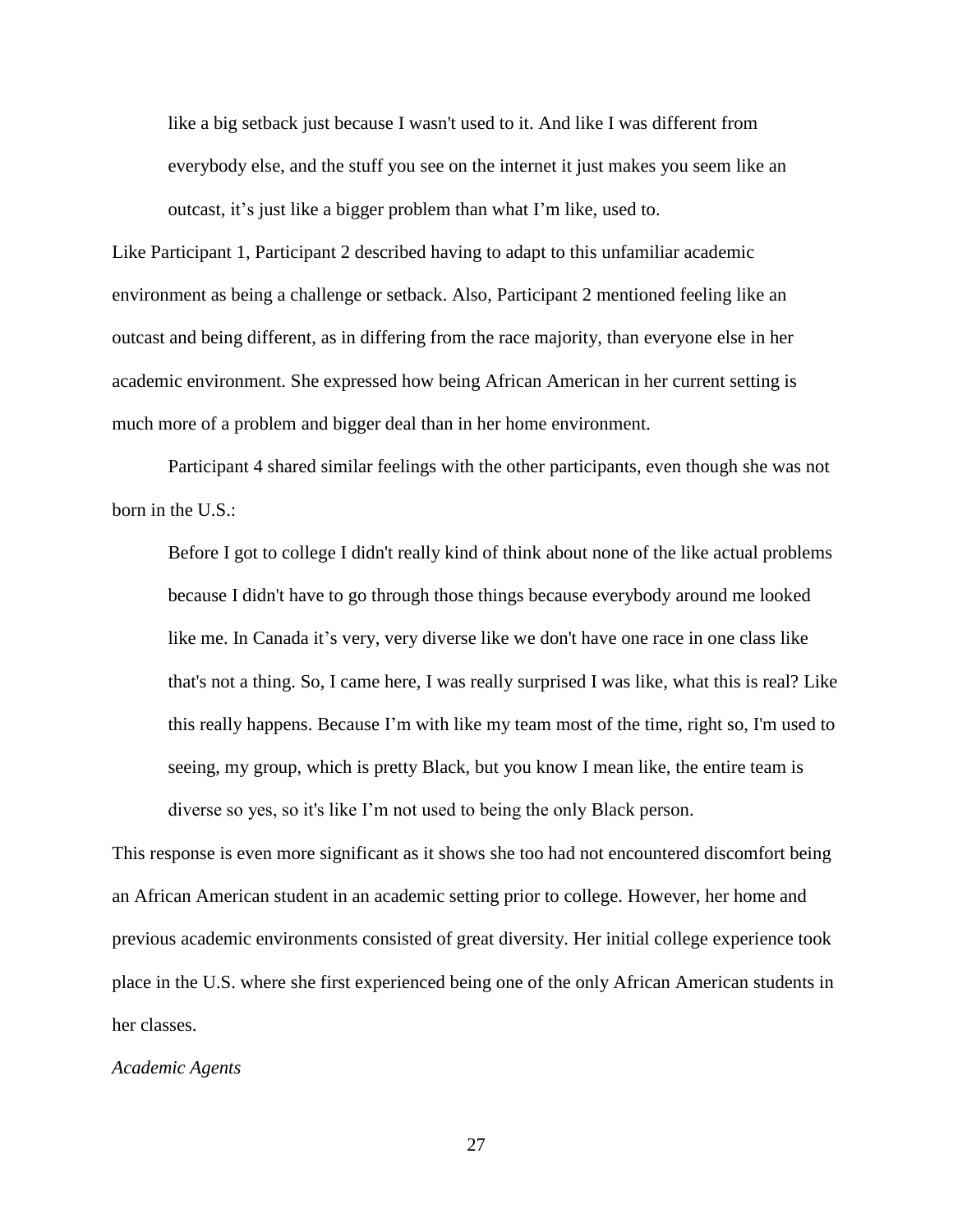In addition to the influence of academic environments, the participant's initial college entrance and experiences represented the settings in which they also said to have personally experienced stereotypes for the first time, largely through social interactions. Although participants shared that their parents were typically responsible for their awareness of stereotypes, it was an academic setting of some sort, college for most, but primary or secondary schooling for others, where their awareness became their reality. Moreover, those experiences tended to take place between student and peer interactions and/or student to professor/teacher interactions. This subtheme demonstrates specifically the influence academic agents can have in those academic environments on students' academic experiences.

Like many other participants, Participant 7 stated that her maternal parent cultivated her awareness of stereotypes:

Mainly just like my mom always making sure that I was aware of the kind of views that people had about the African American community. And just like to always just be aware and have your eyes open and when people try to like, apply that to me. But I've also had like been through experiences where my teachers like, they didn't think, or they just basically thought like I just didn't have the right education, like I wasn't really educated, and they like really underestimated me. Even when I was like really young, like in fifth grade, my teacher, she said something about me, she's like, 'Oh, I thought you like I didn't think you'd get that.' I literally remember, and I was like wow. But, yeah, I was just like this is what they think of me, because, you know, I'm African American.

Participants 7's response first expressed that her maternal parent made her aware of the stereotypes that were associated with the racial group they identify with in which people may try to apply to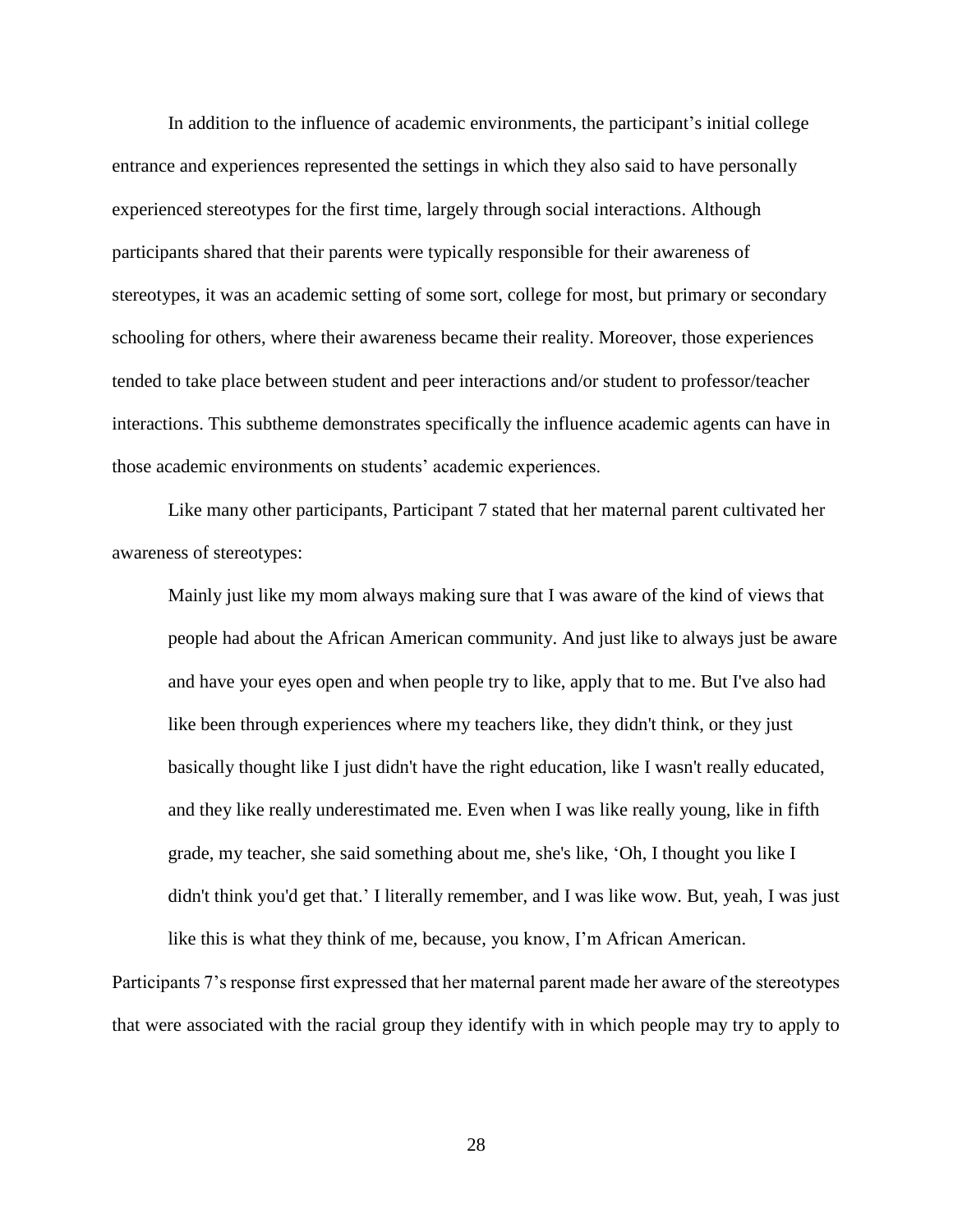her. Participant 7 went on to share an experience where her teacher uses a microaggression to apply a stereotype to her that underestimated her ability. She stated,

So, when I first came to [the university] and I was in my first class, when I was the only Black person, my professor asked me a question and I didn't know the answer, right. I felt very embarrassed. Everyone was looking at me and I was like I kind of knew when I first walked in the classroom, they all kind of looked at me like, you know, it was like okay an elephant's in the room, like she's the only black person and she's a female wow. The first question the professor asked she actually looked at me and asked me, and I didn't know the answer. And then ever since then I kind of just felt like that was wrong, like I should not have done that, like I should have known the answer to it, because when we got put into groups, this is a good example, we got paired into groups and um, well ever since then, the professor never asked me a question, by the way, but got paired into groups and they're kind of like going on with the group kind of like without me, if you get what I am saying, like I was making suggestions and they were kind of like, "yeah that's good but…" I was like okay, whatever I'll just let that go. And my other class I was on it, I was not playing with them, I was on it. And then, when we got into groups they're like '[participant's name] what do you think we should do?' Like you know they're involving me in the group so it's like I'm noticing what the differences I did in each class like, you know, so I feel like that was a stereotype like I don't know, maybe that wouldn't have happened with like a white person, but I feel like it was because, I'm black you know.

Yeah, but I noticed that, I was like wow that's kind of sad!

The class display of how the professor behaved toward the participant influenced the way her peers in the class treated her. Fortunately, the participant used her feelings of embarrassment and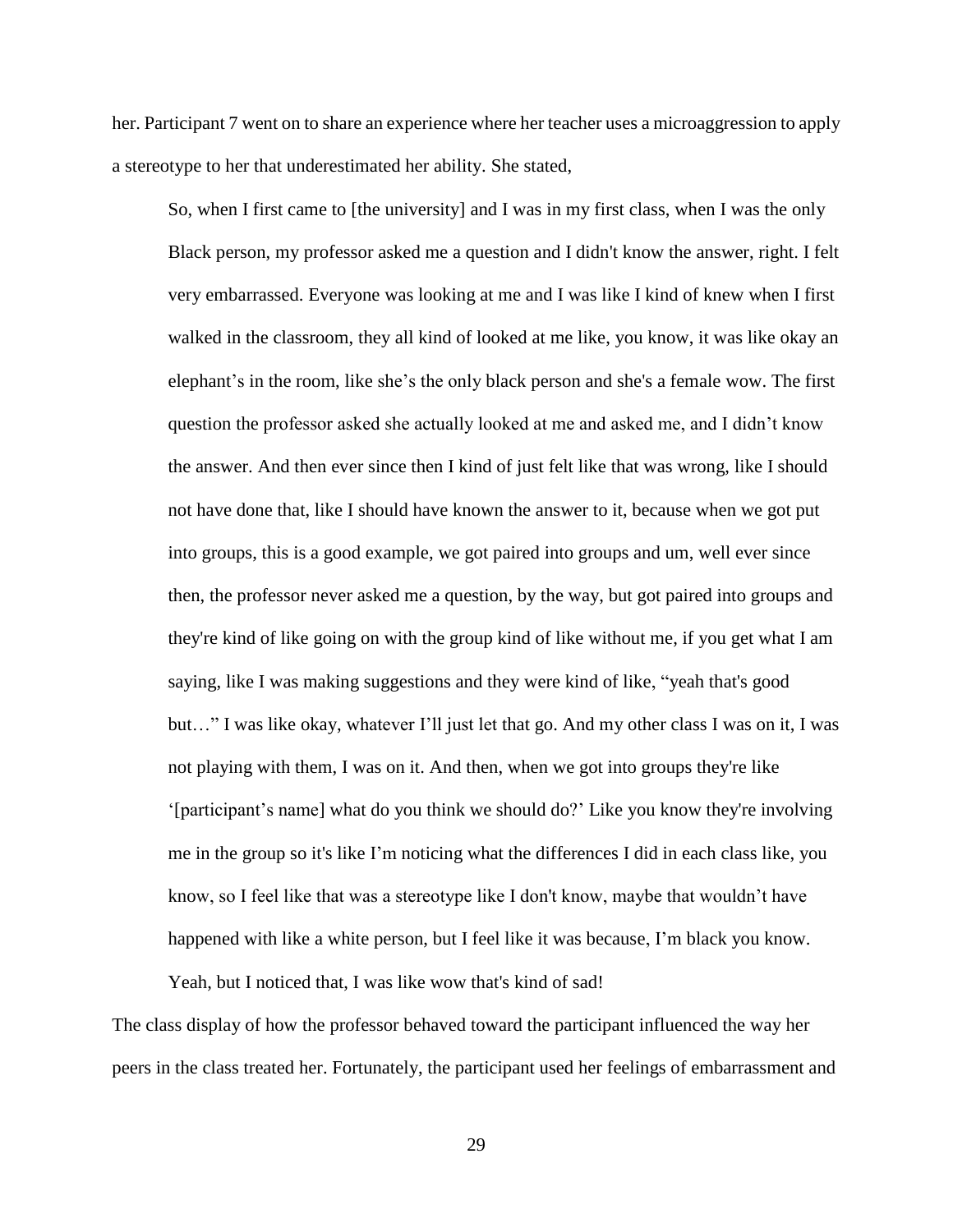what she deemed as a stereotypical experience to fuel her. The participant's positive response to that experience and positive reinforcement from the inclusion in her other class also connects with the second theme, sources of motivation.

Parents, teachers, peers, and the environments in which all those social relationships occur appears to influence the awareness and experiences of students and therefore, their perceptions. The interaction between these social agents and social environments demonstrates how they individually and collectively impact the views students may have on their academic experiences. Most participants in this study only shared negative interactive experiences with their peers and professors/teachers (e.g. Participant 2, Participant 4). These negative experiences with social agents like their peers and professors may explain why many students indicated mixed emotions regarding their academic experiences.

### Sources of Motivation

The second theme introduces the sources of motivation most reflected among the participants. This main theme contains two subthemes: 1) stereotype resistance and 2) group uplift*.* These themes represent the primary motives for participants to achieve academically. Additionally, the themes express what the participants are motivated by and what it is about these sources of motivations that continues to drive them.

#### *Stereotype Resistance*

As introduced in the literature review, researchers typically perceived stereotypes and the threats attached to them as a source of reducing motivation. However, participants have shared contrasting perceptions regarding the impact of stereotypes. Stereotypical experiences along with the additional stereotypes' participants stated to be associated with their racial group have served as a source of motivation. Each participant communicated that stereotype awareness affected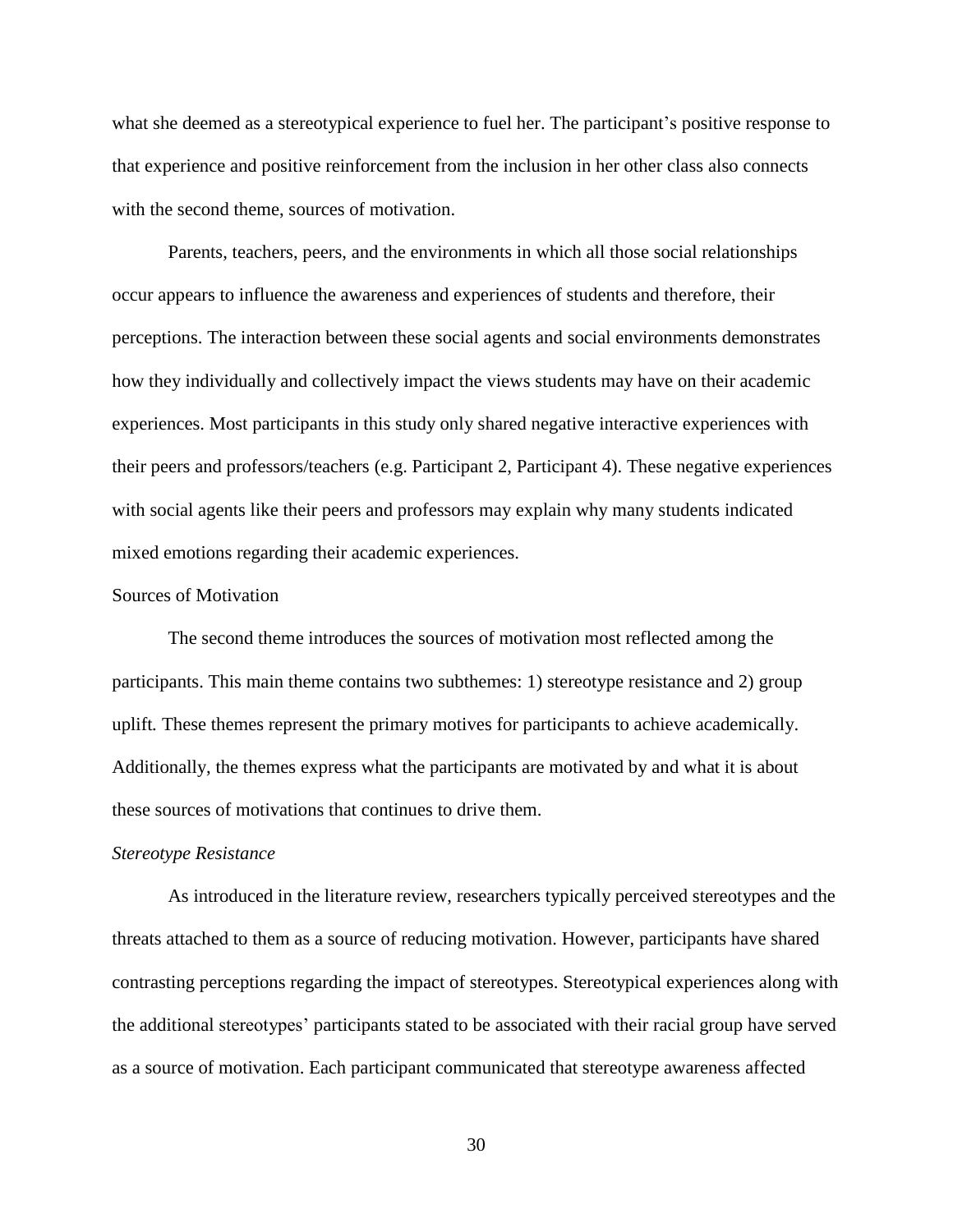them by driving them to work harder. The forces behind that drive stemmed from a desire to disprove inaccurate stereotypes and prove capabilities.

Participant 3 talked about going above and beyond to prove a point, to disprove negative stereotypes among the groups she associates her racial identity with, as well as her sports team.

I strive for my own individual academic success um I do try to actually yes, it does affect me a little bit because I always made sure to try and get my work in on time, over participate in class, you know just go a little bit above, just not like the average effort, because I want them to know like and to make, you know, the situation for other people in other sports better, make us look better.

Participant 3 revealed that she goes above and beyond to ensure her work ethic is obvious and reflects well on both her racial group and sport group. Her response captures both of the subthemes within the sources of motivation.

Another participant, Participant 5, shares how stereotypes affect him: "It affects me because it makes me wants to just go hard in everything I do because people gonna stereotype you regardless, whatever you do they still stereotype you." Together with Participant 3, these quotes demonstrate that African American students feel that they have to continue prove themselves to those outside of their group. They are motivated to work harder in every aspect to make sure that others are aware that the assumed inaccurate stereotypes are not fitting to their actions. Additionally, Participant 5's quote, implies that, from his experiences, stereotypes are inevitable.

Along the lines of stereotypes, when participants were asked if they felt stereotypes affected academic achievement, they expressed contrasting responses to the question; however, their explanations for why they had chosen their response were rather similar. The first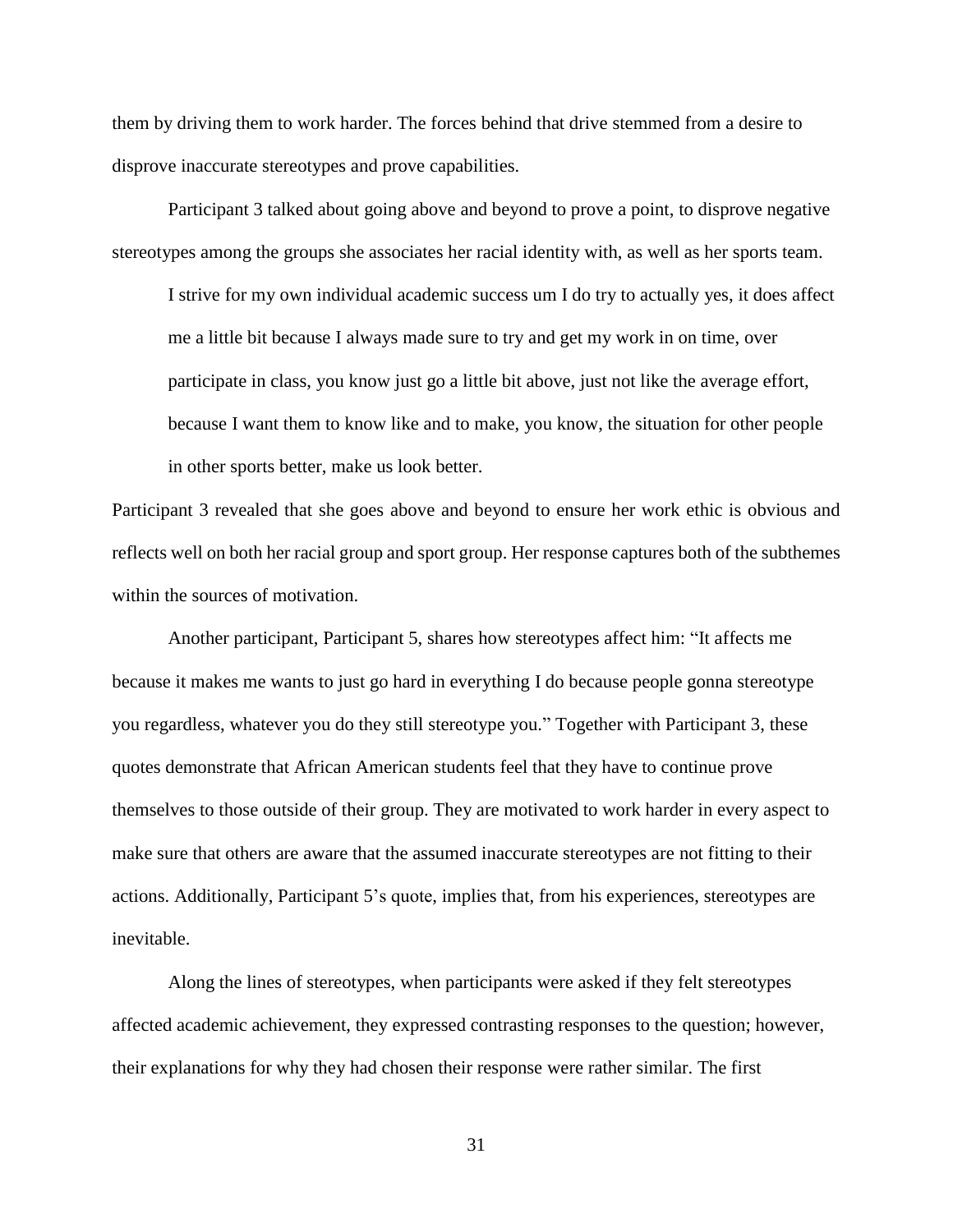participant to say "no" expressed her reasoning as: "Because they may say, like hey like you know like Blacks aren't smart or anything but, like, I feel like that's like more motivation, because you want to be able to prove them wrong" (Participant 2). However, another participant responded with "yes" to whether she felt stereotypes affected academic achievement, though also implies stereotypes motivates her: "Yes, yes, you stand out. You have a natural target. And it's just pressures, unwanted pressure, unwanted stress, and I can say, so it's just basically like you have to go 10 times harder" (Participant 6). Conversely, Participant 1 responded "no", to whether she felt stereotypes affected academic performance. She simply expresses her reason as: "No, because I think that we are, whatever we allow academically."

This pattern demonstrating that the participants believe that the affect stereotypes have on academic achievement is by way of a student's choice continues with Participant 2. Participant 2's response explained why she feels how the stereotypes affected her academic performance is a matter of choice:

Yes, yes, just because when I was younger I just felt like, people, didn't really say African Americans are smart and I just I feel like sometimes, I feel like it makes us want to push to improve more and sometimes it [stereotypes] tears us down, and make us don't want to do it like maybe they are right, maybe we are as dumb or all we want to do is fight or get into gangs, or this and that, so I feel like it works both ways I feel like it affects in a good way and in a bad way cause it maybe you're wrong or just saying maybe they are right.

Participant 2 emphasized the contrasting impacts that stereotypes and stereotype threat can have on a student. She did so by sharing that it can either effect you negatively or positively. By allowing the stereotype to motivate a person represents the positive response stereotypes can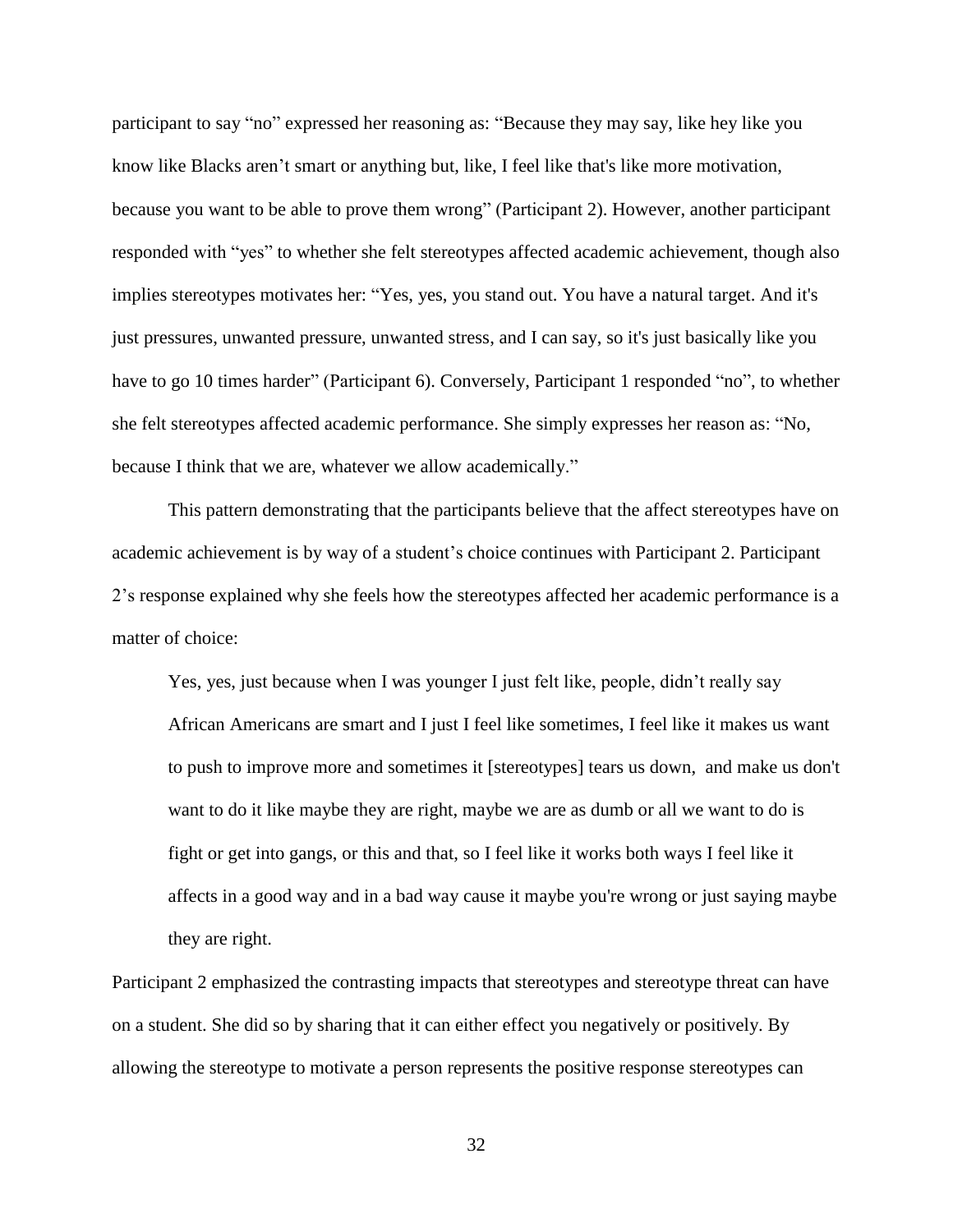elicit. On the other hand, a person allowing him/her/their self to confirm that stereotype and eliciting a poor performance is a negative representation of the effect stereotypes can have.

Sharing a more in-depth explanation of these opposing effects of stereotypes, Participant 4 exemplified why it is up to the person to decide how they will allow the stereotype to affect their academic achievement:

Yeah, because I feel like it does because, you know, there's a stereotype about you, so you just accept it, like some people just accept it like, okay, whatever people already think this and this so I'm just not going to do it anyways you know, like. I don't know I feel like yeah, I think it does it does affect performance because if you know you're perceived certain way, sometimes some people will, you know, do the most to beat that stereotype, but some people will just settle with it and just allow it to happen.

Whether the participants felt that stereotypes affected academic achievement or not, they attributed a negative academic outcome to "choice." A choice they feel students can make in deciding whether to allow themselves to confirm the stereotype/expectation and have it negatively impacted their academic outcomes or to disprove the stereotype and allow the stereotypes to push you to positive outcomes.

### *Group Uplift*

Participants revealed that they were motivated not only by personal/career goals, but they were also motivated by the desire to uplift the status of their affiliated social groups. They explained that they wanted others within their social group to better by way of knowledge or encouragement because of the personal contributions they invested. Participants expressed being motivated to learn so that they may share their knowledge with people within their group, or to achieve a college degree in effort to work at a job they enjoyed while providing stability and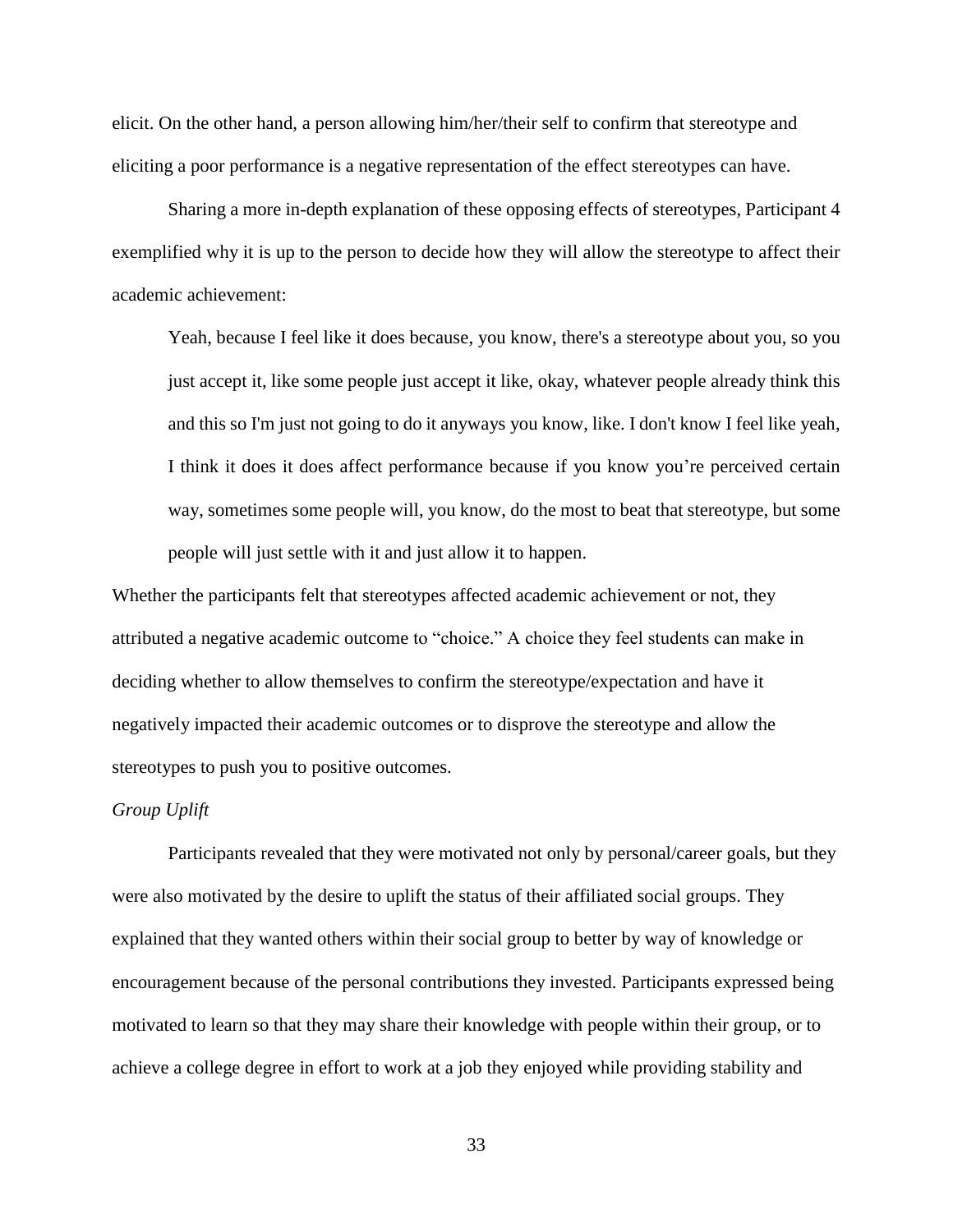security. The subtheme of group uplift refers to behaving in manners that elevate the status of the social groups that a person associate with, encompassing the idea of collectivism. Group uplift symbolizes the equal or possibly the greater importance of the group before the self/individual.

One participant expressed a desire to help other African Americans by using her educational major to educate them on economic competence. Participant 4 stated,

Well, my major is financial planning and I want to like with my major, I would like to help low income people and being in Tuscaloosa in Alabama like it's really shown me why I want to be in this major because we do have a lot of black people here and I feel like. And when people talk about Alabama they always say it's a ghetto, like Tuscaloosa like oh yeah Tuscaloosa is the ghetto, we have a lot of like ghetto this this and ghetto that. And I'm like wow like that's kind of sad and they say ghetto Black people, it's not like they say, ghetto white people its ghetto black people that are taking up Tuscaloosa so it's like, that's what's really encouraged me to finish this, like I want to help, I just want to help, help the community. Because I feel like just being Black like, I don't know, we just have that image put upon us that we don't know how to handle money we're just not responsible, all that stuff I kind of want to like. Help like educate people on that cause we don't learn that in in high school you don't like that about managing money and stuff like that, so I feel like having someone like me in the community will kind of help build. You

know that knowledge of money and stuff like that so that was really encouraging me. Participants 4's thoughts and actions show her awareness of the economic and financially related stereotypes about her social group and, as a result, she desires to use her academic achievement of majoring in financial planning to better the group. Her financial planning major goals goes beyond herself. Her response illustrates the selflessness that is attached to this subtheme of group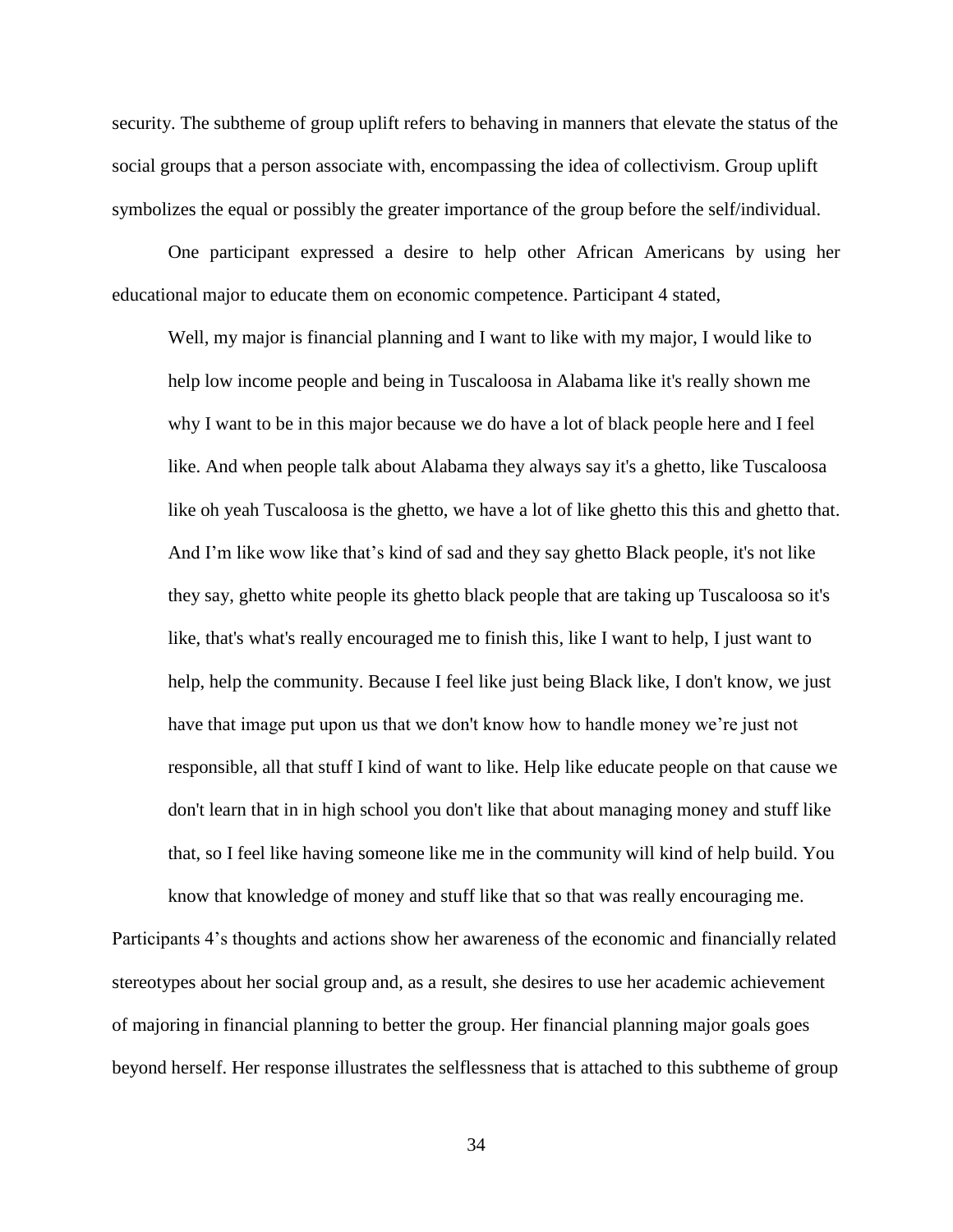uplift and the extrinsic motivational forces of identified regulations that drive this theme.

Many of the participants embodied this concept in other responses as well. However, Participant 3's responses added to this theme, but with the intrinsic regulation of *to know*, and not only to know, but to share too:

I think my motivation to learn just stems from I'm trying to be knowledgeable, I tried to be knowledgeable on as many topics as I can just to like to enlighten other people who may not have known something. I think that's the most interesting thing to me that keeps me motivated just spreading new information to somebody who potentially may have not known that, like I didn't once upon a time.

Her motivation, stemming from knowledge, shows that being knowledgeable is of value to her. In addition to valuing knowledge, she expressed being knowledgeable so that she essentially can teach others. Participant 3's response supports the selflessness characteristic that is associated with group uplift.

Continuing with the intrinsic regulation motivational forces, one participant pointed to the intrinsic regulation of *to accomplish*:

Actually, the excitement of something new. So, like, um, I like challenges, and I kind of like to be told that I can't do something, just so I can like, go do it. So yeah, the challenge of figuring it out, or the challenge of oh how difficult it is.

Overall, it appeared that participants displayed uplifting the self as a contribution to uplifting the of the group. This type of motivation is most resembling to the identified regulation of the extrinsic motivational forces. Without a doubt, participants appear motivated despite few differing in types of motivational forces behind those motivation. For the majority of the participants, motivation resembled identified regulations, which refers to individual's engaging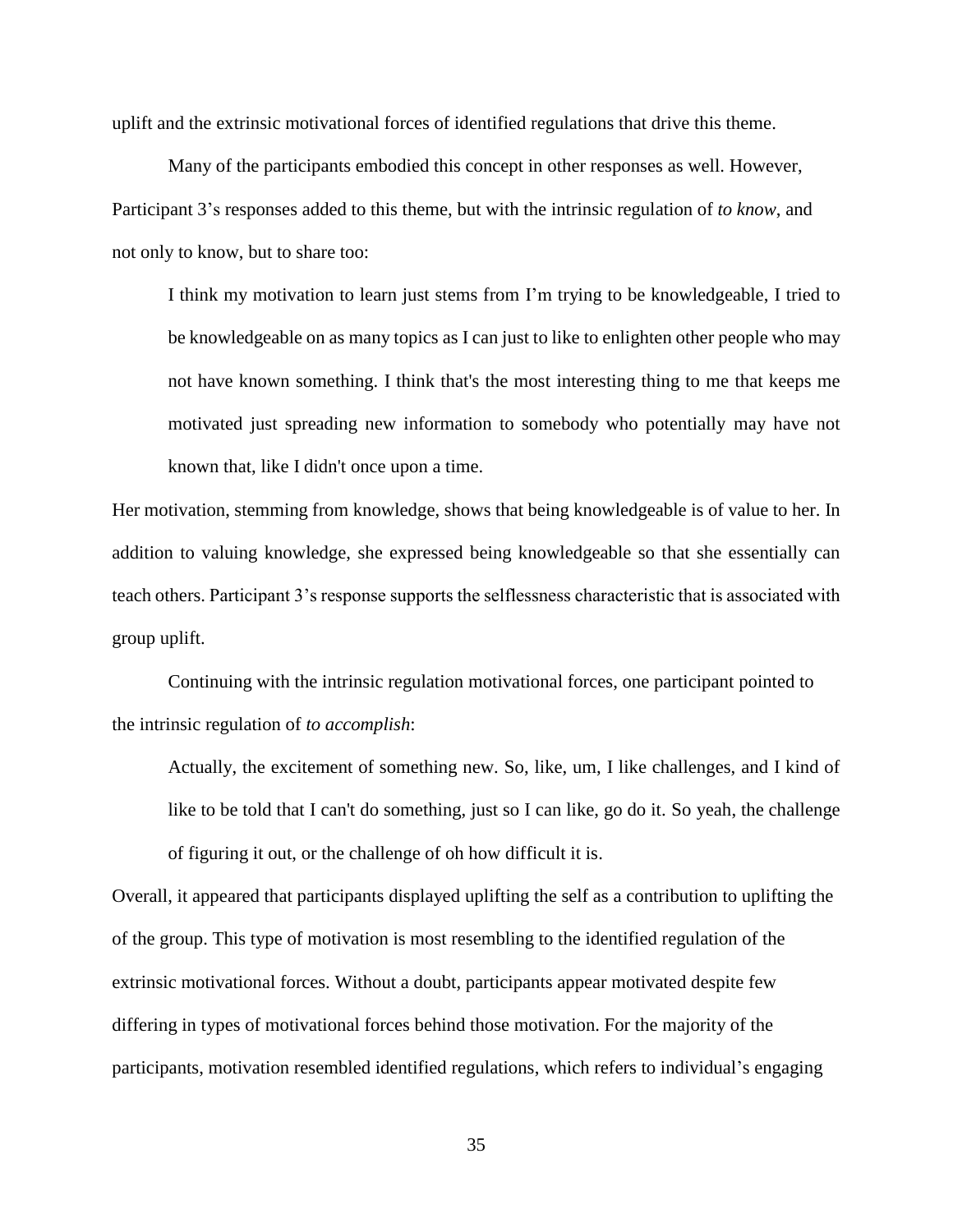in learning activities because it is valued, and students identify with it to attain an outcome (Cokley, 2003; Vansteenkiste et al., 2017) they valued their social group.

## Receiving Recognition

To complement the previous theme of uplifting the group, recognition of the individual participant's academic successes represents a scoring contribution to the social group's overall "team points." In support of the participants efforts, participants like to be recognized. However, what they value most is the feelings it brings to themselves and to those that support them, as an acknowledgement of their efforts. In this section, I discuss the way participants discussed the notion of recognition and how that recognition came to be meaningful for them.

Making the Dean's List was most mentioned by participants when answering one of the interview questions to describe a time where they felt academically successful. Some participants also indicated verbal, tangible, and self-rewards symbolized a sufficient acknowledgement of their hard work. One participant reflects on making the Dean's List during a busy time at a previous school:

Making the Dean's List, I had a hard semester, this was in juco (junior college) and I wasn't at Alabama. But I'll say I was in a junior college and I really was like at the verge of giving up because junior college was just not fun, for me, but um yeah, I made the dean's list and I didn't, I didn't think my grades were gonna be that well because I was missing a lot of school and stuff like that. (Participant 4)

Participant 5 provides a similar response, sharing her excitement to have made the Dean's List. She reflected, "I have to say, last semester, making the Dean's list, I'm really proud of that because I don't know, but I was like, I thought I was gonna be awful my first semester. I'm really excited about that." Another participant indicated making the Dean's List as representing her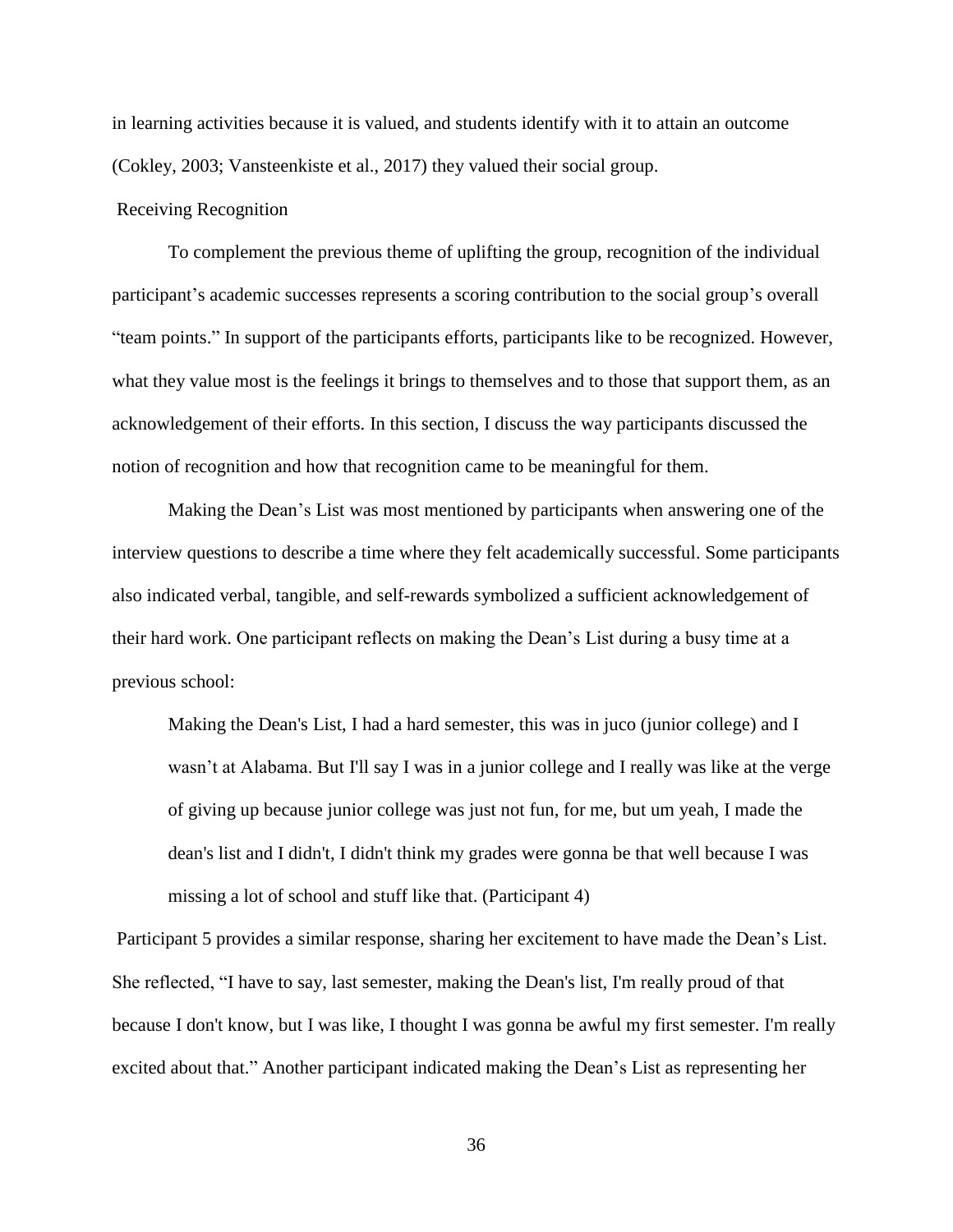hard work: "Finally, my hard work is being you know I'm getting some kind of achievement for it. So self-reward basically, so yeah definitely the Dean's list" (Participant 6). Each of these participants expressed gratitude in making the Dean's List. Making the Dean's list reflected their hard work and represented just that—hard work. Additionally, these participants imply an internal positive feeling from receiving the recognition because they seem to have surprised themselves or exceeded their own expectations.

Although still expressing gratitude, Participant 1 expressed her teacher's praise and acknowledgement of her experiences and efforts was the recognition she appreciated:

The teacher would send me emails separately saying things like, "Wow, thank you for being honest" because a lot of people, I want to say, may not say that they don't know or don't really admit it like, 'Hey, I actually didn't have this knowledge as an African American I didn't know this was going on.' So, I think her applauding me and saying thank you for sharing your experiences, your lack of knowledge, because now that opens a door for more knowledge and more understanding.

This participant's expression shows additional forms of recognition that also stimulate African American students. She appreciated her professor acknowledging her honesty and efforts to deeply understand a topic during class. Furthering, the praise she received is likely to reinforce her honest behavior and lead to more knowledge and understanding as this participant expressed earlier being motivated by the intrinsic forces of *to know.* 

The reward and the recognition meant more when the participants felt that they earned it and put their academic matters into their own hands to ensure the positive outcome they received. There was greater meaning for participants' recognitions when they felt as though they held themselves accountable and took responsibility to establish academic success and then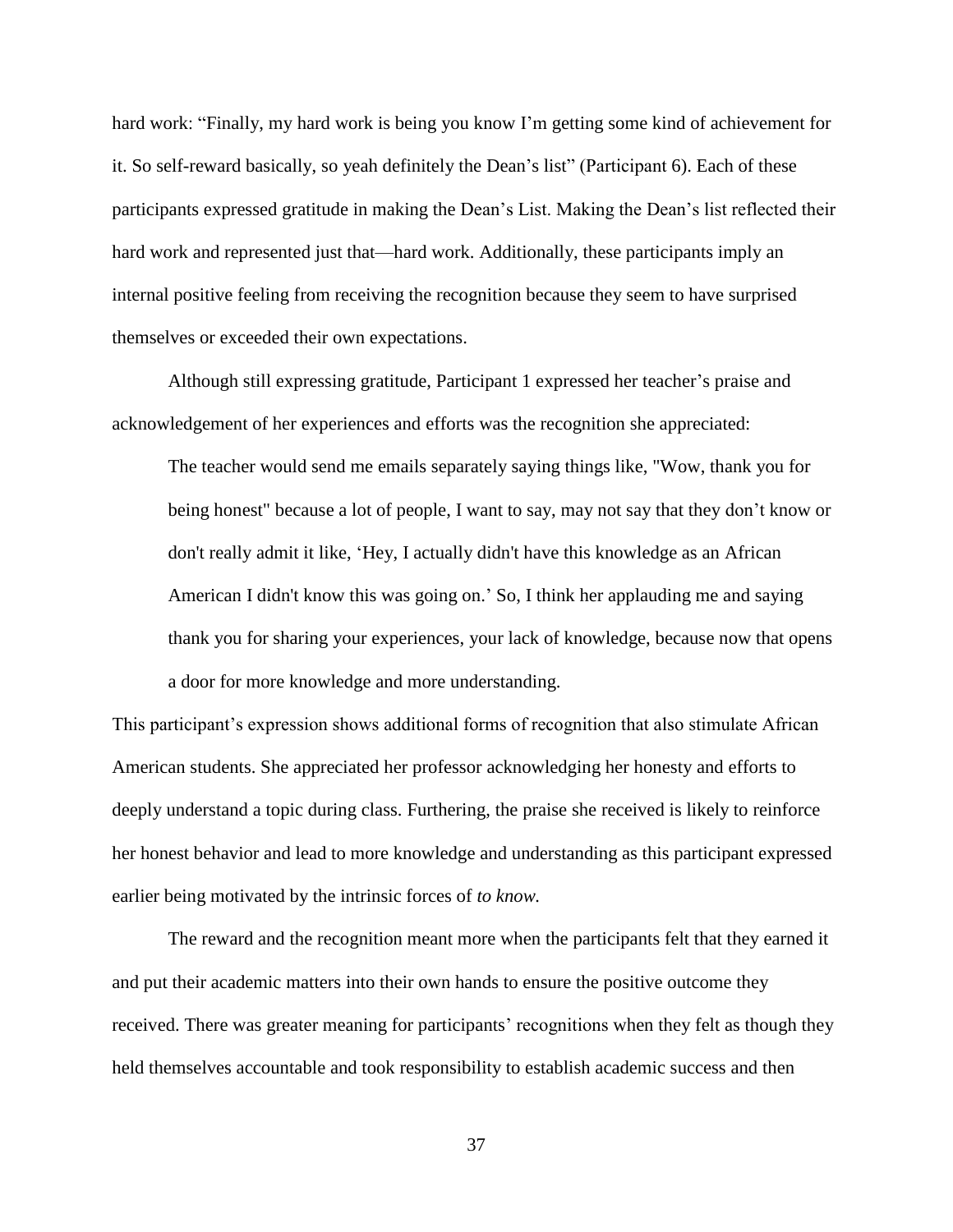reaped the harvest of those initiating actions. Participant 3 expressed challenges she had with a particular course, but she was determined to pass the course. She did all she could to ensure an outcome she desired, explaining:

When I passed accounting, oh God, accounting is so hard I had took it twice in the summer. With a tutor and it didn't work out both times and my third time I took it, like during the school year and I got a tutor by myself and I had two tutors, I had a school tutor from our academic building for athletes and I had a tutor separately by myself. And I got a C in accounting and I was like oh my God, I'll take it just I gotta get out of here at this point, so that was the one time, I was like I'm academically successful, I've legit done everything I could possibly do to make this work. It was like towards the end like I would finally like understand the answers I was given like so I was like getting the information retaining it and able to apply it, when I was on the test, so I was like this is academic success, it has to be.

The participant's response demonstrates that she recognized she needed additional help and acted on that realization by getting the additional help she needed. She implied that she made the decision to do better by using her available resources and executing a plan that would produce an outcome she deemed successful. The metacognitive behaviors she illustrated combined with the favorable outcome she wanted revealed her earned success.

Another participant said that her recognition of making the Dean's List proved inaccurate stereotypes wrong:

I feel like I overcame. I beat that stereotype like, not being smart and not, you know, graduating. I feel like making the Dean List says like I beat that stereotype and I showed the professors in school that you know, like we can do it, like we're not dumb we're not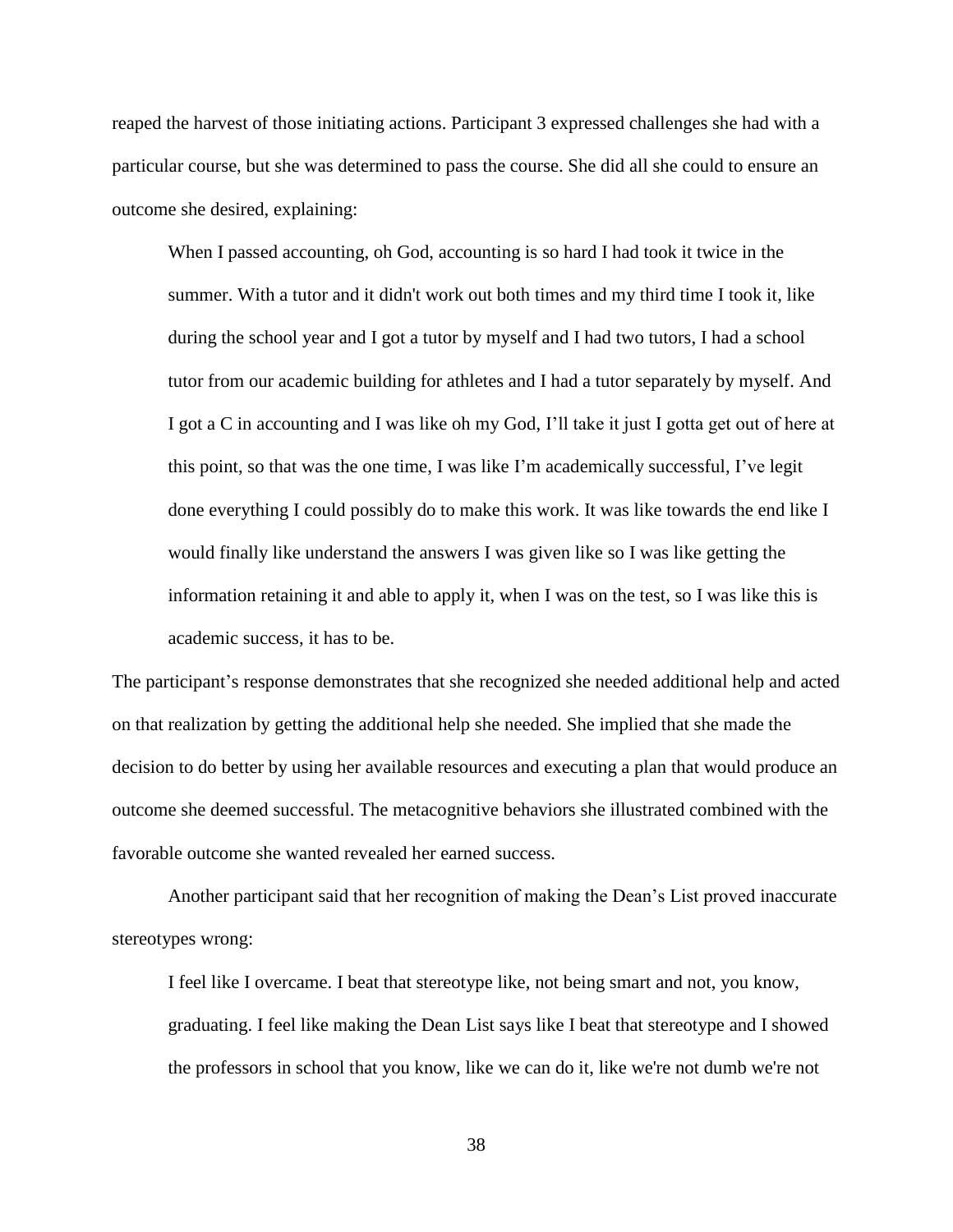what you guys think we are, we actually work hard, we do care about school. (Participant 4)

Like many other participants, this participant expressed her Dean's List recognition being a triumph over the deficit perspectives placed on African American students. In her response she also transitions from the use of "I" to "we." This shift highlights the participant's personal accomplishment, and her sense of representation for her social group. Her use of "we" shows how closely associated the self can be intimately tied with the group. This continues to support the idea represented in the subtheme of group uplift in Theme 2, sources of motivation.

Finally, participant 5 articulated what earned recognition is like and why it is different from being given recognition.

It just kind of brings a feel good the moment, but like success. I mean, it's something that you have to work for. Like if it was something that like I didn't have to work for, and, like, then I probably would be like, oh, that's just another thing. It must be like a participation award, you know, yeah so everyone gets it, but like, there's only like few actually like work for something to actually get that like trophy that gold medal or something.

Participant 5's response demonstrated that: 1) there is a difference between being given recognition/reward and earning it, and 2) that earning the reward is much more respected. She shares the good feeling it brings to see the fruits of her labor.

#### Summary

In summary, participants stated in their interviews that they have been raised by their parents to value education. Education, and more specifically, a degree earned from completing higher education, is an academically successful outcome instrumentally used to promote upward mobility. As one participant put it: "Like, you don't have to have it in order to be educated but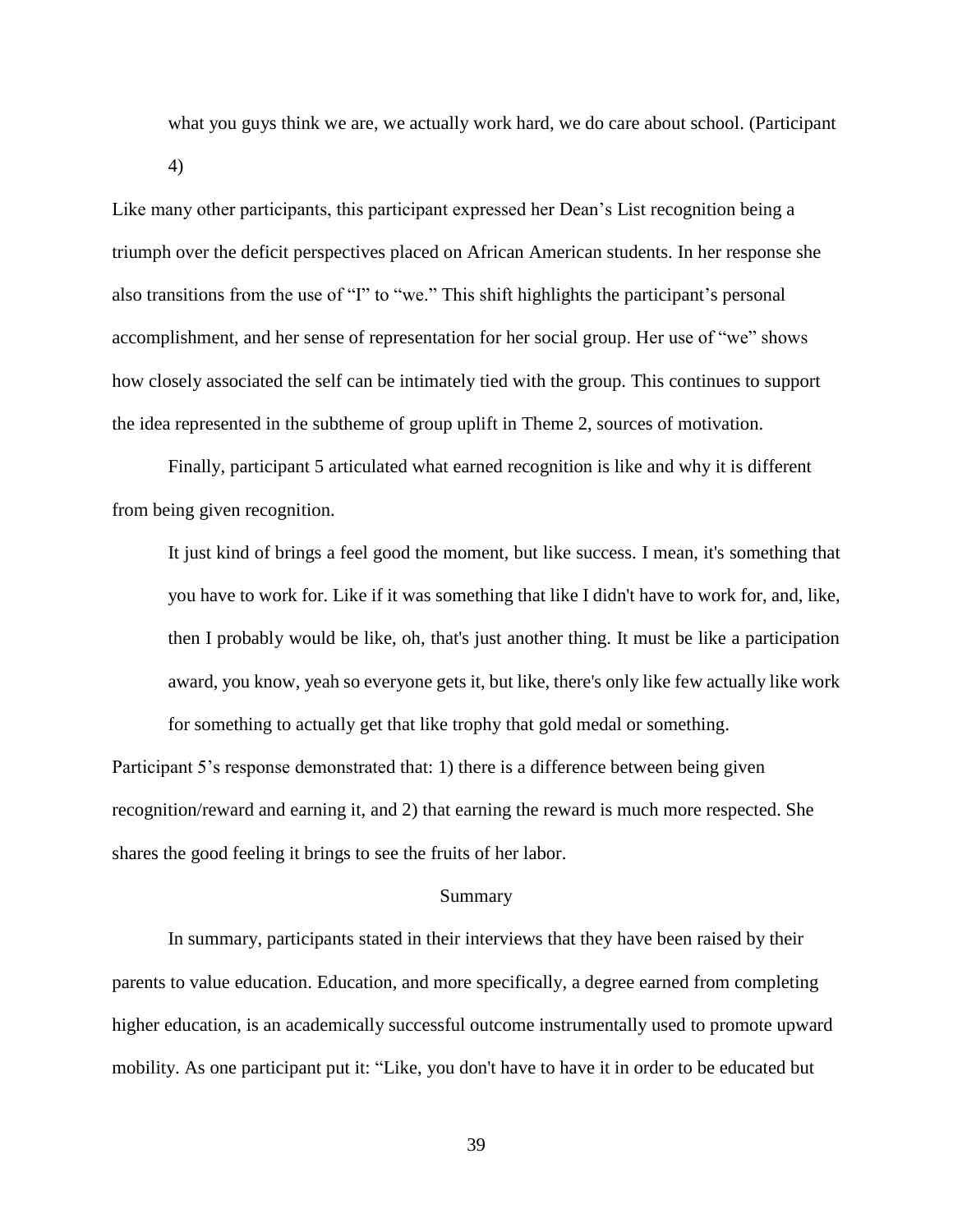that's the way society tells you you're educated, is when you have your degree" (Participant 7). Participants implied being educated or academically successful leads to paths of economic and social mobility. Hence why their parents likely passed on that valuing of education, for it provides a greater sense of power or control over the future. As Participant 1 stated: "I think that knowledge is power."

Overall, participants expressed a positive experience being African American and an African American college student at the university at which they were enrolled; however, negative feelings were still attached to their overall experiences through social relationships employed between faculty and peers. Participants constantly work hard in the classroom to disprove the inaccurate stereotypes and use those stereotypical experiences as motivation to achieve success that reflects positively on themselves and their social group.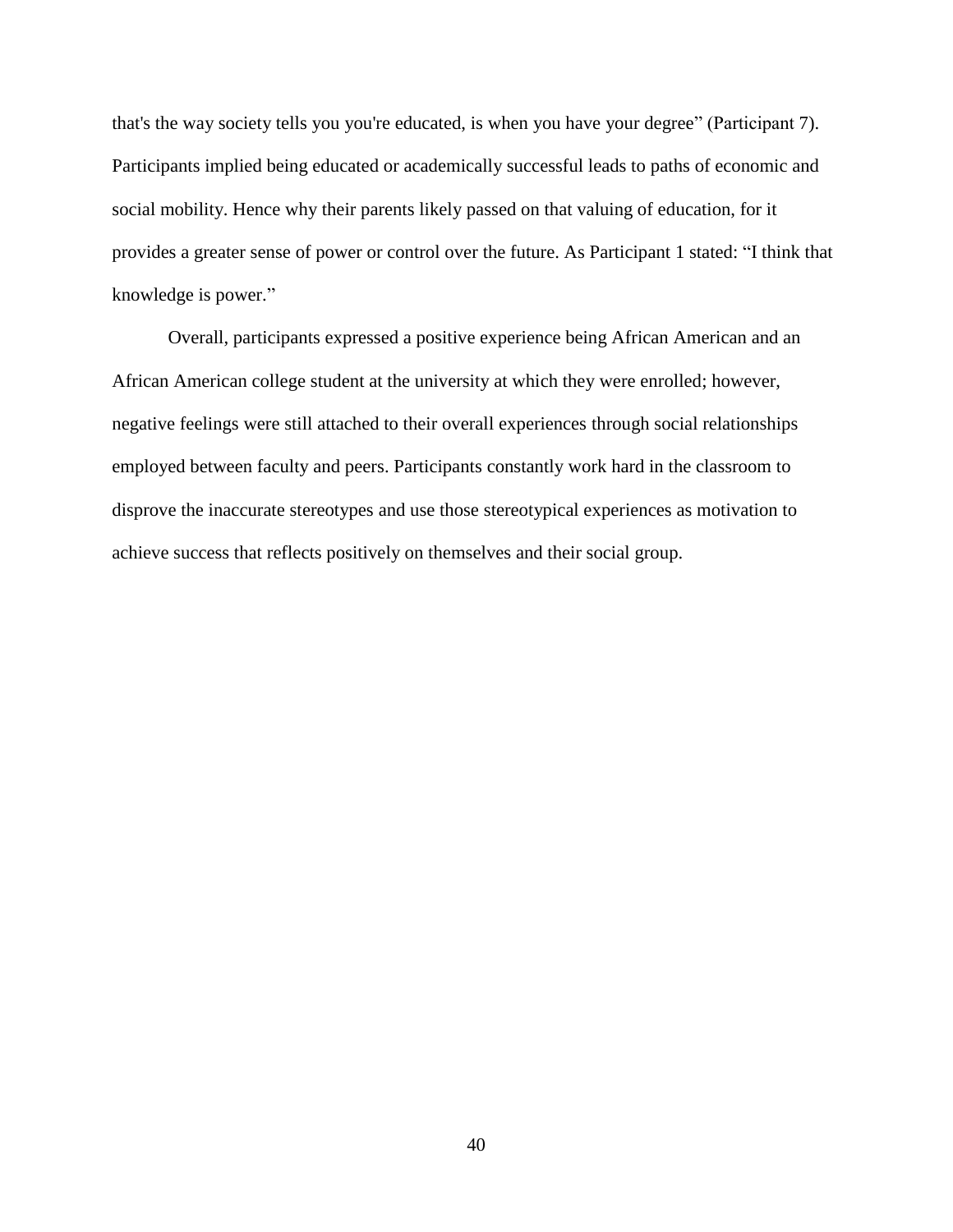### CHAPTER 5: DISCUSSION AND IMPLICATIONS

The purpose of this study was to explore perceptions and experiences related to social identity and academic achievement among undergraduate African American college students enrolled at a historically White institution. Semi-structured interviews were conducted with seven African American undergraduate students enrolled at the institution, averaging a mean age of 21. Through thematic analysis, three main themes were constructed: 1) academic influences, 2) sources of motivation, and 3) receiving recognition. This study supports the significant role of social agents and social environments on African Americans' social identity as relatives, professors, and peers contributed greatly to the academic experience of the participants.

Participants answered the first research question-- How do African American college students describe the relationship between racial and social identities and their academic experiences? —by describing their mixed emotions regarding their academic experiences. As implied in the themes developed in this study, much of the description of their relationships between racial and social identities and their academic experiences stemmed from the influences of their social relationships in academic environments between academic agents. Parent's contributions to the participant's perceptions and educational values within an academic and social context influenced the participants "social me" as well the negative social interactions between professors/peers and the participants influenced their academic experiences. It is likely that the participant's parents feel it is necessary to make them aware of stereotypes in effort to prepare them for the "that's what they think about me" moments.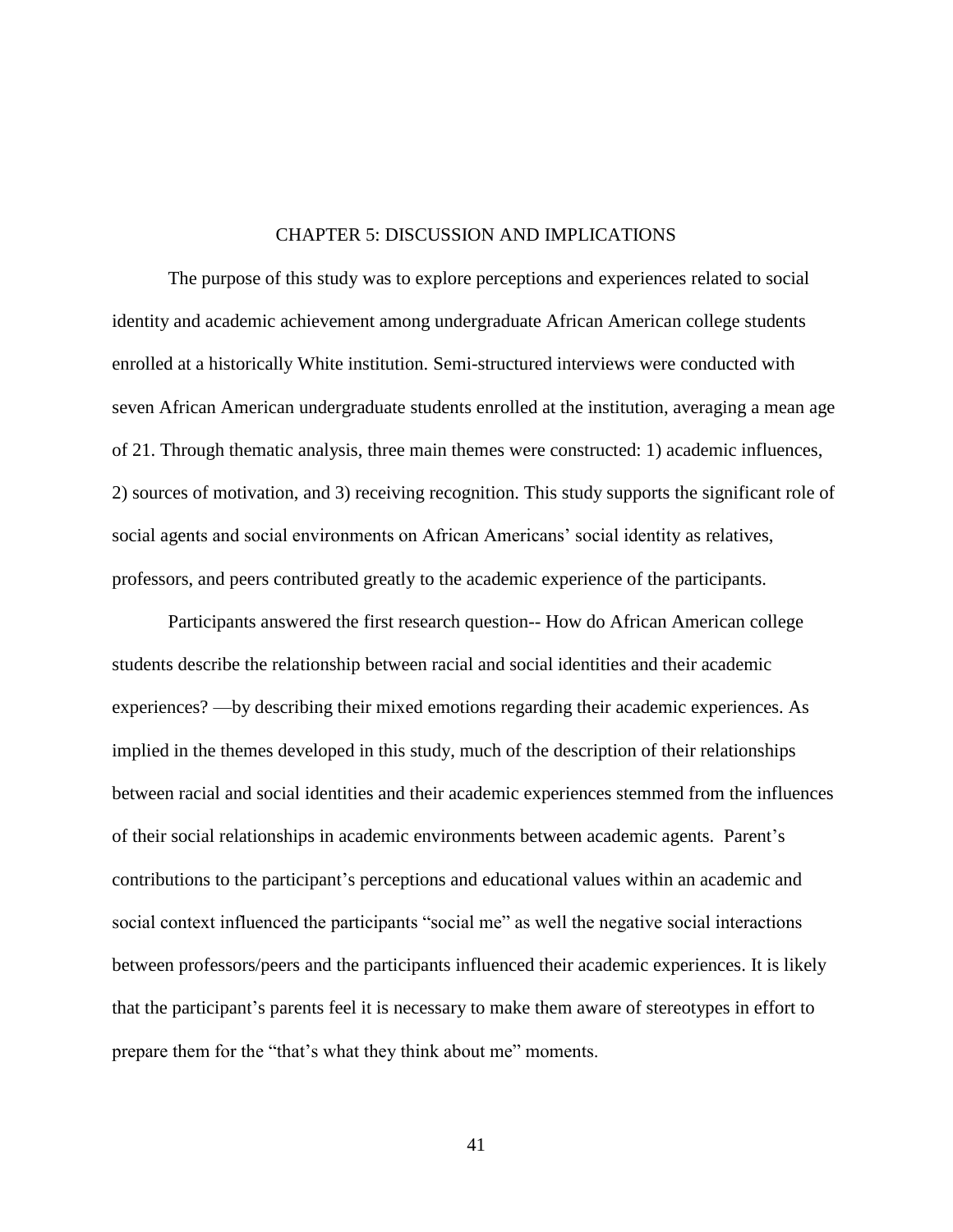Corresponding to the second research question, notably, none of the students denied an existence of stereotype threat; however, some just believed that "you get out what you put in." In fact, all participants indicated they were aware of stereotypes. Not only were they aware of the stereotypes, their perceptions of stereotypes challenged the indications that stereotypes elicited reduced motivation and underachievement (Derks et al., 2007, Steele, 2010; Steel & Aronson, 1995). As stated previously, to stereotype is to overgeneralize (Gilovich et al., 2019). However, although students may be associated with a particular social group, they are still individuals with variations in their value, motivations, perceptions, and awareness. Similarly, the findings reflect that there are differences in motivational forces even within a social group (Wang & Wind, 2020).

Additionally, in this study I aimed to identify motives that contributed to the academic achievement motivations of African American students. From a motivational perspective, the findings express African American students being motivated both intrinsically, by way of "feel good moments" or self-rewards and extrinsically by desiring to disprove those outside of the self, wrong regarding the stereotypes about their social group and uplifting their social group. Further, participants attributed academic achievement to effort, and controllability despite the external risk factors of attending college within a Eurocentric education system. The findings imply that African American college students value education, are motivated both intrinsically and extrinsically, but most extrinsically by way of their selflessness to elevate their social groups' status. However, it is not much of a surprise, as mentioned earlier in this paper, although students may a part of a social group, they are also individuals. These findings promote Cokley's (2003) suggestion that African Americans have a greater extrinsic motivational force driving them. Based on the literature, this is likely due to the collectivistic culture African American culture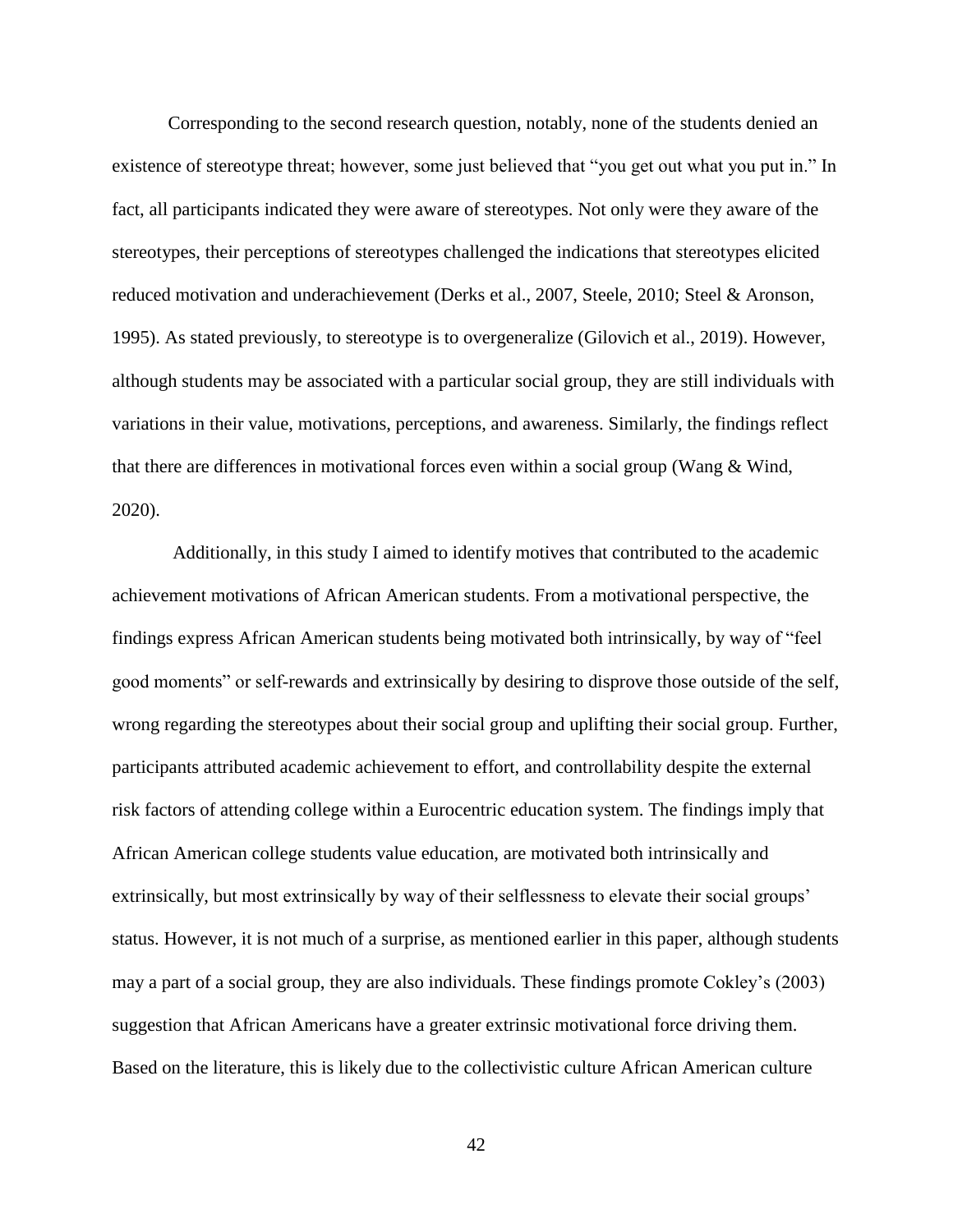derives from although they live within an individualistic society. These findings support this suggestion because of the emphasis each participant put on being motivated by identified regulations to uplift their social groups.

In relation to the third research question-- How do African American college students define and experience academic success? —participants associated academic success with recognition of their hard work. Not just any achievement, but rather earned achievement revealed to be of importance to the participants. To the participants, earned achievements indicated they worked hard to attain the reward, deserved the reward, and ultimately are worthy of receiving recognition. The Dean's List recognition symbolizes both proving capabilities and disproving the stereotypes that African American students lack intelligence.

An ultimate goal revealed throughout this study, is African American college students drive to elevate their group's status. Within the findings, African American students have indicated that they don't want to stand out simply because they are the only African American student represented, but because of their academic achievement efforts. Pressure seems to be a positive motivation, one that has been previously deemed insufficient by external motives; however, extrinsic motivation may well be sufficient for minority groups like African Americans (Cokley, 2003). It is like an investment that keeps on giving. A win for the self scores a point for the group, and the accumulation of group's points in effort to "win" reinforces those behaviors.

As some of the participants indicated, and as I mentioned in the introduction, there is likely added stress and pressure to succeed for African American college students as the weight of achieving academically goes beyond their self. Choosing to use a qualitative semi-structured interview design exemplified and elevated the voices of African American college students about the impact of their social identities on their awareness, perceptions, and academic experiences.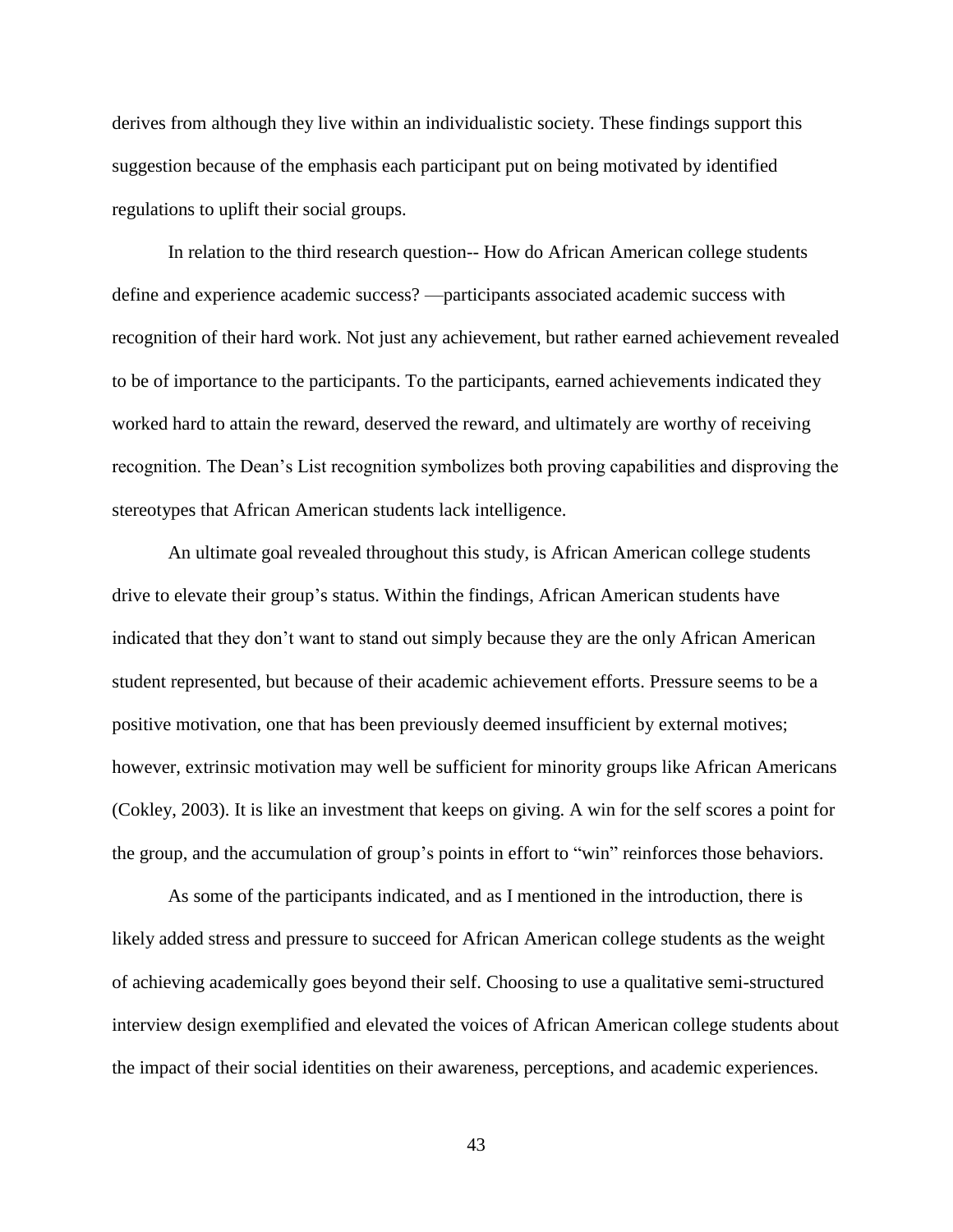This study shows that learning is a social experience where students learn more than subject matter. As expressed within this study, students may also learn what others think about them from the social relationships with faculty and peers (Slavin, 2018).

As a result, this study's implications suggest counselors and educators who work with African American college students should provide support to African American college students, particularly freshmen year when transitioning to college. As the findings indicated, African American college students may face challenges upon entering college on top of the likelihood of dealing with great pressure to achieve not only for themselves, but for those within the social groups they identify with ( racial, ethnic, gender, familial).

Future research is needed to further examine how the pressures of stereotypes motivate African American college students, as well identify other types of motivation that may drive African American college students. The limitations of present study should be considered when interpreting the findings. First, this study consisted of a small sample. The current sample of 7 included college students all from the same university. Also, the sample included only one African American male and six African American females. It can be argued that African American college students must have certain levels of academic achievement motivation because they are pursuing higher education. It should be kept in mind that the findings of this study do not reflect the general population of African American college students.

Navigating the academic experiences of higher education can be challenging to initially adapt to for African American college students. In pursuit to understand how social identity impacts the academic experiences of African American students in higher education, the present study set out to explore and understand the perceptions, awareness, and experiences related to social identity and academic achievement among undergraduate African American college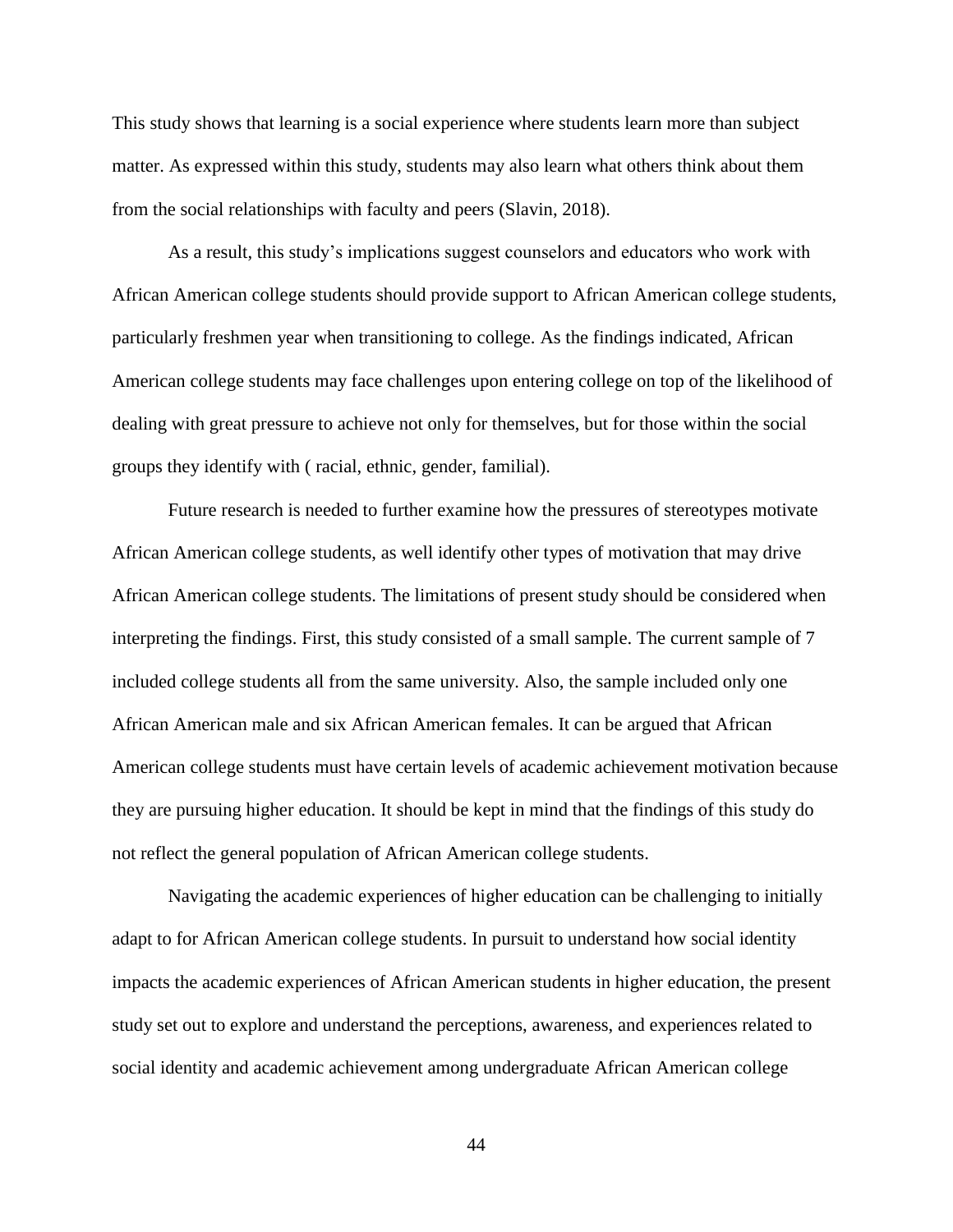students. Findings from this study add to the paradigm shift of African American students being aware of the stereotypes affiliated with African Americans and using the pressures of disproving stereotypes as motivation to achieve academically.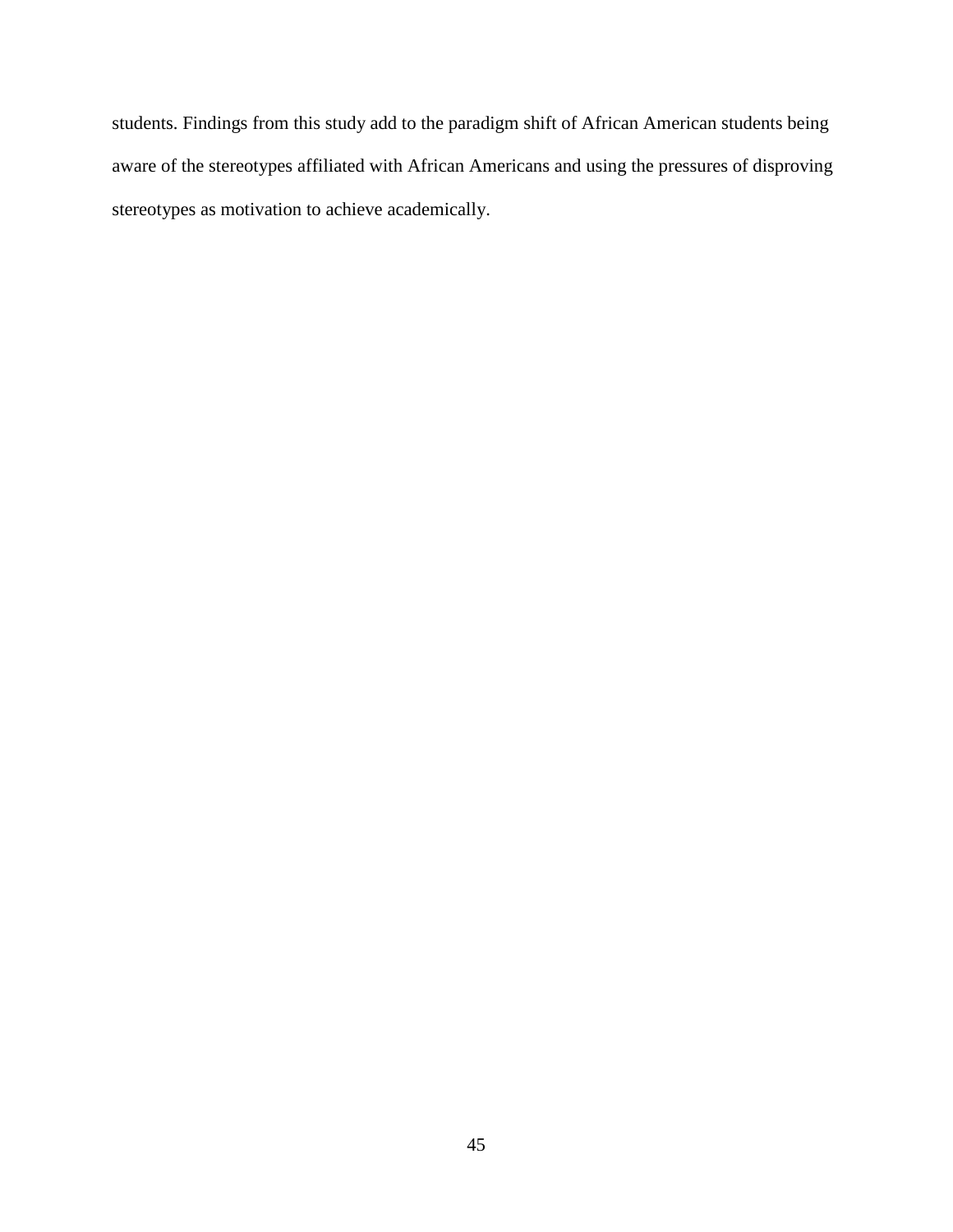#### REFERENCES

- Alfaro, E. C., Umaña-Taylor, A. J., Gonzales-Backen, M. A., Bámaca, M. Y., & Zeiders, K. H. (2008). Latino adolescents' academic success: The role of discrimination, academic motivation, and gender. *Journal of Adolescence* (London, England.), *32*(4), 941-962. doi: 10.1016/j.adolescence.2008.08.007
- Amrai, K., Motlagh, S. E., Zalani, H. A., & Parhon, H. (2011). The relationship between academic motivation and academic achievement students. *Procedia-Social and Behavioral Sciences*, *15*, 399-402.
- APA Dictionary of Psychology- Academic Achievement, 2020. https://dictionary.apa.org/academic-achievement
- Aronson, J., Fried, C. B., & Good, C. (2002). Reducing the effects of stereotype threat on african american college students by shaping theories of intelligence*. Journal of Experimental Social Psychology, 38(2), 113-125*. doi: https ID: 272387
- Awad, G. H. (2016). The role of racial identity, academic self-concept, and self-esteem in the prediction of academic outcomes for african american students*. Journal of Black Psychology, 33(2), 188-207*. doi:10.1177/0095798407299513
- Butler‐Barnes, S. T., Leath, S., Williams, A., Byrd, C., Carter, R., & Chavous, T. M. (2018). Promoting resilience among African American girls: Racial identity as a protective factor. Child development, 89(6), e552-e571.
- Caldwell, T., & Obasi, E. M. (2010). Academic performance in african american undergraduates: Effects of cultural mistrust, educational value, and achievement motivation*. Journal of Career Development, 36(4), 348-369*. doi:10.1177/0894845309349357
- Choi, K., & Kim, D. (2013). A cross cultural study of antecedents on career preparation behavior: Learning motivation, academic achievement, and career decision self-efficacy. *The Journal of Hospitality, Leisure, Sport & Tourism Education, 13, 19-32. doi: 10.1016/j.jhlste.2013.04.001*
- Cokley, K. (2003). What do we know about the motivation of African American students? Challenging the" anti-intellectual" myth. *Harvard educational review, 73(4), 524-558.*
- Cokley, K. O., & Chapman, C. (2008). The roles of ethnic identity, anti-white attitudes, and academic self-concept in African American student achievement. *Social Psychology of Education, 11(4), 349-365.*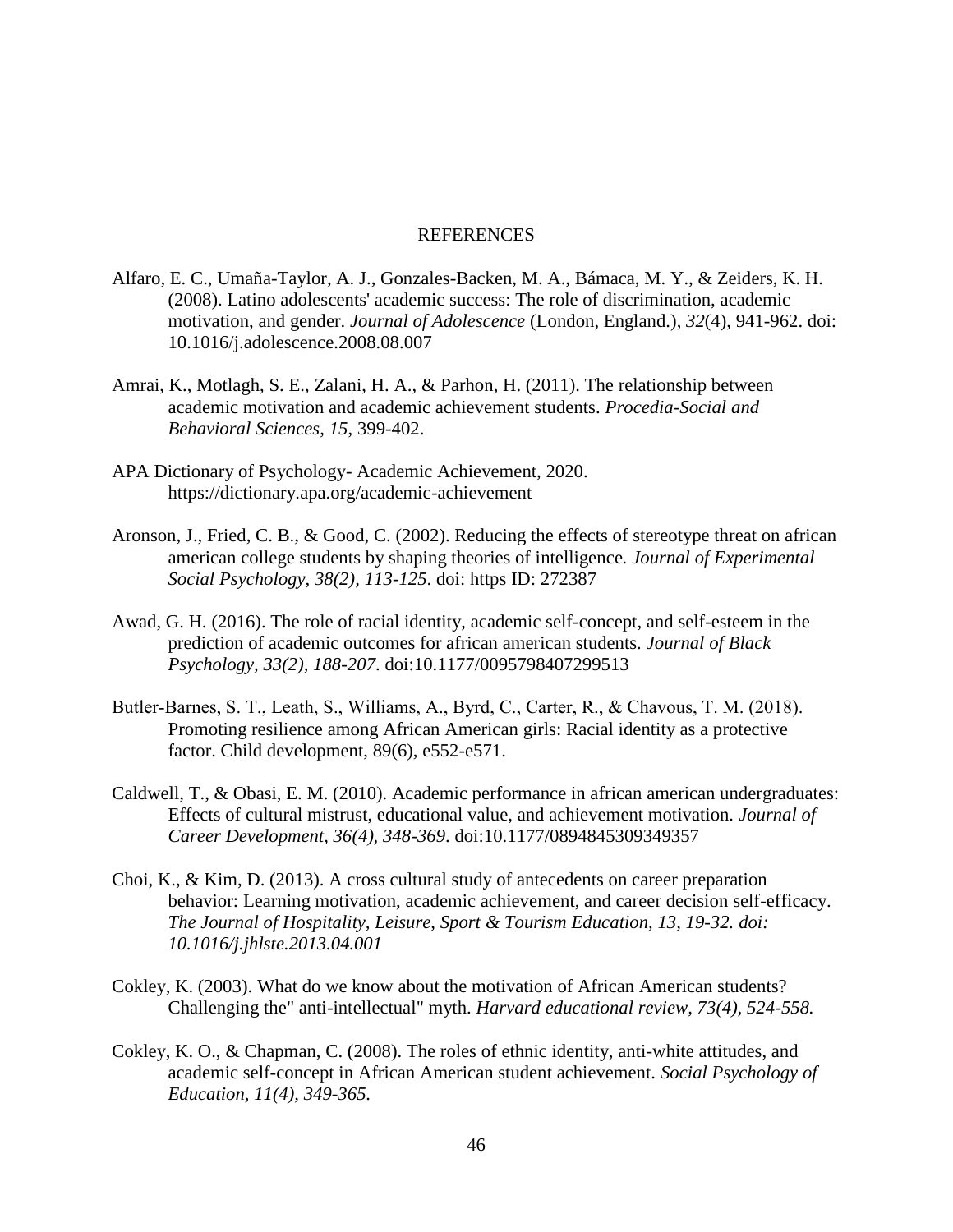- Danforth, L., & Miller, J. (2018). African American males from female-headed households: Using family resilience to navigate their way to college*. Journal of Family Social Work, 21(1), 63-79.*
- Deci, E. L., & Ryan, R. M. (2002). Self-determination research: Reflections and future directions*.*
- Derks, B., Van Laar, C., & Ellemers, N. (2007). The beneficial effects of social identity protection on the performance motivation of members of devalued groups. *Social Issues and Policy Review, 1(1), 217–256*. https://doi.org/10.1111/j.1751-2409.2007.00008.x
- DeMarrais, K. (2004). Qualitative interview studies: Learning through experience. *Foundations for research: Methods of inquiry in education and the social sciences*, *1*(1), 51-68.
- Dixson, D. D., Roberson, C. C., & Worrell, F. C. (2017). Psychosocial keys to African American achievement? Examining the relationship between achievement and psychosocial variables in high achieving African Americans. *Journal of Advanced Academics*, *28*(2), 120-140.
- El-Amin, A., Seider, S., Graves, D., Tamerat, J., Clark, S., Soutter, M., ... & Malhotra, S. (2017). Critical consciousness: A key to student achievement. Phi Delta Kappan, 98(5), 18-23.
- Emanuel, C. (2021). *The# Blackexcellence Mindset: Black Media Consumers' Perceptions About Aspirations and Black Macro-Level Influencers* (Doctoral dissertation, Fielding Graduate University).
- Gilovich, T., Keltner, D., Chen, S., & Nisbett, R. E. (2019). Social psychology (5th ed.). New York: W. w. Norton & Company.
- Guyll, M., Madon, S., Prieto, L., & Scherr, K. C. (2010). The potential roles of self-fulfilling prophecies, stigma consciousness, and stereotype threat in linking latino/a ethnicity and educational outcomes*. Journal of Social Issues, 66(1), 113-130. doi:10.1111/j.1540- 4560.2009. 01636.x*
- Haslam, S. A., Jetten, J., Postmes, T., & Haslam, C. (2009). Abstract. Applied Psychology, 58(1), 1-23.
- Halliday, A. S., & Brown, N. E. (2018). The power of Black girl magic anthems: Nicki Minaj, Beyoncé, and "feeling myself" as political empowerment. *Souls*, *20*(2), 222-238.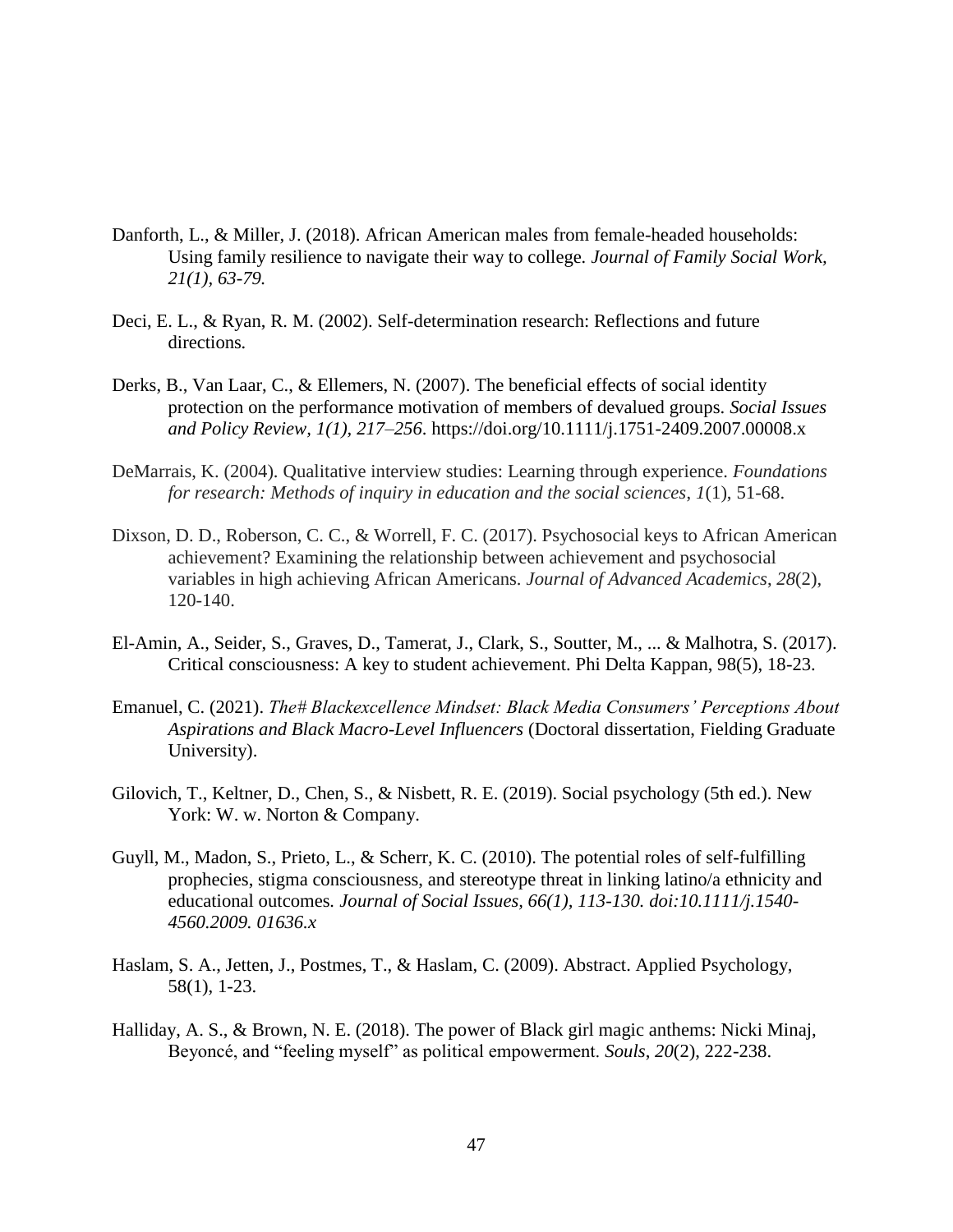- Lu, J. H., & Steele, C. K. (2019). 'Joy is resistance': cross-platform resilience and (re) invention of Black oral culture online. *Information, Communication & Society*, *22*(6), 823-837.
- Martin, A. J., & Marsh, H. W. (2006). Academic resilience and its psychological and educational correlates: A construct validity approach. *Psychology in the Schools*, *43*(3), 267-281.
- Massey, D. S., & Fischer, M. J. (2005). STEREOTYPE THREAT AND ACADEMIC PERFORMANCE: New findings from a racially diverse sample of college freshmen. Du Bois Review, 2(1), 45-67. doi:10.1017/S1742058X05050058
- Nisbett, R. E. (2011). The achievement gap: Past, present & future. *Daedalus*, *140*(2), 90-100.
- Nowell, L. S., Norris, J. M., White, D. E., & Moules, N. J. (2017). Thematic analysis: Striving to meet the trustworthiness criteria*. International journal of qualitative methods, 16(1), 1609406917733847.*
- Owens, J., & Lynch, S. M. (2012). Black and Hispanic immigrants' resilience against negativeability racial stereotypes at selective colleges and universities in the United States. Sociology of education, 85(4), 303-325.
- Oyserman, D., & Destin, M., 2010). Identity-based motivation: Implications for intervention. The Counseling Psychologist, 38(7), 1001-1043.
- Patrick, K. (2015). Why we need to stop calling it the 'Achievement gap'. *Education Post*.
- Rust, J. P. (2019). Addressing the sociocultural determinants of African American students' academic achievement: The four themes of the American school counselor association's national model and the role of school counselors. Urban Education, 54(8), 1149-1175.
- Shaffer, D. R. (2009). Social and personality development. Belmont, CA: Thomson/Wadsworth.
- Slavin, R. E. (2018). Educational Psychology: Theory and practice. NY, New York: Pearson.
- Steele, C.M. (1997). A threat in the air: How stereotypes shape intellectual identity and performance. American Psychologist,52, 613–629.
- Steele, C.M. (2010). Whistling Vivaldi: And other clues to how stereotypes affect us. New York: W.W. Norton &Company.
- Steele, C.M., & Aronson, J. (1995). Stereotype threat and the intellectual test performance of African Americans. Journal of Personality and Social Psychology,69, 797–811.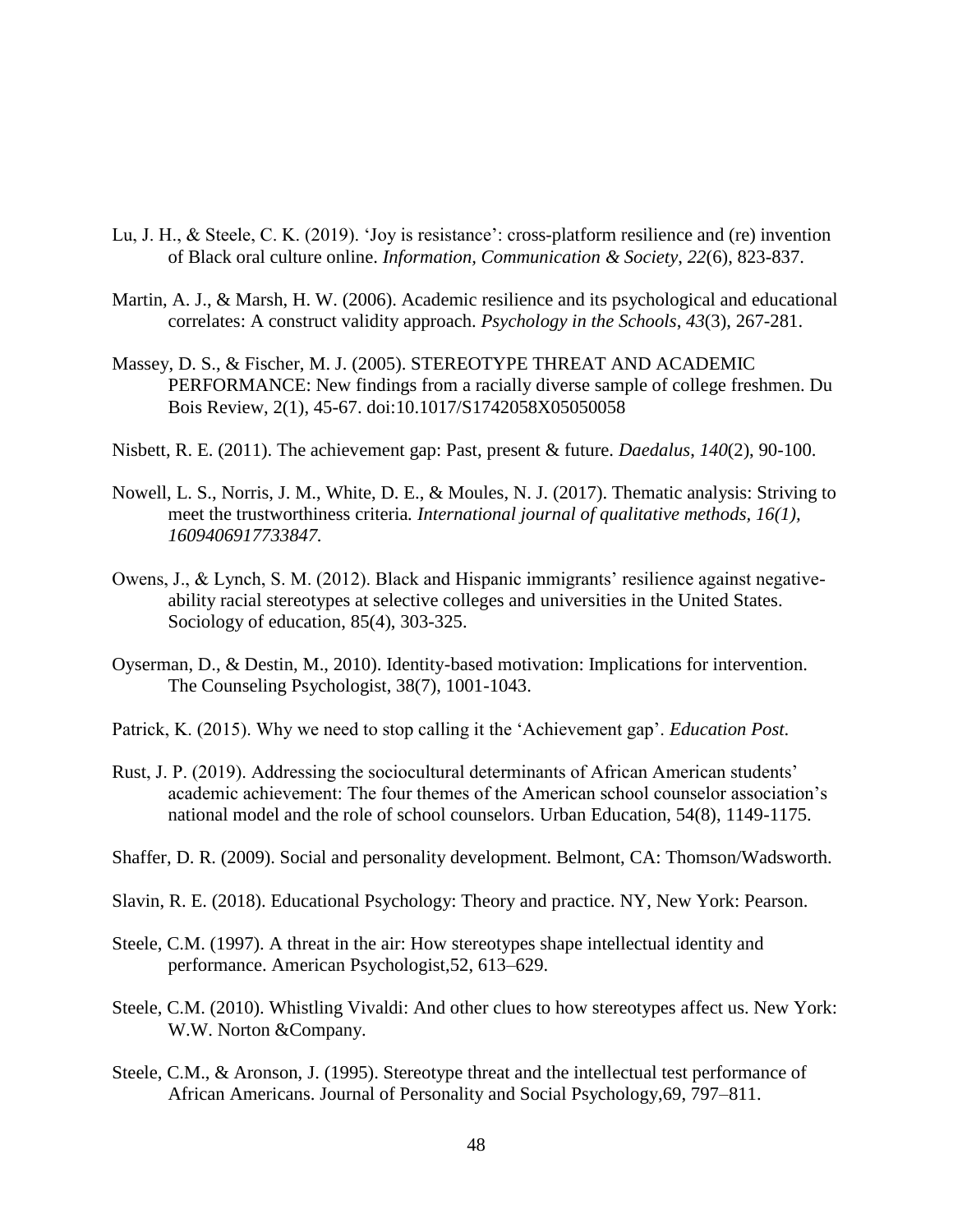- Steele, C.M., Spencer, S.J., & Aronson, J. (2002). Contending with group image: The psychology of stereotype and social identity threat. Advances in Experimental Social Psychology, 34, 379–440.
- Stewart, T. J. (2019). "Where We Are, Resistance Lives": Black Women, Social Media, and Everyday Resistance in Higher Education.
- Syed, M., Azmitia, M., & Cooper, C. R. (2011). Identity and academic success among underrepresented ethnic minorities: An interdisciplinary review and integration. Journal of Social Issues, 67(3), 442-468. doi:10.1111/j.1540-4560.2011. 01709.x
- Tracy, S. J. (2010). Qualitative quality: Eight "big-tent" criteria for excellent qualitative research. *Qualitative inquiry*, *16*(10), 837-851.
- Vansteenkiste, M., Lens, W., & Deci, E. L. (2006). Intrinsic versus extrinsic goal contents in self-determination theory: Another look at the quality of academic motivation. Educational psychologist, 41(1), 19-31.
- Vuletich, H. A., Kurtz-Costes, B., Bollen, K. A., & Rowley, S. J. (2019). A longitudinal study of the domain-generality of African American students' causal attributions for academic success*. Journal of Educational Psychology, 111(3), 459.*
- Wang, Y., & Wind, S. A. (2020). Psychometric evaluation of a new internalization of learning motivation (ILM) scale. Current Psychology, 1-18.
- Wasonga, T., Christman, D. E., & Kilmer, L. (2003). Ethnicity, gender and age: Predicting resilience and academic achievement among urban high school students. *American secondary education*, 62-74.
- Williams, K. L., Coles, J. A., & Reynolds, P. (2020). (Re) Creating the Script: A Framework of Agency, Accountability, and Resisting Deficit Depictions of Black Students in P-20 Education. *The Journal of Negro Education, 89(3), 249-266*.
- Williams, Q. A., Williams, B. M., & Brown, L. C. (2020). Exploring Black girl magic: Identity development of Black first-gen college women. *Journal of Diversity in Higher Education*.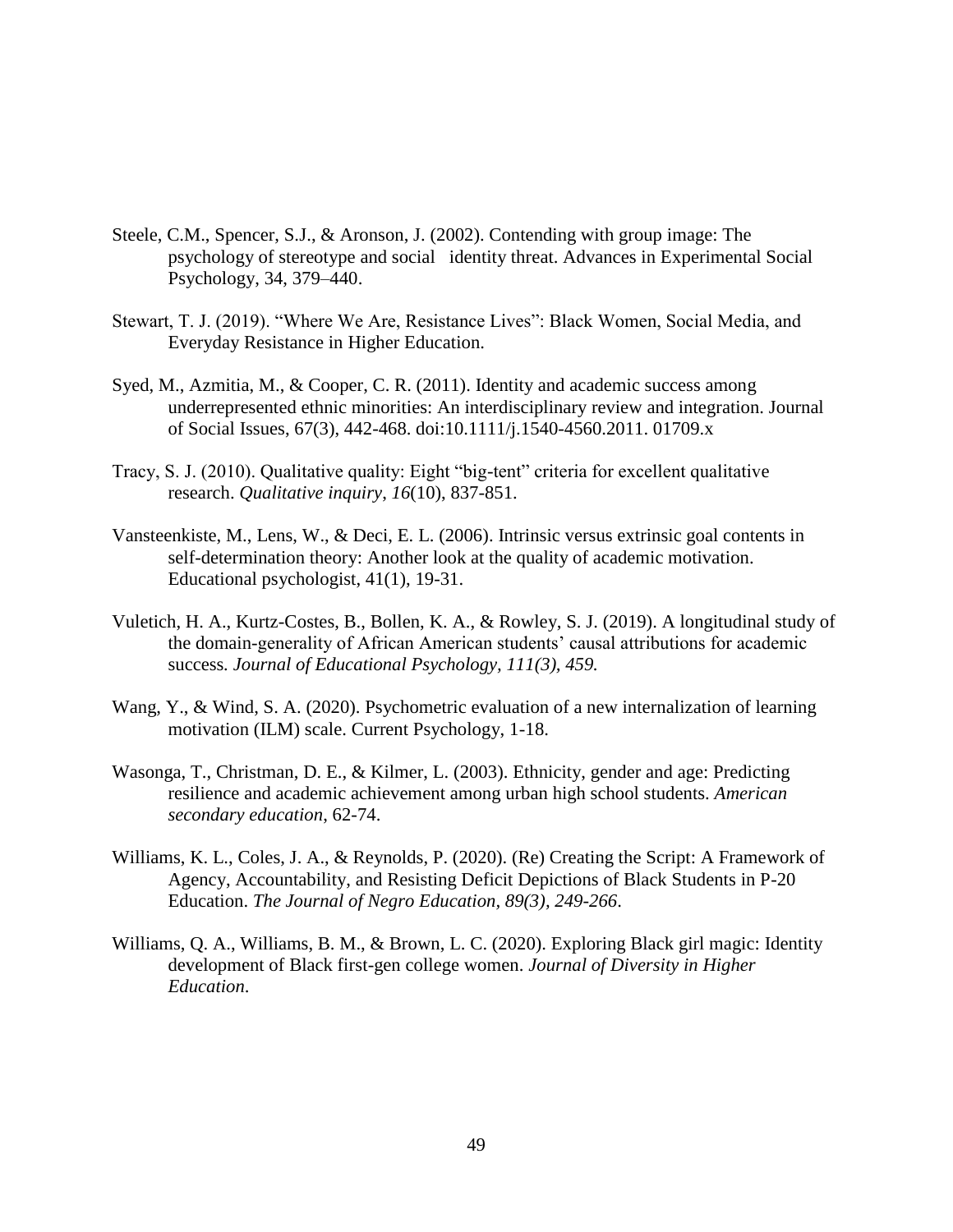

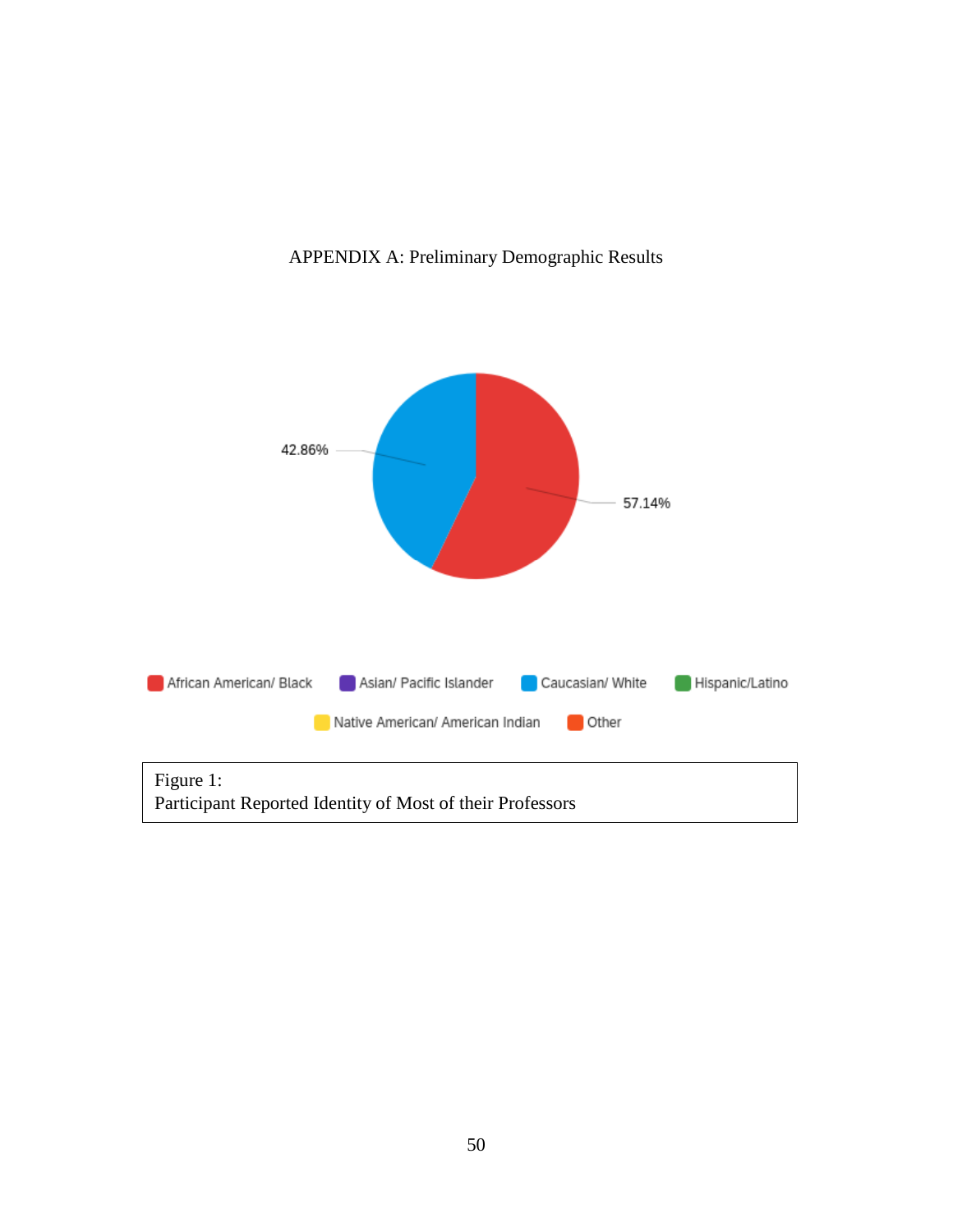# APPENDIX B:

Initial Coding

| <b>Open Coding</b>      | <b>Description</b>        |
|-------------------------|---------------------------|
|                         |                           |
| Sources of awareness of | Initially parent $(s)$    |
| stereotypes             | Followed by personal      |
|                         | experiences or            |
|                         | witnessing                |
|                         | stereotypical activity    |
| When participants       | Not until college         |
| experience stereotypes  | Middle school             |
|                         | High school               |
| Where participants      | Classroom: faculty-       |
| experience stereotypes  | student interaction       |
| Impact of stereotypes   | Positive-associated       |
|                         | with motivation to        |
|                         | work harder               |
|                         | Negative-associated       |
|                         | with a lack of control    |
|                         | circumstances             |
|                         |                           |
| Participants motivated  | Self                      |
| by                      | Parents (most             |
|                         | commonly, maternal)       |
|                         | Believers of the          |
|                         | stereotypes associated    |
|                         | with their identities     |
| What are participants   | Prove worthiness and      |
| motivated for           | capabilities              |
| Types of motivations    | Disprove stereotypes      |
|                         | <b>Establish security</b> |
|                         | Teach others              |
|                         | Elevate the status of     |
|                         | <b>African Americans</b>  |
|                         |                           |
| How participants        | Recognition by Dean's     |
| identify academic       | List/GPA related          |
| success                 | Verbal praise             |
|                         | Internal feeling          |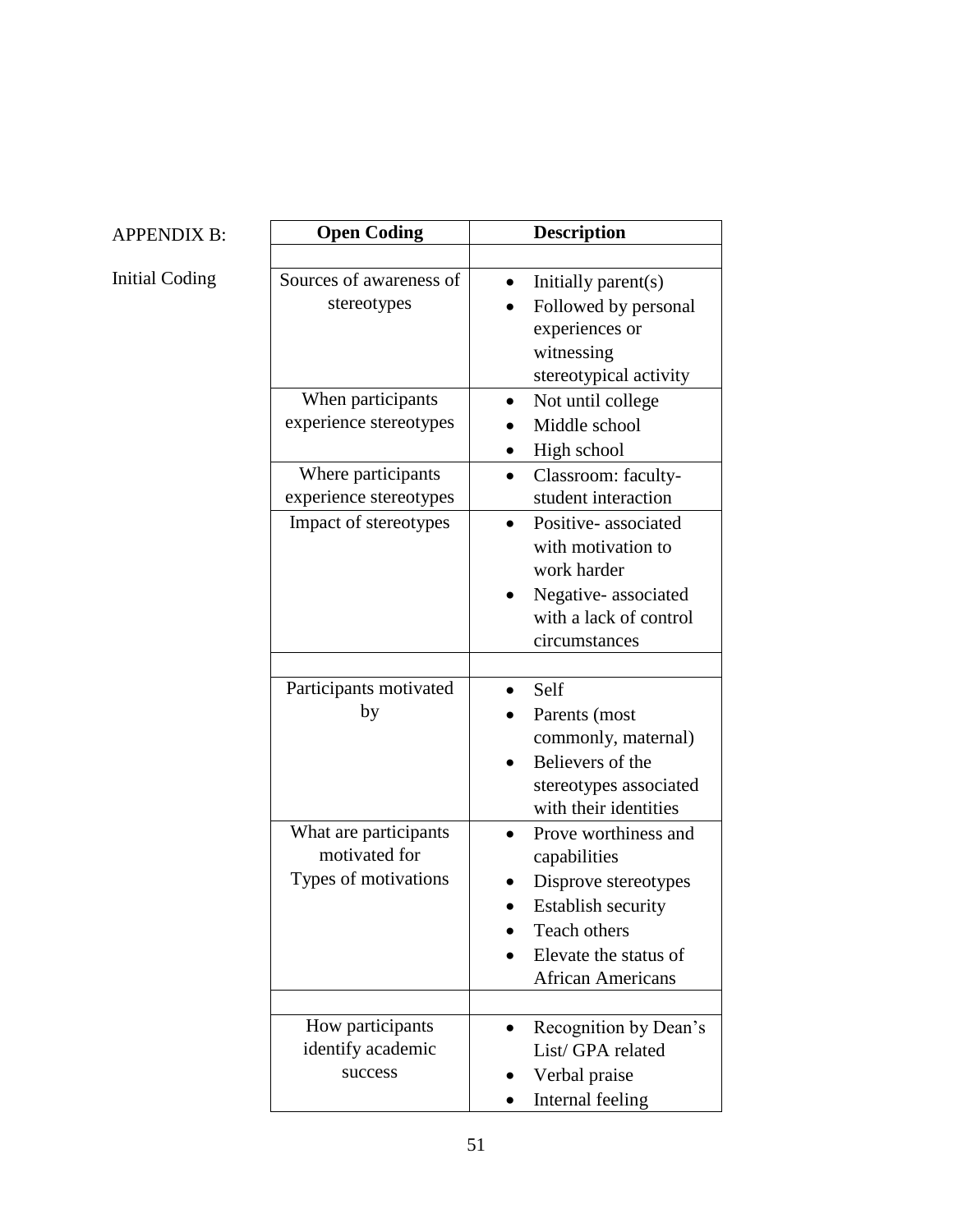# APPENDIX C: Pre- Interview Demographic Questionnaire

# **1. What is your age?**

## **2. What gender do you identify as?**

## **3.What country were you born in?**

| $\bigcirc$ United States (U.S.) |  |
|---------------------------------|--|

o Other \_\_\_\_\_\_\_\_\_\_\_\_\_\_\_\_\_\_\_\_\_\_\_\_\_\_\_\_\_\_\_\_\_\_\_\_\_\_\_\_\_\_\_\_\_\_\_\_

# **4. Do you identify as African American/Black?**

 $\bigcirc$  Yes

 $\bigcirc$  No

# **5. What race/ethnicity would you consider most of your peers to identify as?**

|  | $\bigcirc$ African American/Black |
|--|-----------------------------------|

|  | $\bigcirc$ Asian/ Pacific Islander |
|--|------------------------------------|

# $\bigcirc$  Caucasian/White

# o Hispanic/Latino

- $\bigcirc$  Native American/ American Indian
- o Other \_\_\_\_\_\_\_\_\_\_\_\_\_\_\_\_\_\_\_\_\_\_\_\_\_\_\_\_\_\_\_\_\_\_\_\_\_\_\_\_\_\_\_\_\_\_\_\_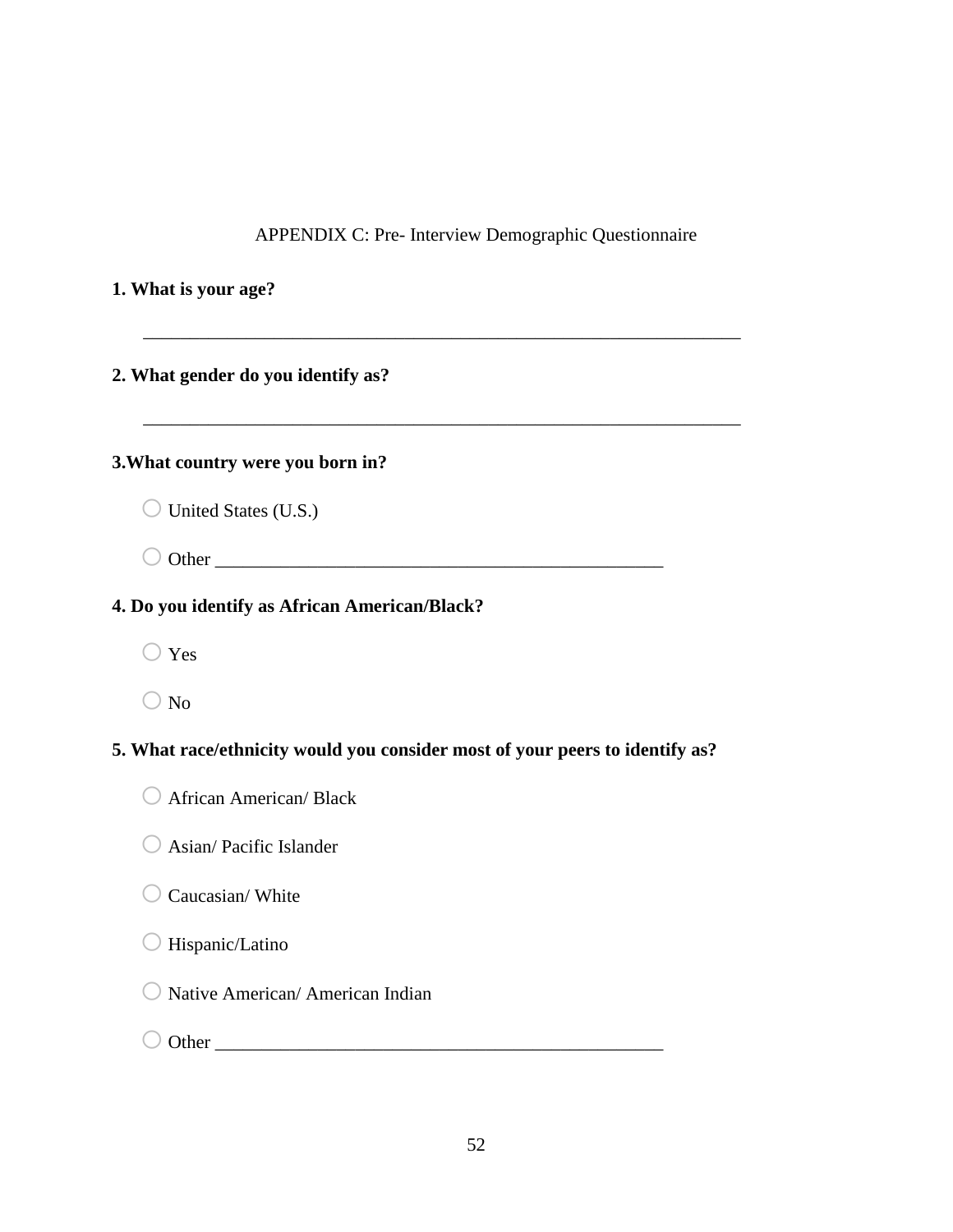# **6. What race/ethnicity would you consider most of your professors to identify as?**

|  | $\bigcirc$ African American/Black |  |
|--|-----------------------------------|--|

# O Asian/ Pacific Islander

# $\bigcirc$  Caucasian/White

# $\bigcirc$  Hispanic/Latino

# $\bigcirc$  Native American/ American Indian

o Other \_\_\_\_\_\_\_\_\_\_\_\_\_\_\_\_\_\_\_\_\_\_\_\_\_\_\_\_\_\_\_\_\_\_\_\_\_\_\_\_\_\_\_\_\_\_\_\_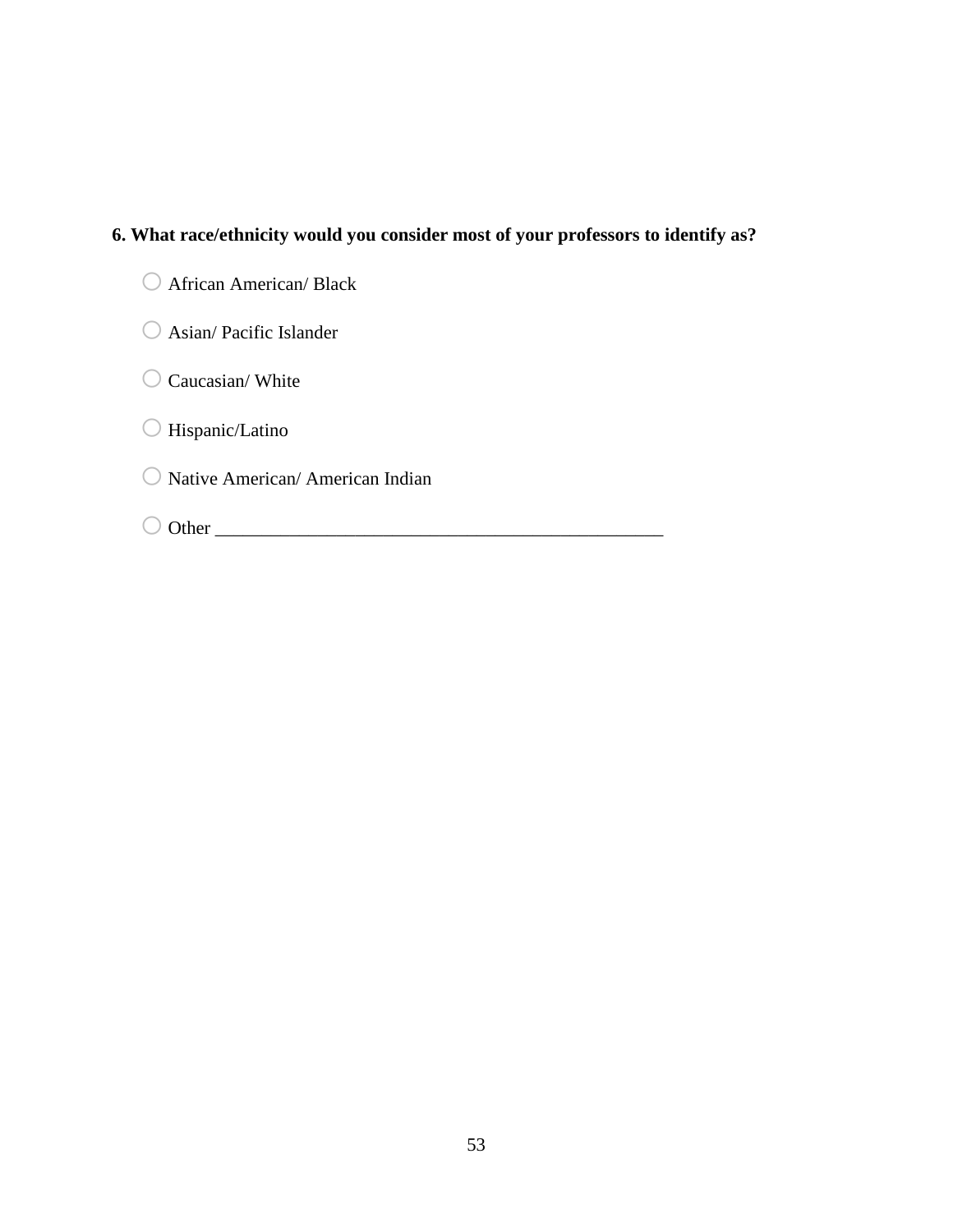# APPENDIX D: Interview Questions

Participant Number: Date:

| <b>SECTION I: SOCIAL</b><br><b>IDENTITY-</b><br><b>RACIAL/ETHNIC</b><br><b>SECTION II:</b><br><b>MOTIVATION</b> | $\triangleright$ Tell me what it feels/is like to be an African<br>American?<br>$\triangleright$ Describe what it is like to be an African American<br>college student on this campus.<br>$\triangleright$ How has your racial/ethnic background contributed to<br>how you value your education?<br>$\triangleright$ What motivates you to learn here at UA?<br>How do the people around you perceive<br>$\circ$<br>learning/education? |
|-----------------------------------------------------------------------------------------------------------------|-----------------------------------------------------------------------------------------------------------------------------------------------------------------------------------------------------------------------------------------------------------------------------------------------------------------------------------------------------------------------------------------------------------------------------------------|
| <b>SECTION III:</b><br><b>STEREOTYPE</b>                                                                        | $\triangleright$ Tell me how you become aware of stereotypes about<br>your race/ethnicity?<br>Have you had experiences with those<br>$\circ$<br>stereotypes? If so, describe the experience(s).<br>$\triangleright$ How has your awareness (or unfamiliarity) of those<br>stereotypes affected you?<br>Do you think stereotypes affect academic<br>performance? If so, how?                                                             |
| <b>SECTION IV:</b><br><b>ACADEMIC SUCCESS</b>                                                                   | $\triangleright$ Describe a time you felt academically successful.<br>How did you know you were successful?<br>$\circ$                                                                                                                                                                                                                                                                                                                  |
| <b>SECTION V:</b><br><b>ADDITIONAL</b><br><b>COMMENTS</b>                                                       | $\triangleright$ What haven't I asked you about, related to your<br>identities and your academic experiences, that you<br>think I should know?                                                                                                                                                                                                                                                                                          |